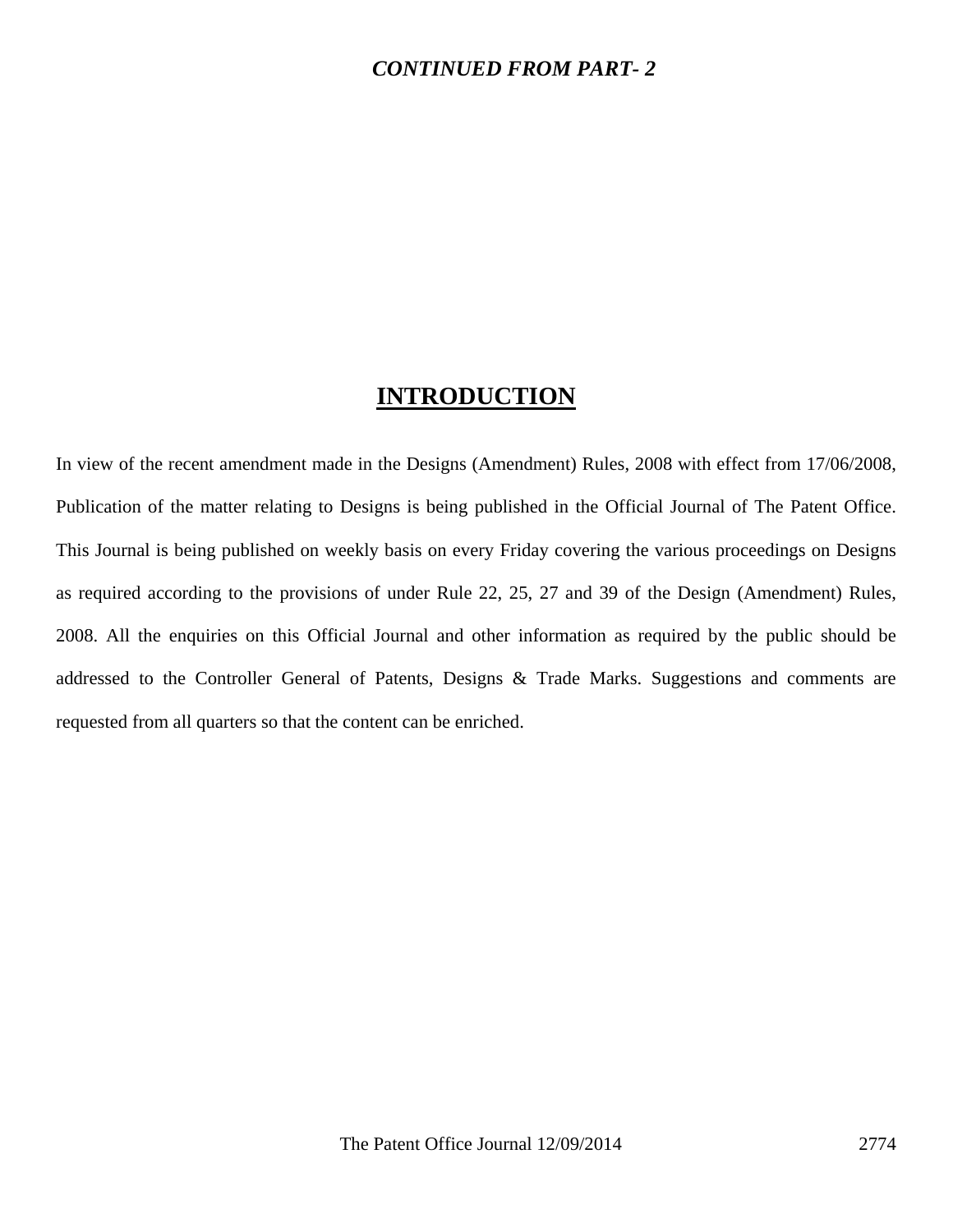# **CANCELLATION PROCEEDINGS under Section 19 of the Designs Act, 2000**

#### **(01)**

"The Asstt. Controller of Patents & Designs passed an order on 1/9/2014 to dismiss the petition filed by Crag Martin Distillery Private Limited having a place of business at Quepem, Goa on 14/5/2007 for cancellation of registration of registered Design No. **183202** dated 11/8/2000 under class 4 titled as 'Bottle' in the name of Herbertsons Limited, Ewart House 22, Homi Mody Street, Mumbai – 400023, Maharashtra, India, an Indian company."

#### **(02)**

"The Asstt. Controller of Patents & Designs passed an order on 1/9/2014 to dismiss the petition filed by Sun-Kwik Appliances Pvt. Ltd. (formerly known as Pushpanjali Appliances Private Limited), an Indian company having its office at "Oswal Chambers" 2, Church Lane, 5<sup>th</sup> Floor, Kolkata 700001, West Bengal, India on 15/12/2010 for cancellation of registration of registered Design No. **186557** dated 11/9/2001 under class 07-02 titled as 'Pressure Cooker' in the name of Hawkins Cookers Limited, Maker Tower F-101, Cuffe Parade, P O Box 16083, Mumbai 400005, Maharashtra, India, an Indian company."

#### **(03)**

"The Asstt. Controller of Patents & Designs passed an order on 1/9/2014 to dismiss the petition filed by Sunil Jain, an Indian national trading as sole proprietor under the name & style of Weaver Aqua Everflo, having its place of business at 84, Vijaykar Wadi, Off. S.V. Road, Malad (W), Mumbai 400064 on 19/9/2008 for cancellation of registration of registered Design No. **194315** dated 20/1/2004 under class 09-03 titled as "Container" in the name of Parle Agro Pvt Ltd., an Indian company of Western Express Highway, Andheri (East), Mumbai-400 099, Maharashtra, India**."**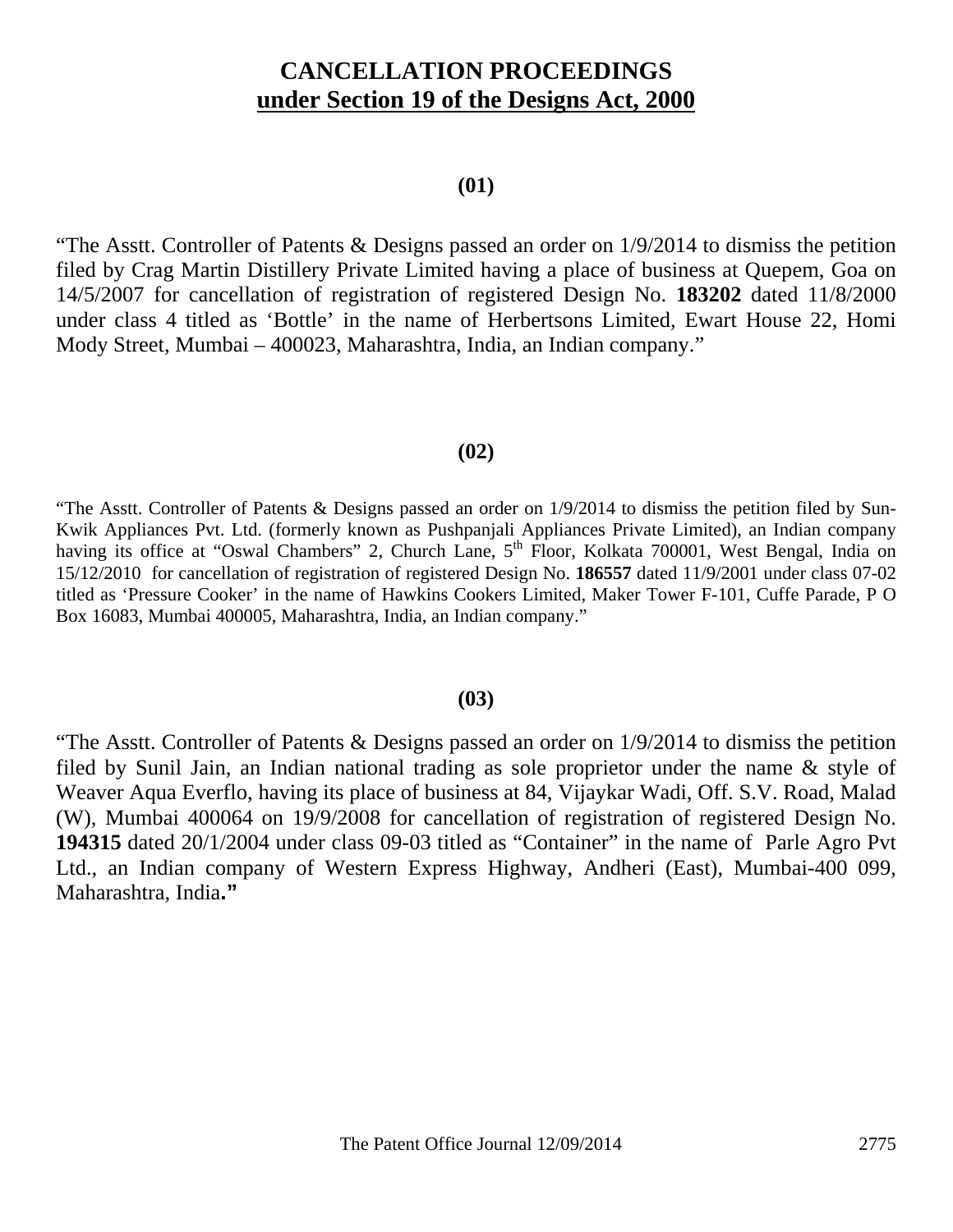# **COPYRIGHT PUBLICATION**

| <b>SL NO</b> | <b>REGISTERED DESIGN NUMBERS</b> | <b>RENEWED ON</b> |
|--------------|----------------------------------|-------------------|
| 1.           | 185128                           | 20.08.2014        |
| 2.           | 190391                           | 21.08.2014        |
| 3.           | 192658                           | 31.07.2014        |
| 4.           | 193033                           | 20.08.2014        |
| 5.           | 195569                           | 30.07.2014        |
| 6.           | 196028                           | 20.08.2014        |
| 7.           | 197552                           | 20.08.2014        |
| 8.           | 197558                           | 20.08.2014        |
| 9.           | 197934                           | 21.08.2014        |
| 10.          | 197935                           | 21.08.2014        |
| 11.          | 197936                           | 21.08.2014        |
| 12.          | 198029                           | 21.08.2014        |
| 13.          | 198148                           | 21.08.2014        |
| 14.          | 198944                           | 19.08.2014        |
| 15.          | 249328                           | 20.08.2014        |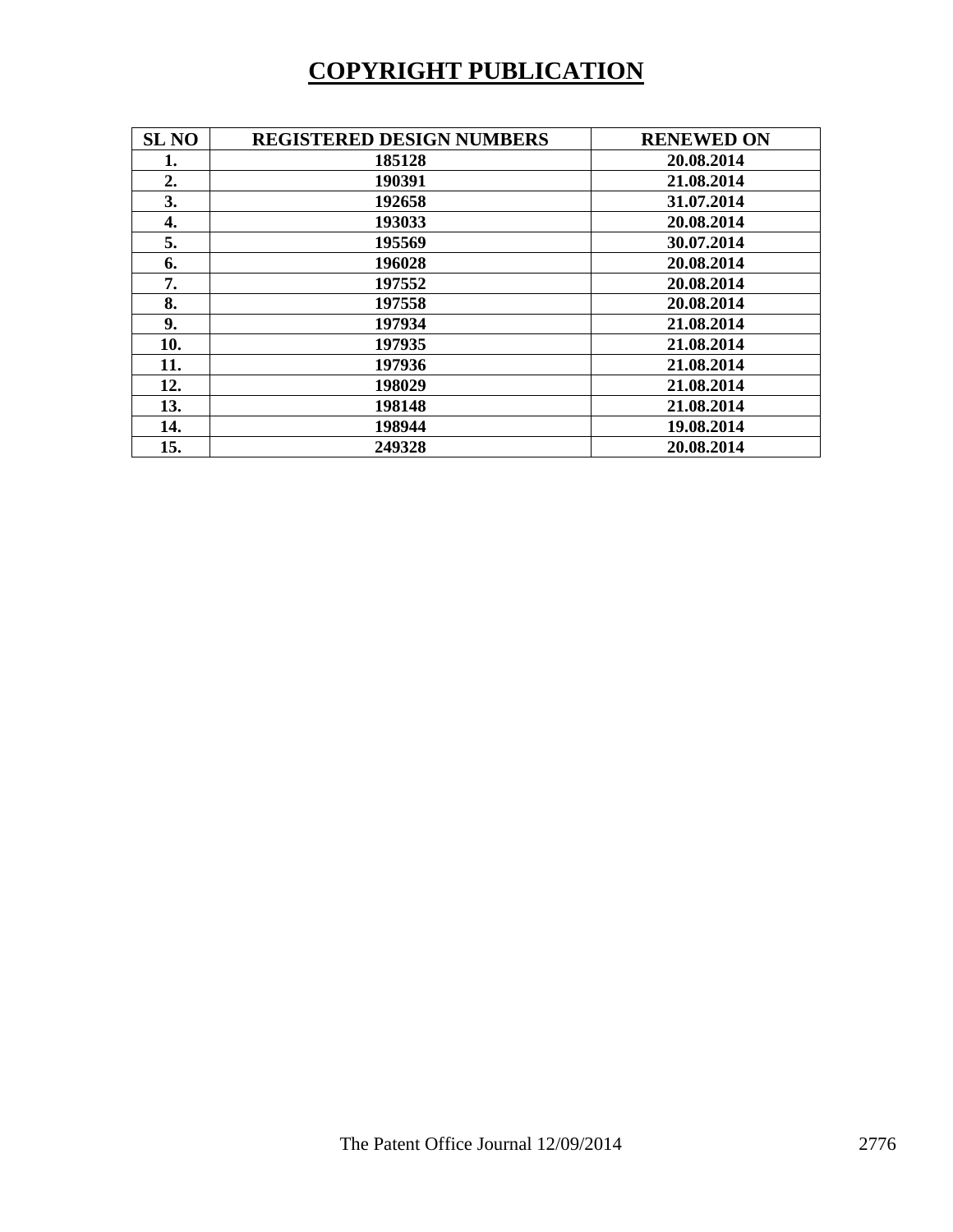# **THE DESIGNS ACT 2000 SECTION 30 DESIGN ASSIGNMENT**

The Design stands in the name of GUALA CLOSURES S.P.A. registered under the Designs Act, 2000 has been assigned in the Register of Designs in the name as follows:-

| Design No. | `lass | <b>Name</b>                                                                                                                                          |
|------------|-------|------------------------------------------------------------------------------------------------------------------------------------------------------|
| 205561     | 09-07 | <b>GUALA CLOSURES PATENTS B.V., A DUTCH</b><br>COMPANY, HAVING ITS REGISTERED OFFICE<br>AT RAPENBURGERSTRAAT 175/F, 1011 VM<br>AMSTERDAM, NETHERLADS |

The Design stands in the name of NAYASA MULTIPLAST, registered under the Designs Act, 2000 has licensed his right to use and exploit the design in the Register of Designs in the name as follows:-

| Design No. | Class   | <b>Name</b>                                                                                                                                                                                                                           |
|------------|---------|---------------------------------------------------------------------------------------------------------------------------------------------------------------------------------------------------------------------------------------|
|            |         |                                                                                                                                                                                                                                       |
| 252235     | $09-01$ | NAYASA HOMEWARE, OF SURVEY NO. 367/16 &<br>378/2 KACHIGAM, NANI DAMAN, DAMAN-396210<br>(UT), AN INDIAN PARTNERSHIP FIRM COMPRISING<br>PARTNERS MR. VIJAY PRAKASH SACHDEV, MRS.<br>MANASI SACHDEV AND MR. DINESH<br>LAXMINARAYAN MALIK |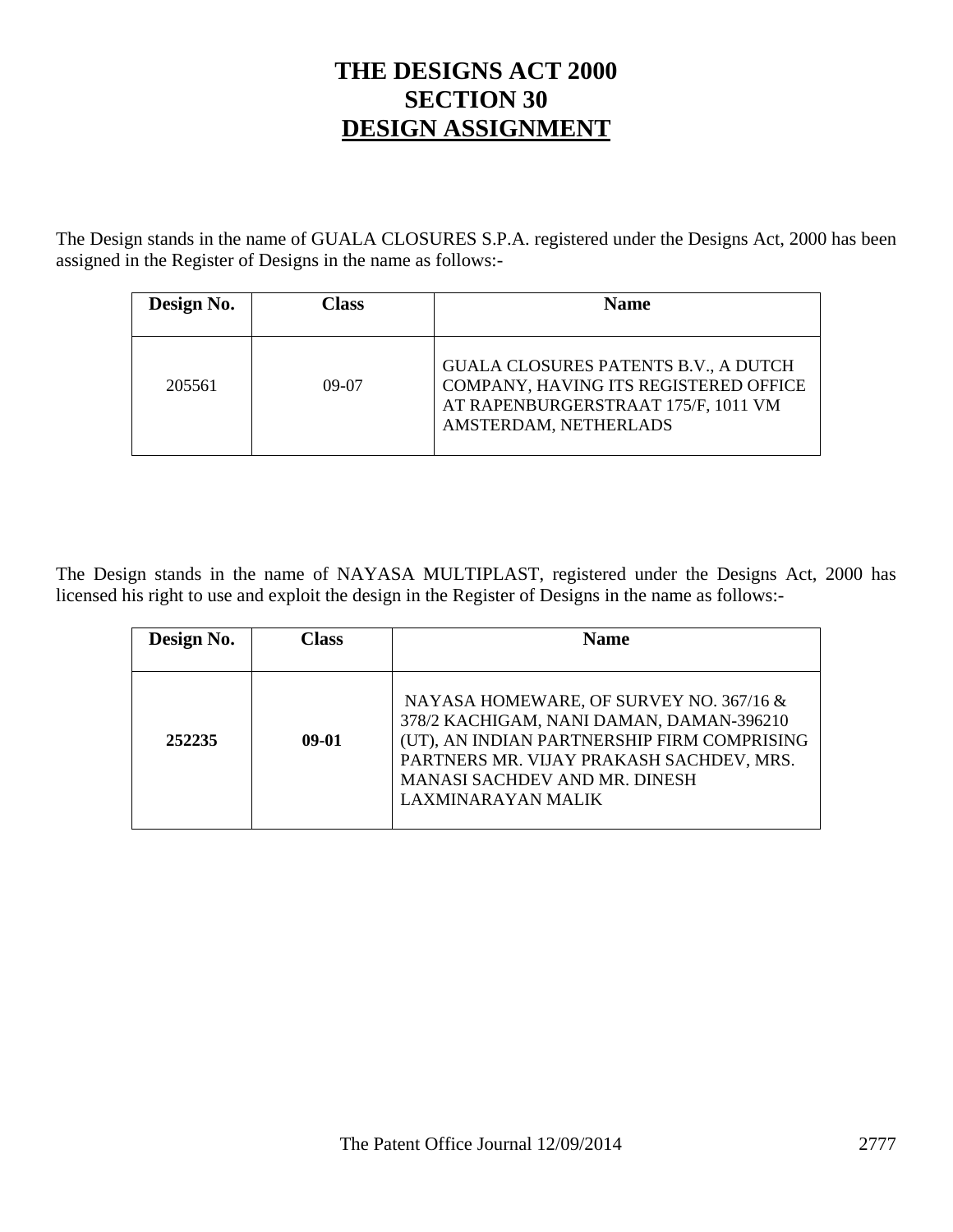# **RESTORATION OF LAPSED DESIGNS UNDER SECTION 12 (2) OF THE DESIGNS ACT, 2000**

 An application made under Section 12 (2) of the Designs act, 2000 on **05.02.2014**, for Restoration of **Design No.192658 dated 24.07.2003** in the name of **NEW LITTLE GENIUS, RG-BLOCK, POCKET-BM, FLAT NO.-446, RAGHUBIR NAGAR, BEHIND CEMENT GODOWN, NEW DELHI (INDIA), AN INDIAN PROPRIETORSHIP FIRM WHOSE PROPRIETOR IS RAVI KUMAR BEING INDIAN NATIONAL OF THE ABOVE ADDRESS** has been allowed.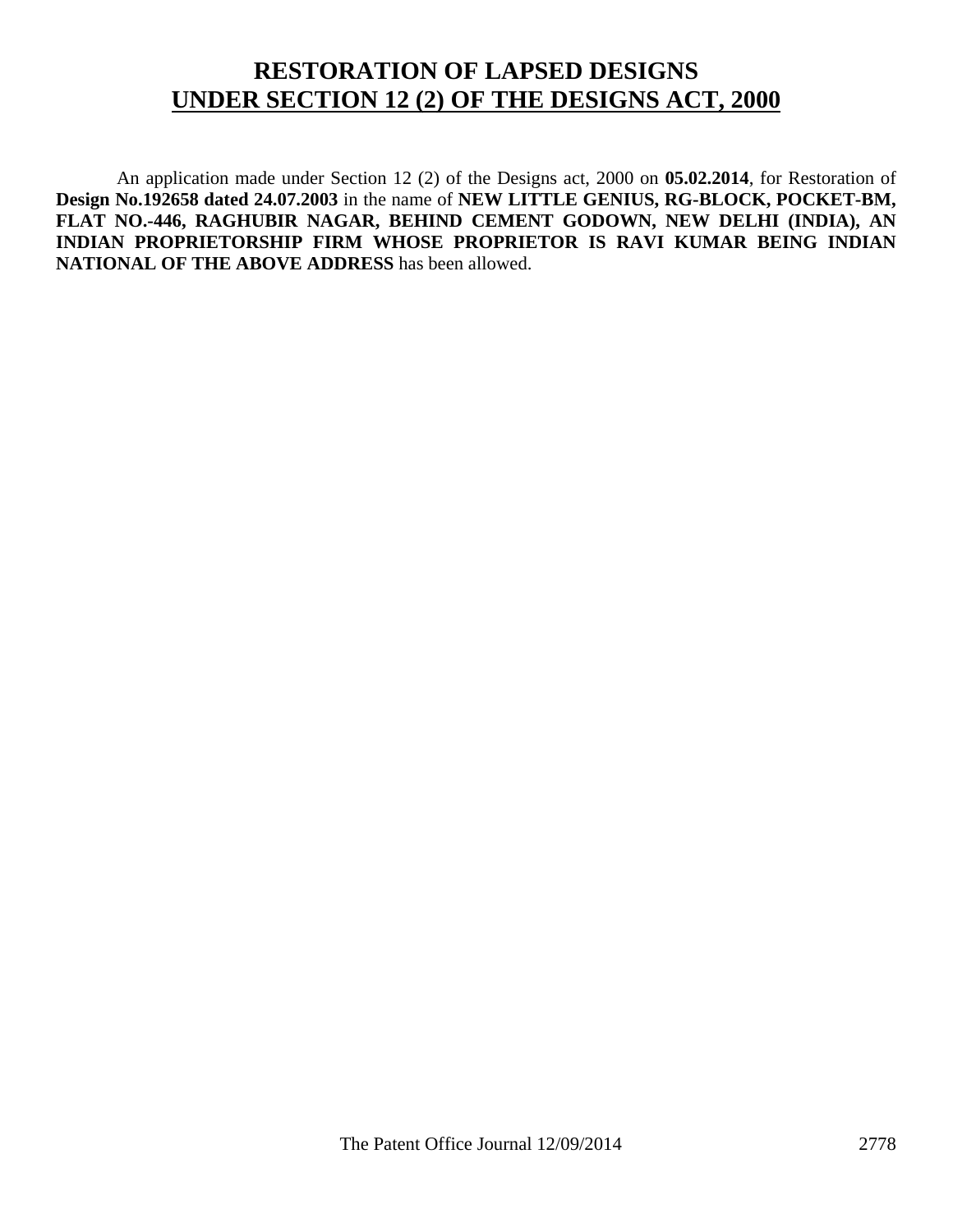#### **REGISTRATION OF DESIGNS**

**The following designs have been registered. They are now open for public inspection. In the following each entry the Date of Registration is shown. The Priority Number, Priority Date and Priority Country are also shown**

| <b>DESIGN NUMBER</b>                                                                                                                                                                                                       |                  | 258241                      |  |
|----------------------------------------------------------------------------------------------------------------------------------------------------------------------------------------------------------------------------|------------------|-----------------------------|--|
| <b>CLASS</b>                                                                                                                                                                                                               |                  | $13-03$                     |  |
| 1) NOVATEUR ELECTRICAL & DIGITAL SYSTEMS PVT. LTD., A COMPANY<br>ORGANIZED UNDER THE LAWS OF INDIA,<br>OF 61/62, 6TH FLOOR, KALPATARU SQUARE, KONDIVITA ROAD, OFF<br>ANDHERI-KURLA ROAD, ANDHERI (E), MUMBAI-400059, INDIA |                  |                             |  |
| <b>DATE OF REGISTRATION</b>                                                                                                                                                                                                |                  | 19/11/2013                  |  |
| <b>TITLE</b>                                                                                                                                                                                                               |                  | ELECTRICAL SWITCHING DEVICE |  |
| PRIORITY NA                                                                                                                                                                                                                |                  |                             |  |
| <b>DESIGN NUMBER</b>                                                                                                                                                                                                       | 259571           |                             |  |
| <b>CLASS</b>                                                                                                                                                                                                               |                  | $12 - 15$                   |  |
| 1) TVS SRICHAKRA LIMITED, AN INDIAN COMPANY,<br>7B, WEST VELI STREET, MADURAI 625 001, TAMIL NADU, INDIA                                                                                                                   |                  |                             |  |
| <b>DATE OF REGISTRATION</b>                                                                                                                                                                                                | 22/01/2014       |                             |  |
| <b>TYRE</b><br><b>TITLE</b>                                                                                                                                                                                                |                  |                             |  |
| <b>PRIORITY NA</b>                                                                                                                                                                                                         |                  |                             |  |
| <b>DESIGN NUMBER</b>                                                                                                                                                                                                       |                  | 255898                      |  |
| <b>CLASS</b>                                                                                                                                                                                                               |                  | $09-01$                     |  |
| 1) SANNER GMBH, HAVING NATIONALITY OF GERMANY OF THE ADDRESS<br>SCHILLERSTRABE 76, D-64625 BENSHEIM, GERMANY                                                                                                               |                  |                             |  |
| <b>DATE OF REGISTRATION</b>                                                                                                                                                                                                | 19/08/2013       |                             |  |
| <b>TITLE</b>                                                                                                                                                                                                               | <b>CONTAINER</b> |                             |  |
| <b>PRIORITY</b>                                                                                                                                                                                                            |                  |                             |  |
| PRIORITY NUMBER                                                                                                                                                                                                            | <b>DATE</b>      | <b>COUNTRY</b>              |  |
| 001362198                                                                                                                                                                                                                  | 26/02/2013       | <b>OHIM</b>                 |  |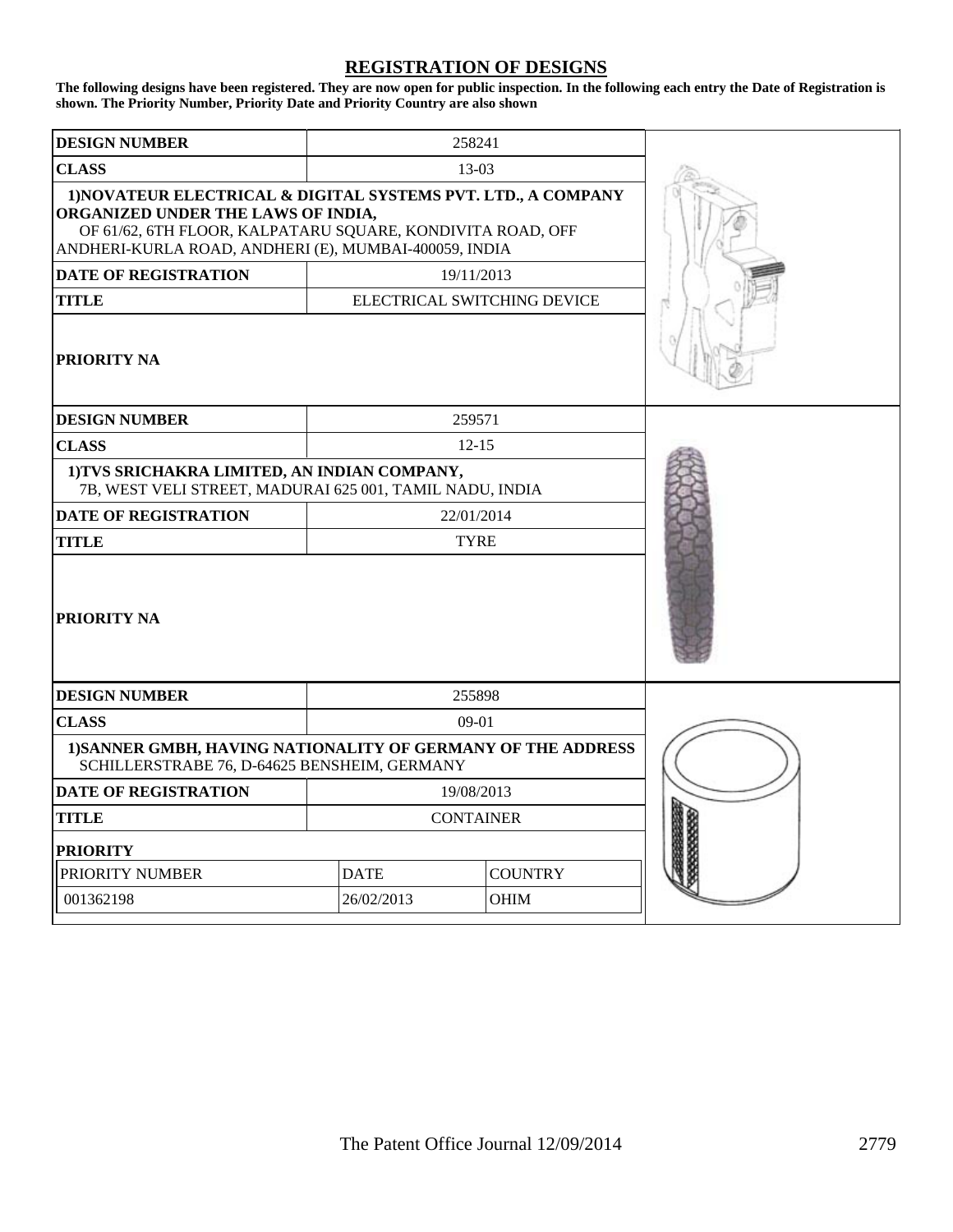| <b>DESIGN NUMBER</b>                  | 257926                                                                                                                                                                                                        |                             |
|---------------------------------------|---------------------------------------------------------------------------------------------------------------------------------------------------------------------------------------------------------------|-----------------------------|
| <b>CLASS</b>                          | 06-08                                                                                                                                                                                                         | to send the backet said. By |
| <b>UNDER GERMAN LAW OF</b>            | 1) TFS GLOBAL HANGER MANAGEMENT GMBH, A COMPANY<br>HOHER WEG 2, 48513 NORDHORN, GERMANY                                                                                                                       |                             |
| DATE OF REGISTRATION                  | 31/10/2013                                                                                                                                                                                                    |                             |
| <b>TITLE</b>                          | <b>CLOTHES HANGER</b>                                                                                                                                                                                         |                             |
| PRIORITY NA                           |                                                                                                                                                                                                               | transmission Citter in the  |
| <b>DESIGN NUMBER</b>                  | 258243                                                                                                                                                                                                        |                             |
| <b>CLASS</b>                          | 13-03                                                                                                                                                                                                         |                             |
| 400059, INDIA                         | 1) NOVATEUR ELECTRICAL & DIGITAL SYSTEMS PVT. LTD.,<br>A COMPANY ORGANIZED UNDER THE LAWS OF INDIA,<br>OF 61/62, 6TH FLOOR, KALPATARU SQUARE, KONDIVITA<br>ROAD, OFF ANDHERI-KURLA ROAD, ANDHERI (E), MUMBAI- |                             |
| <b>DATE OF</b><br><b>REGISTRATION</b> | 19/11/2013                                                                                                                                                                                                    |                             |
| <b>TITLE</b>                          | ELECTRICAL SWITCHING DEVICE                                                                                                                                                                                   |                             |
| PRIORITY NA                           |                                                                                                                                                                                                               |                             |
| <b>DESIGN NUMBER</b>                  | 259291                                                                                                                                                                                                        |                             |
| <b>CLASS</b>                          | 26-02                                                                                                                                                                                                         |                             |
| BENGAL, INDIA, AN INDIAN COMPANY      | 1) EVEREADY INDUSTRIES INDIA LTD.<br>1, MIDDLETON STREET, KOLKATA-700071, WEST                                                                                                                                |                             |
| <b>DATE OF</b><br><b>REGISTRATION</b> | 07/01/2014                                                                                                                                                                                                    |                             |
| <b>TITLE</b>                          | <b>TORCH</b>                                                                                                                                                                                                  |                             |
| PRIORITY NA                           |                                                                                                                                                                                                               |                             |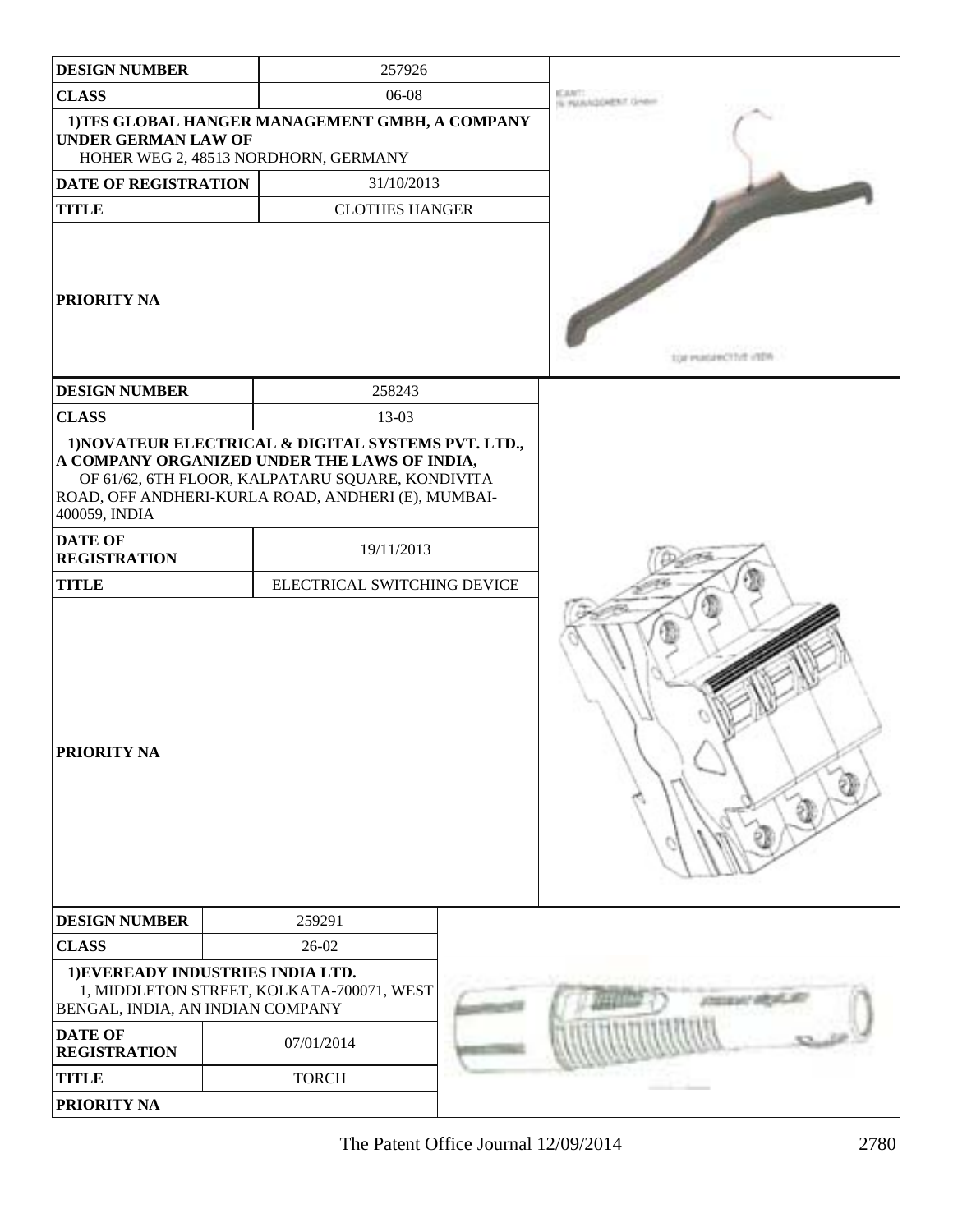| <b>DESIGN NUMBER</b>                                                                                                                                                                                                                                                                                                              |                           | 259096                    |  |
|-----------------------------------------------------------------------------------------------------------------------------------------------------------------------------------------------------------------------------------------------------------------------------------------------------------------------------------|---------------------------|---------------------------|--|
| <b>CLASS</b>                                                                                                                                                                                                                                                                                                                      |                           | $19-06$                   |  |
| 1) K-NINE WRITING SYSTEMS PVT. LTD. (AN INDIAN PROPRIETORSHIP<br>FIRM) UNIT NO: A-301/302, SUNFLOWER BUILDING, PLOT NO-36 A,<br>SHIVNERI MARG, OFF GOREGAON-MULUND LINK ROAD, AMBEDKAR<br>CHOWK, GOREGAON-EAST, MUMBAI-400063, STATE OF MAHARASHTRA, INDIA.                                                                       |                           |                           |  |
| <b>DATE OF REGISTRATION</b>                                                                                                                                                                                                                                                                                                       |                           | 27/12/2013                |  |
| <b>TITLE</b>                                                                                                                                                                                                                                                                                                                      |                           | <b>PEN</b>                |  |
| <b>PRIORITY NA</b>                                                                                                                                                                                                                                                                                                                |                           |                           |  |
| <b>DESIGN NUMBER</b>                                                                                                                                                                                                                                                                                                              |                           |                           |  |
| <b>CLASS</b>                                                                                                                                                                                                                                                                                                                      |                           | $02 - 04$                 |  |
| 1) NICHOLAS KIRKWOOD LIMITED,<br>OF THE ADDRESS 16 QUEEN SQUARE, BRISTOL, BS1 4NT, UNITED KINGDOM                                                                                                                                                                                                                                 |                           |                           |  |
| <b>DATE OF REGISTRATION</b>                                                                                                                                                                                                                                                                                                       | 22/01/2014                |                           |  |
| <b>TITLE</b>                                                                                                                                                                                                                                                                                                                      | <b>HEELS FOR FOOTWEAR</b> |                           |  |
| <b>PRIORITY</b>                                                                                                                                                                                                                                                                                                                   |                           |                           |  |
| PRIORITY NUMBER                                                                                                                                                                                                                                                                                                                   | <b>DATE</b>               | <b>COUNTRY</b>            |  |
| 02252478-0001                                                                                                                                                                                                                                                                                                                     | 22/07/2013                | <b>OHIM</b>               |  |
| <b>DESIGN NUMBER</b>                                                                                                                                                                                                                                                                                                              |                           | 257930                    |  |
| <b>CLASS</b>                                                                                                                                                                                                                                                                                                                      |                           | $08-09$                   |  |
| 1) MRS. A. T. PEREIRA, MR. A. P. PEREIRA, MR. V. P. PEREIRA AND MR. F. M.<br>PEREIRA TRADING AS DAMIAN, A REGISTERED PARTNERSHIP FIRM,<br><b>WHOSE ADDRESS IS</b><br>DAMIAN HOUSE, 14, HILL ROAD, BANDRA (WEST), MUMBAI-400050 IN THE<br>STATE OF MAHARASHTRA WITHIN THE UNION OF INDIA, WHO ARE INDIANS<br><b>BY NATIONALITY</b> |                           |                           |  |
| <b>DATE OF REGISTRATION</b>                                                                                                                                                                                                                                                                                                       | 31/10/2013                |                           |  |
| <b>TITLE</b>                                                                                                                                                                                                                                                                                                                      |                           | <b>PARTITION SKIRTING</b> |  |
| <b>PRIORITY NA</b>                                                                                                                                                                                                                                                                                                                |                           |                           |  |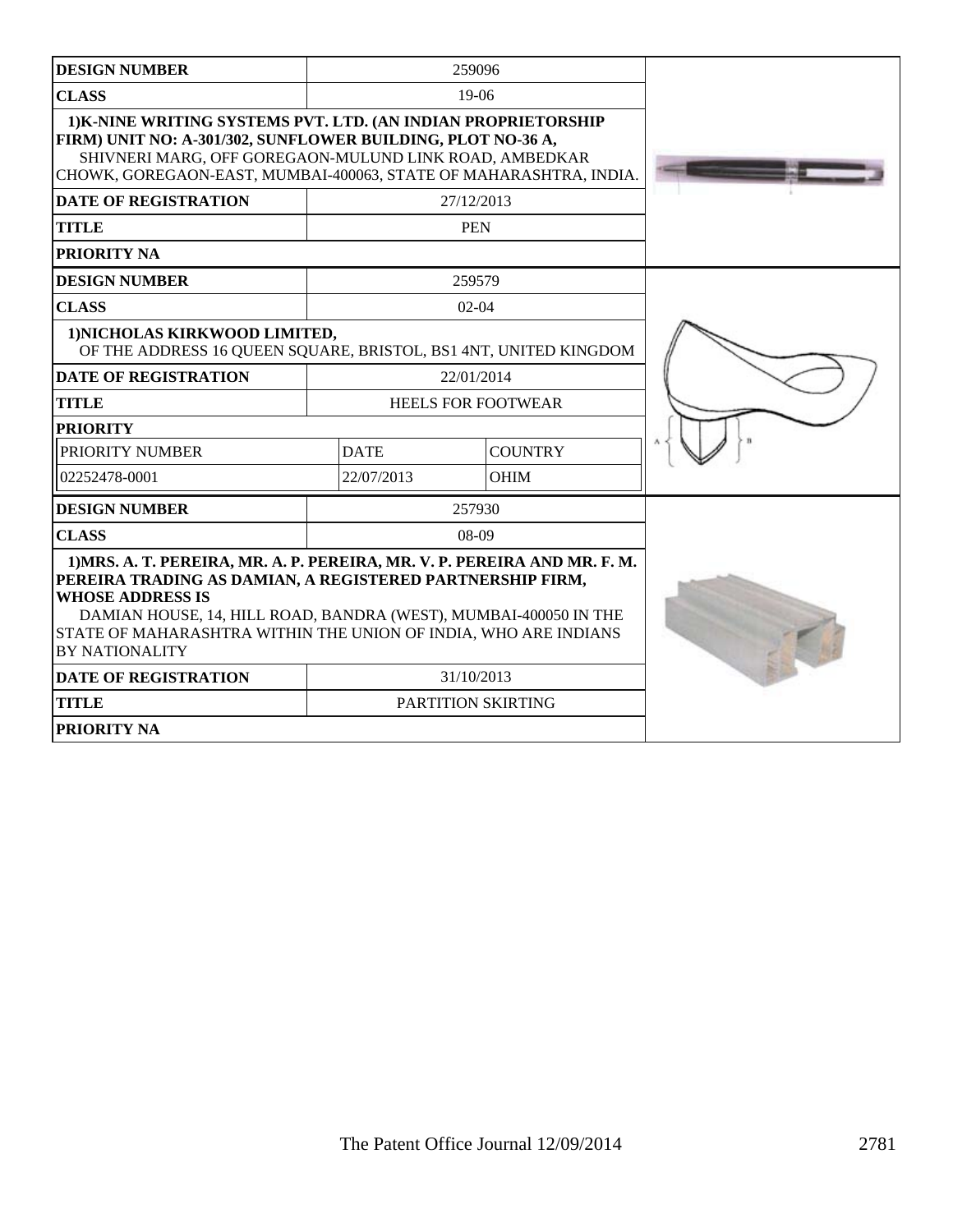| <b>DESIGN NUMBER</b>                                                                                   |                                                                 |   |
|--------------------------------------------------------------------------------------------------------|-----------------------------------------------------------------|---|
| <b>CLASS</b>                                                                                           | $26-05$                                                         |   |
| 1) HAVELLS INDIA LIMITED HAVING REGISTERED OFFICE AT<br>1, RAJ NARAIN MARG, CIVIL LINES, DELHI 110054. |                                                                 |   |
| <b>DATE OF REGISTRATION</b>                                                                            | 20/11/2013                                                      |   |
| <b>TITLE</b><br><b>DOWNLIGHTER</b>                                                                     |                                                                 |   |
| <b>PRIORITY NA</b>                                                                                     |                                                                 |   |
| <b>DESIGN NUMBER</b>                                                                                   | 259212                                                          |   |
| <b>CLASS</b>                                                                                           | 09-01                                                           | œ |
| 1) PEPSICO, INC., INCORPORATED IN NORTH CAROLINA OF<br>OF AMERICA                                      | 700 ANDERSON HILL ROAD, PURCHASE, NEW YORK 10577, UNITED STATES |   |
| <b>DATE OF REGISTRATION</b>                                                                            |                                                                 |   |
| <b>TITLE</b>                                                                                           | <b>BOTTLE</b>                                                   |   |
| PRIORITY NA                                                                                            |                                                                 |   |
| <b>DESIGN NUMBER</b>                                                                                   | 258727                                                          |   |
| <b>CLASS</b>                                                                                           | $23-04$                                                         |   |
| 1) CHUNG-YIN CHENG, AN TAIWAN NATIONAL RESIDENT AT                                                     | NO. 72, XILU ST., TIANZHONG TOWNSHIP, CHANGHUA COUNTY, TAIWAN   |   |
| <b>DATE OF REGISTRATION</b>                                                                            | 13/12/2013                                                      |   |
| <b>TITLE</b>                                                                                           | <b>LOUVER FOR A FAN</b>                                         |   |
| PRIORITY NA                                                                                            |                                                                 |   |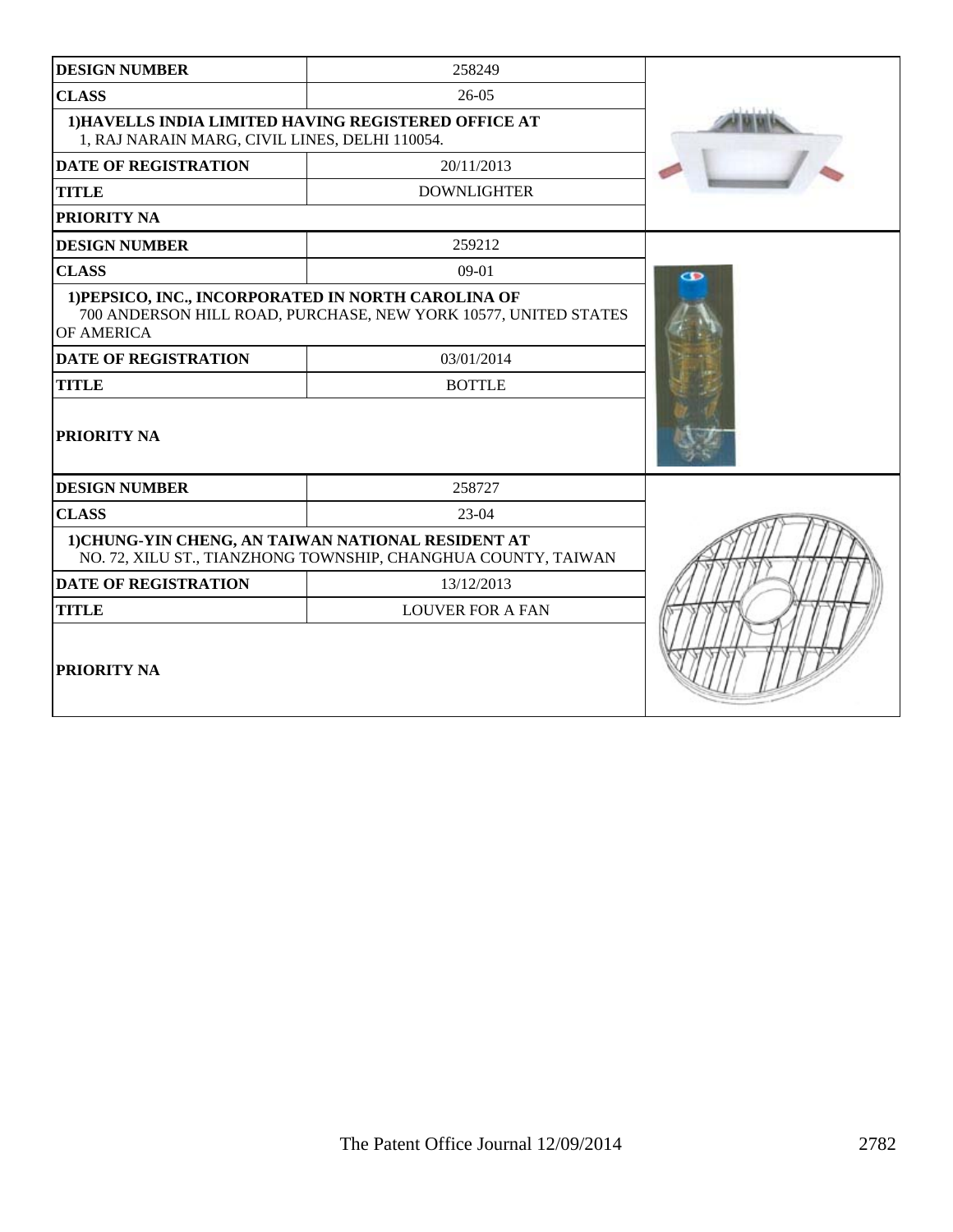| <b>DESIGN NUMBER</b>                                                                                                                                                                                                                                                              |             | 259890                        |                          |
|-----------------------------------------------------------------------------------------------------------------------------------------------------------------------------------------------------------------------------------------------------------------------------------|-------------|-------------------------------|--------------------------|
| <b>CLASS</b>                                                                                                                                                                                                                                                                      |             | $12 - 16$                     |                          |
| 1) TATA MOTORS LIMITED, AN INDIAN COMPANY OF<br>BOMBAY HOUSE, 24 HOMI MODY STREET, HUTATMA CHOWK, MUMBAI<br>400001, MAHARASHTRA, INDIA                                                                                                                                            |             |                               |                          |
| <b>DATE OF REGISTRATION</b>                                                                                                                                                                                                                                                       |             | 31/01/2014                    |                          |
| <b>TITLE</b>                                                                                                                                                                                                                                                                      |             | CENTRAL CONSOLE OF A VEHICLE  |                          |
| <b>PRIORITY NA</b>                                                                                                                                                                                                                                                                |             |                               | <b>RESPECTIVE VIEW 2</b> |
| <b>DESIGN NUMBER</b>                                                                                                                                                                                                                                                              |             | 257265                        |                          |
| <b>CLASS</b>                                                                                                                                                                                                                                                                      |             | $12 - 16$                     |                          |
| 1) VOLVO LASTVAGNAR AB, OF<br>405 08 GÖTEBORG, SWEDEN                                                                                                                                                                                                                             |             |                               |                          |
| <b>DATE OF REGISTRATION</b>                                                                                                                                                                                                                                                       |             | 08/10/2013                    |                          |
| <b>TITLE</b>                                                                                                                                                                                                                                                                      |             | <b>ACCESS LID FOR VEHICLE</b> |                          |
| <b>PRIORITY</b>                                                                                                                                                                                                                                                                   |             |                               |                          |
| PRIORITY NUMBER                                                                                                                                                                                                                                                                   | <b>DATE</b> | <b>COUNTRY</b>                |                          |
| 002219568-0008                                                                                                                                                                                                                                                                    | 12/04/2013  | <b>OHIM</b>                   |                          |
| <b>DESIGN NUMBER</b>                                                                                                                                                                                                                                                              |             | 258004                        |                          |
| <b>CLASS</b>                                                                                                                                                                                                                                                                      |             | $08-06$                       |                          |
| 1) MR. JIGNESHBHAI D. VIRADIA., AN INDIAN NATIONAL SOLE<br>PROPRIETOR OF M/S. FERGUSON TECHNOCAST., AN INDIAN<br>PROPRIETORSHIP FIRM, HAVING ITS PRINCIPAL PLACE OF BUSINESS AT,<br>K-1/2-182, AJI VASAHAT OPP. POLYVASTRA B/H. BALAJI WAFERS, RAJKOT-3,<br><b>GUJARAT-INDIA.</b> |             |                               |                          |
| <b>DATE OF REGISTRATION</b>                                                                                                                                                                                                                                                       |             | 06/11/2013                    |                          |
| <b>TITLE</b>                                                                                                                                                                                                                                                                      |             | <b>HANDLE</b>                 |                          |
| <b>PRIORITY NA</b>                                                                                                                                                                                                                                                                |             |                               |                          |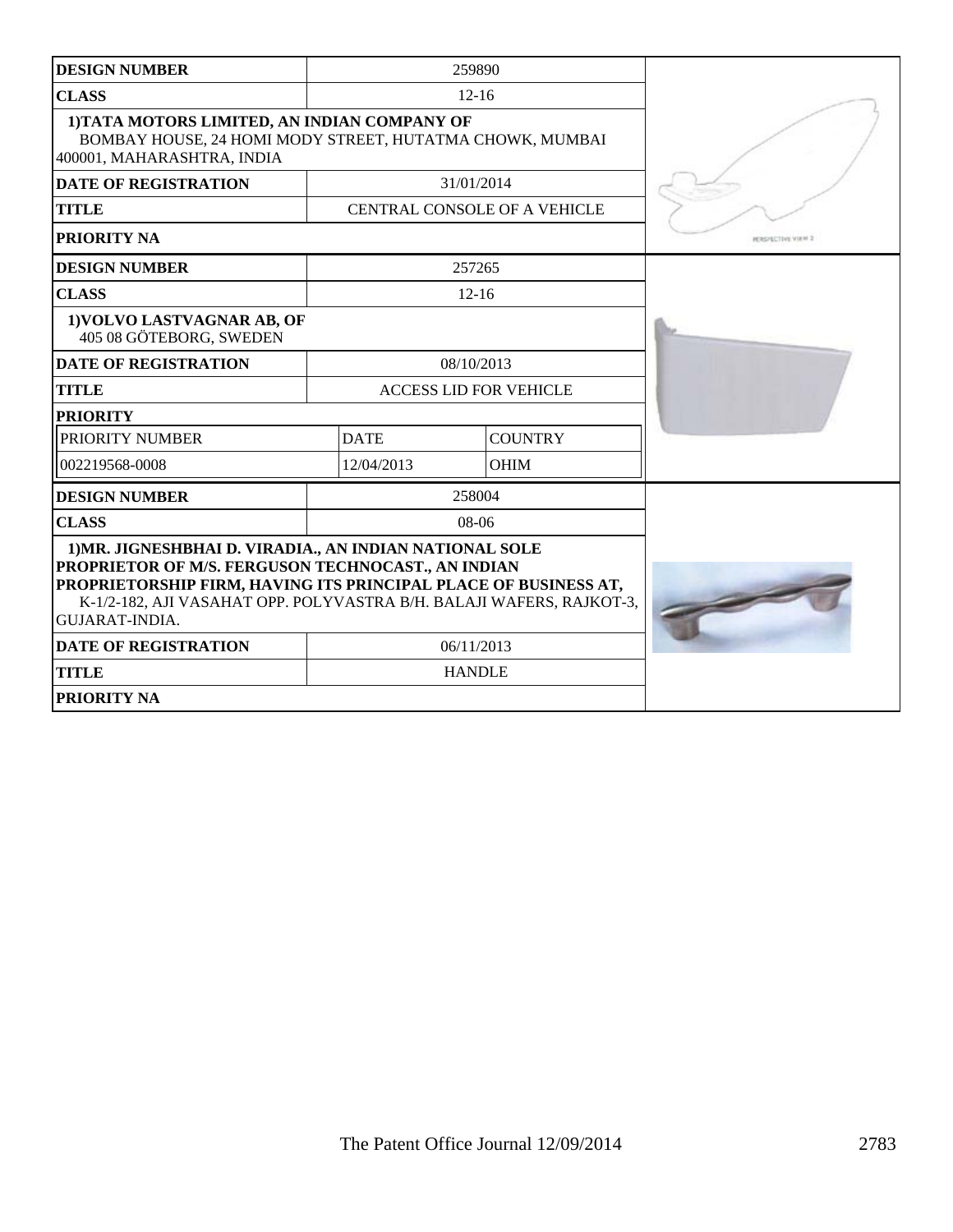| <b>DESIGN NUMBER</b>                       | 258176                                                                                                                                                                       |                        |
|--------------------------------------------|------------------------------------------------------------------------------------------------------------------------------------------------------------------------------|------------------------|
| <b>CLASS</b>                               | 08-08                                                                                                                                                                        |                        |
| 600098, INDIA                              | 1)GODREJ & BOYCE MFG. CO. LTD., COMPANY REGISTERED<br>UNDER THE LAWS OF INDIA HAVING ITS PLACE OF BUSINESS AT<br>NO. 1, SIDCO INDUSTRIAL ESTATE, AMBATTUR, CHENNAI-          |                        |
| <b>DATE OF REGISTRATION</b>                | 18/11/2013                                                                                                                                                                   |                        |
| <b>TITLE</b>                               | SUPPORTING BRACKET FOR PALLET<br><b>BEAM</b>                                                                                                                                 |                        |
| <b>PRIORITY NA</b>                         |                                                                                                                                                                              |                        |
| <b>DESIGN NUMBER</b>                       | 258246                                                                                                                                                                       |                        |
| <b>CLASS</b>                               | 13-03                                                                                                                                                                        |                        |
| COMPANY ORGANIZED UNDER THE LAWS OF INDIA, | 1) NOVATEUR ELECTRICAL & DIGITAL SYSTEMS PVT. LTD., A<br>OF 61/62, 6TH FLOOR, KALPATARU SQUARE, KONDIVITA ROAD,<br>OFF ANDHERI-KURLA ROAD, ANDHERI (E), MUMBAI-400059, INDIA |                        |
| <b>DATE OF REGISTRATION</b>                | 19/11/2013                                                                                                                                                                   |                        |
| <b>TITLE</b>                               | ELECTRICAL SWITCHING DEVICE                                                                                                                                                  | குல                    |
| <b>PRIORITY NA</b>                         |                                                                                                                                                                              | a Ø<br>$y\in\emptyset$ |
| <b>DESIGN NUMBER</b>                       | 259104                                                                                                                                                                       |                        |
| <b>CLASS</b>                               | $06-11$                                                                                                                                                                      |                        |
| 1) HONDA ACCESS CORP.,                     | OF 18-4, 8-CHOME, NOBIDOME, NIIZA-SHI, SAITAMA, JAPAN                                                                                                                        |                        |
| DATE OF REGISTRATION                       | 30/12/2013                                                                                                                                                                   |                        |
| <b>TITLE</b>                               | FLOOR MAT FOR VEHICLE                                                                                                                                                        |                        |
| <b>PRIORITY NA</b>                         |                                                                                                                                                                              |                        |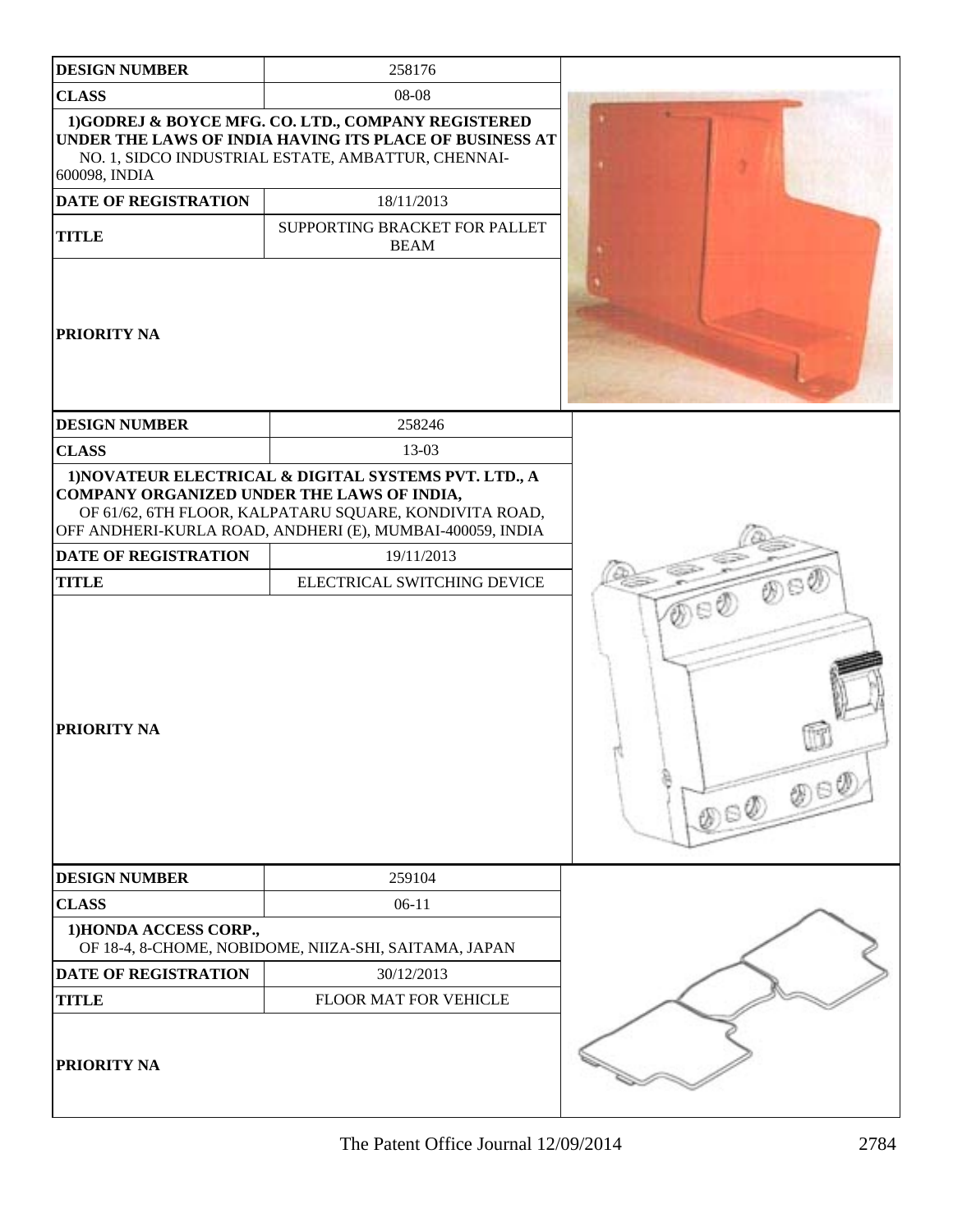| <b>DESIGN NUMBER</b>                                                                                                                                                                                                                                    |             | 259773                                             |  |
|---------------------------------------------------------------------------------------------------------------------------------------------------------------------------------------------------------------------------------------------------------|-------------|----------------------------------------------------|--|
| <b>CLASS</b>                                                                                                                                                                                                                                            |             | $12 - 16$                                          |  |
| 1) FORD GLOBAL TECHNOLOGIES, LLC A COMPANY ORGANIZED AND<br><b>EXISTING UNDER THE LAWS OF UNITED STATES OF AMERICA, HAVING ITS</b><br><b>OFFICE AT</b><br>330 TOWN CENTER DRIVE, SUITE 800, DEARBORN MICHIGAN-48126, UNITED<br><b>STATES OF AMERICA</b> |             |                                                    |  |
| <b>DATE OF REGISTRATION</b>                                                                                                                                                                                                                             |             | 28/01/2014                                         |  |
| <b>TITLE</b>                                                                                                                                                                                                                                            |             | VEHICLE REAR UPPER BUMPER COVER                    |  |
| <b>PRIORITY</b>                                                                                                                                                                                                                                         |             |                                                    |  |
| PRIORITY NUMBER                                                                                                                                                                                                                                         | <b>DATE</b> | <b>COUNTRY</b>                                     |  |
| 201330380008.1                                                                                                                                                                                                                                          | 09/08/2013  | <b>CHINA</b>                                       |  |
| <b>DESIGN NUMBER</b>                                                                                                                                                                                                                                    |             | 258177                                             |  |
| <b>CLASS</b>                                                                                                                                                                                                                                            |             | $08-05$                                            |  |
| LAWS OF INDIA HAVING ITS PLACE OF BUSINESS AT<br>NO. 1, SIDCO INDUSTRIAL ESTATE, AMBATTUR, CHENNAI-600098, INDIA<br><b>DATE OF REGISTRATION</b><br><b>TITLE</b><br><b>PRIORITY NA</b>                                                                   |             | 18/11/2013<br><b>ENTRY GUIDE RAIL FOR FORKIFTS</b> |  |
| <b>DESIGN NUMBER</b>                                                                                                                                                                                                                                    |             | 257943                                             |  |
| <b>CLASS</b><br>1) PRADEEPKUMAR NANDLAL DHOOT,<br>INDIAN NATIONAL OF GANGAPURWALA, 2275 ADAT BAZAR,<br>AHMEDNAGAR-414 001, MAHARASHTRA, INDIA.                                                                                                          |             | $15-07$                                            |  |
| <b>DATE OF REGISTRATION</b>                                                                                                                                                                                                                             |             | 01/11/2013                                         |  |
| <b>TITLE</b>                                                                                                                                                                                                                                            |             | HANDLE FOR REFRIGERATOR(SET)                       |  |
| <b>PRIORITY NA</b>                                                                                                                                                                                                                                      |             |                                                    |  |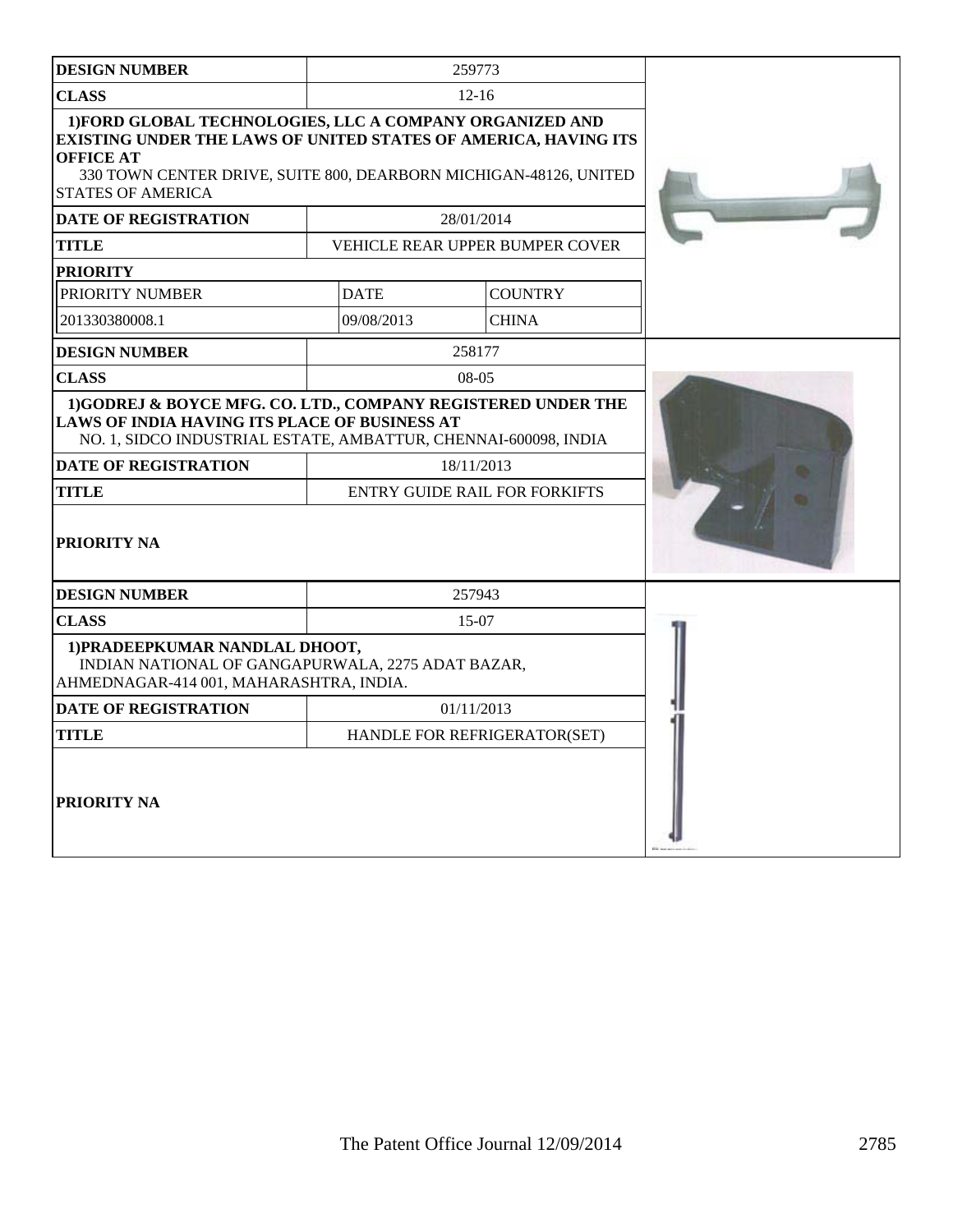| <b>DESIGN NUMBER</b>                                                                                                                                                                                                                 | 258237                                                     |           |                |  |
|--------------------------------------------------------------------------------------------------------------------------------------------------------------------------------------------------------------------------------------|------------------------------------------------------------|-----------|----------------|--|
| <b>CLASS</b>                                                                                                                                                                                                                         |                                                            |           |                |  |
| 1) MEIDENSHA CORPORATION,<br>1-1, OSAKI 2-CHOME, SHINAGAWA-KU, TOKYO 141-6029, JAPAN,<br>NATIONALITY: JAPAN.                                                                                                                         |                                                            |           |                |  |
| <b>DATE OF REGISTRATION</b>                                                                                                                                                                                                          | 19/11/2013                                                 |           |                |  |
| <b>TITLE</b>                                                                                                                                                                                                                         | ENCODER FOR DYNAMOMETER OPERATION<br><b>DEVICE</b>         |           |                |  |
| <b>PRIORITY</b>                                                                                                                                                                                                                      |                                                            |           |                |  |
| PRIORITY NUMBER                                                                                                                                                                                                                      | <b>DATE</b>                                                |           | <b>COUNTRY</b> |  |
| D2013-011046                                                                                                                                                                                                                         | 20/05/2013                                                 |           | <b>JAPAN</b>   |  |
| <b>DESIGN NUMBER</b>                                                                                                                                                                                                                 |                                                            | 259810    |                |  |
| <b>CLASS</b>                                                                                                                                                                                                                         |                                                            | $12 - 11$ |                |  |
| AT NEW 2ND & 3RD FLOOR, KHIVRAJ BUILDING, NO. 616, ANNASALAI,<br>CHENNAI - 600006, STATE OF TAMIL NADU, INDIA, AND REGISTERED<br><b>OFFICE AT</b><br>AKURDI, PUNE-411035, STATE OF MAHARASHTRA, INDIA<br><b>DATE OF REGISTRATION</b> |                                                            |           |                |  |
| TITLE                                                                                                                                                                                                                                | 29/01/2014<br>TANK COVER ASSEMBLY FOR<br><b>MOTORCYCLE</b> |           |                |  |
| <b>PRIORITY NA</b>                                                                                                                                                                                                                   |                                                            |           |                |  |
| <b>DESIGN NUMBER</b>                                                                                                                                                                                                                 |                                                            | 257386    |                |  |
| $18-02$<br><b>CLASS</b>                                                                                                                                                                                                              |                                                            |           |                |  |
| 1) BOBST MEX SA, A SWISS COMPANY OF<br>ROUTE DE FARAZ 3, CH-1031, MEX, SWITZERLAND                                                                                                                                                   |                                                            |           |                |  |
| <b>DATE OF REGISTRATION</b><br>10/10/2013                                                                                                                                                                                            |                                                            |           |                |  |
| <b>TITLE</b>                                                                                                                                                                                                                         | PRINTING UNIT                                              |           |                |  |
| <b>PRIORITY</b>                                                                                                                                                                                                                      |                                                            |           |                |  |
| PRIORITY NUMBER<br><b>COUNTRY</b><br><b>DATE</b>                                                                                                                                                                                     |                                                            |           |                |  |
| 140001                                                                                                                                                                                                                               | 17/04/2013<br><b>SWITZERLAND</b>                           |           |                |  |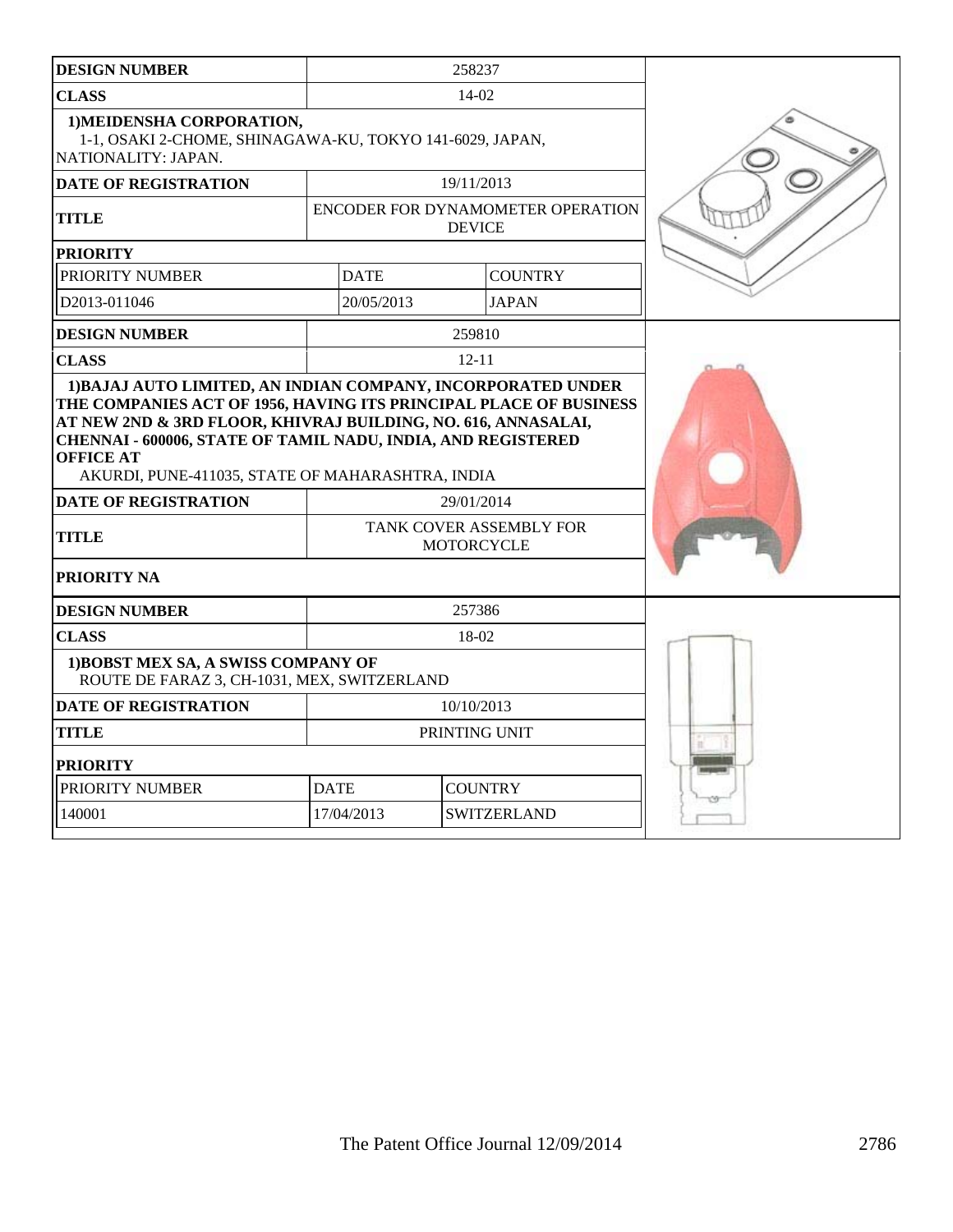| <b>DESIGN NUMBER</b>                                                                                                                                                                                                    |             | 256889                                                       |              |
|-------------------------------------------------------------------------------------------------------------------------------------------------------------------------------------------------------------------------|-------------|--------------------------------------------------------------|--------------|
| <b>CLASS</b>                                                                                                                                                                                                            |             | $09-05$                                                      |              |
| 1) EUROPE BRANDS S.Á.R.L. A PRIVATE COMPANY INCORPORATED IN<br><b>LUXEMBOURG OF</b><br>412F, ROUTE D'ESCH, L-2086, LUXEMBOURG                                                                                           |             |                                                              |              |
| <b>DATE OF REGISTRATION</b>                                                                                                                                                                                             |             | 27/09/2013                                                   | <b>ARKER</b> |
| <b>TITLE</b>                                                                                                                                                                                                            |             | BLISTER PACKAGING CARD FOR MAKING<br><b>BLISTER PACKAGES</b> | <b>WITH</b>  |
| PRIORITY NA                                                                                                                                                                                                             |             |                                                              |              |
| <b>DESIGN NUMBER</b>                                                                                                                                                                                                    |             | 258244                                                       |              |
| <b>CLASS</b>                                                                                                                                                                                                            |             | $13-03$                                                      |              |
| ORGANIZED UNDER THE LAWS OF INDIA,<br>OF 61/62, 6TH FLOOR, KALPATARU SQUARE, KONDIVITA ROAD, OFF<br>ANDHERI-KURLA ROAD, ANDHERI (E), MUMBAI-400059, INDIA<br><b>DATE OF REGISTRATION</b><br>TITLE<br><b>PRIORITY NA</b> |             | 19/11/2013<br>ELECTRICAL SWITCHING DEVICE                    |              |
| <b>DESIGN NUMBER</b>                                                                                                                                                                                                    |             | 259297                                                       |              |
| <b>CLASS</b>                                                                                                                                                                                                            |             | $31 - 00$                                                    |              |
| 1) SODASTREAM INDUSTRIES LTD, AN ISRAELI CORPORATION, HAVING A<br><b>PLACE OF BUSINESS</b><br>AT P.O. BOX 280, AIR PORT CITY 70100, ISRAEL                                                                              |             |                                                              |              |
| <b>DATE OF REGISTRATION</b>                                                                                                                                                                                             |             | 08/01/2014                                                   |              |
| TITLE                                                                                                                                                                                                                   |             | DOMESTIC SODA-WATER PREPARING<br><b>DEVICE</b>               |              |
| <b>PRIORITY</b>                                                                                                                                                                                                         |             |                                                              |              |
| PRIORITY NUMBER                                                                                                                                                                                                         | <b>DATE</b> | <b>COUNTRY</b>                                               |              |
|                                                                                                                                                                                                                         |             |                                                              |              |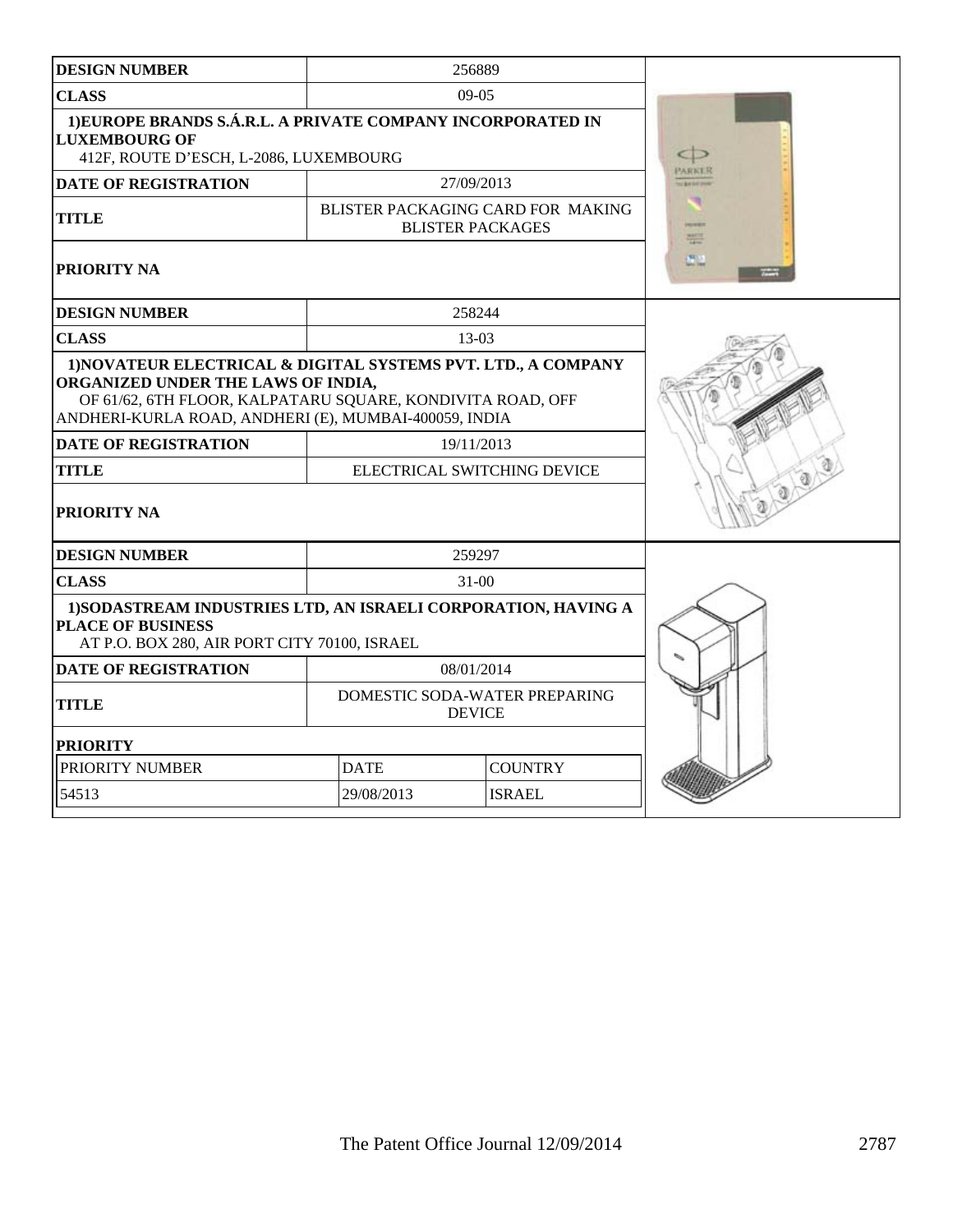| <b>DESIGN NUMBER</b>                                                                                           | 259098                                                                                                                                                                                       |  |
|----------------------------------------------------------------------------------------------------------------|----------------------------------------------------------------------------------------------------------------------------------------------------------------------------------------------|--|
| <b>CLASS</b>                                                                                                   | 19-06                                                                                                                                                                                        |  |
| EAST, MUMBAI-400063, STATE OF MAHARASHTRA, INDIA.                                                              | 1) K-NINE WRITING SYSTEMS PVT. LTD. (AN INDIAN NATIONAL) UNIT NO:<br>A-301/302, SUNFLOWER BUILDING, PLOT NO-36 A, SHIVNERI MARG,<br>OFF GOREGAON-MULUND LINK ROAD, AMBEDKAR CHOWK, GOREGAON- |  |
| <b>DATE OF REGISTRATION</b>                                                                                    | 27/12/2013                                                                                                                                                                                   |  |
| <b>TITLE</b>                                                                                                   | <b>PEN</b>                                                                                                                                                                                   |  |
| PRIORITY NA                                                                                                    |                                                                                                                                                                                              |  |
| <b>DESIGN NUMBER</b>                                                                                           | 257931                                                                                                                                                                                       |  |
| <b>CLASS</b>                                                                                                   | 08-09                                                                                                                                                                                        |  |
| <b>WHOSE ADDRESS IS</b><br><b>BY NATIONALITY</b><br><b>DATE OF REGISTRATION</b><br><b>TITLE</b><br>PRIORITY NA | DAMIAN HOUSE, 14, HILL ROAD, BANDRA (WEST), MUMBAI-400050 IN THE<br>STATE OF MAHARASHTRA WITHIN THE UNION OF INDIA, WHO ARE INDIANS<br>31/10/2013<br>PARTITION MOUNTING                      |  |
| <b>DESIGN NUMBER</b>                                                                                           | 259698                                                                                                                                                                                       |  |
| <b>CLASS</b>                                                                                                   | $12 - 16$                                                                                                                                                                                    |  |
| UNDER THE COMPANIES ACT, HAVING ITS OFFICE<br>110057                                                           | 1) HERO MOTOCORP LIMITED, AN INDIAN COMPANY INCORPORATED<br>AT 34, COMMUNITY CENTRE, BASANT LOK, VASANT VIHAR, NEW DELHI-                                                                    |  |
| <b>DATE OF REGISTRATION</b>                                                                                    | 27/01/2014                                                                                                                                                                                   |  |
| <b>TITLE</b>                                                                                                   | FAIRING FOR MOTORCYCLES                                                                                                                                                                      |  |
| PRIORITY NA                                                                                                    |                                                                                                                                                                                              |  |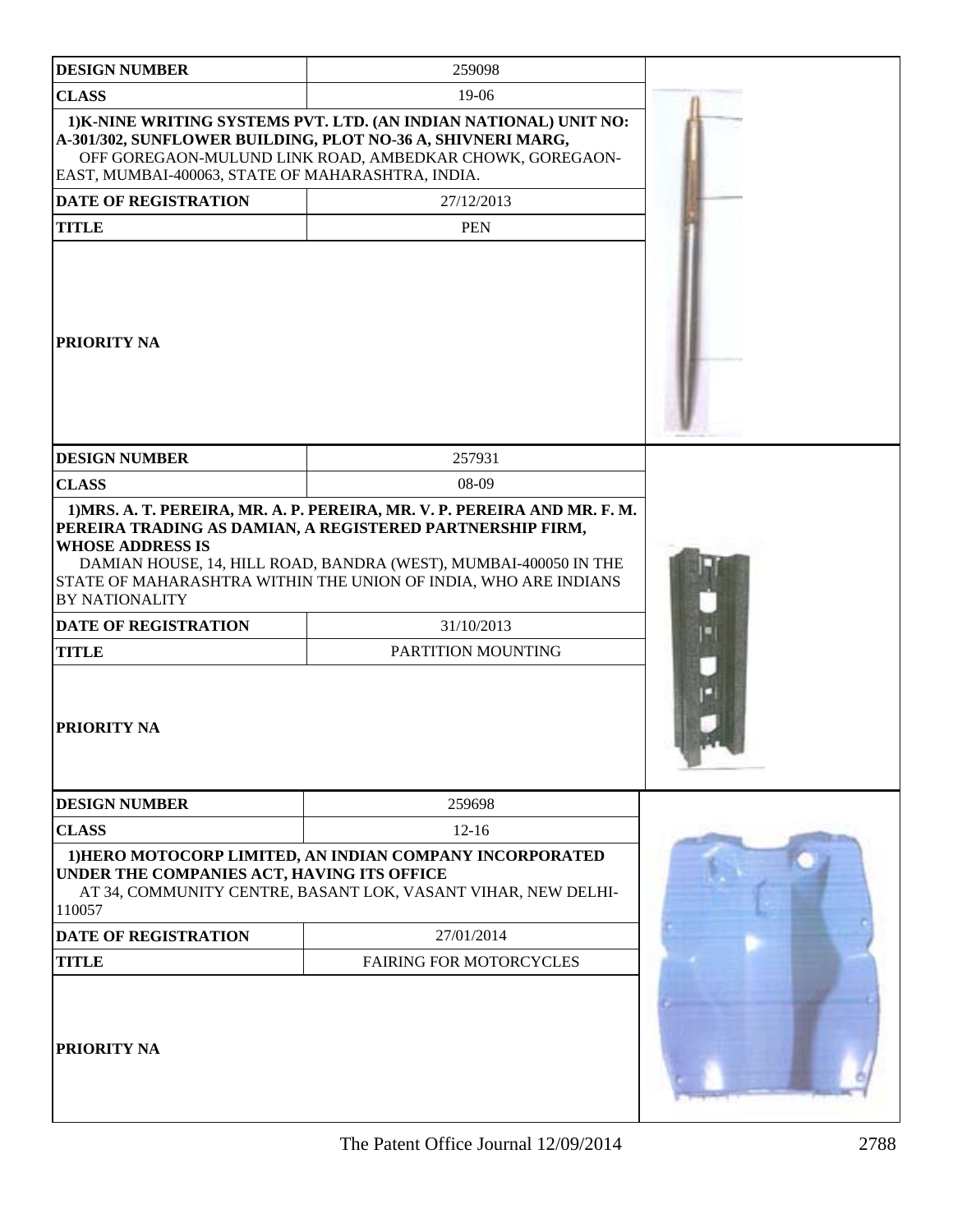| <b>DESIGN NUMBER</b>                                                                                                                                                                                                                                                                                                                                                                                                                                             |                                                  | 257649                                             |  |
|------------------------------------------------------------------------------------------------------------------------------------------------------------------------------------------------------------------------------------------------------------------------------------------------------------------------------------------------------------------------------------------------------------------------------------------------------------------|--------------------------------------------------|----------------------------------------------------|--|
| <b>CLASS</b>                                                                                                                                                                                                                                                                                                                                                                                                                                                     |                                                  | $09-03$                                            |  |
| 1)(1). DHAVAL H. PATEL, (2). BHUMIKA D. PATEL, (3). PRAKASH P.<br>VARMORA AND (4). KALPESH A. PATEL., ALL INDIAN NATIONAL<br>DIRECTORS OF VARMORA PLASTECH PVT. LTD., A COMPANY<br>INCORPORATED UNDER THE COMPANIES ACT, 1956., HAVING ITS<br>PRINCIPLE PLACE OF BUSINESS AT, PLOT NO. 3, SURVEY/BLOCK NO. 86,<br>PO. VASNA CHACHARVADI, NR. DIVYA BHASKAR PRESS, BAVLA-<br>CHANGODAR-AHMEDABAD HIGHWAY, TAL: SANAND, DIST: AHMEDABAD-<br>382213. GUJARAT-INDIA. |                                                  |                                                    |  |
| <b>DATE OF REGISTRATION</b>                                                                                                                                                                                                                                                                                                                                                                                                                                      |                                                  | 22/10/2013                                         |  |
| <b>TITLE</b>                                                                                                                                                                                                                                                                                                                                                                                                                                                     |                                                  | <b>CONTAINER</b>                                   |  |
| PRIORITY NA                                                                                                                                                                                                                                                                                                                                                                                                                                                      |                                                  |                                                    |  |
| <b>DESIGN NUMBER</b>                                                                                                                                                                                                                                                                                                                                                                                                                                             |                                                  | 257767                                             |  |
| <b>CLASS</b>                                                                                                                                                                                                                                                                                                                                                                                                                                                     |                                                  | $24-02$                                            |  |
| UNDER THE LAWS OF THE KINGDOM OF THE NETHERLANDS, RESIDING AT<br>EINDHOVEN,<br>WHOSE POST-OFFICE ADDRESS IS HIGH TECH CAMPUS 5, 5656 AE<br>EINDHOVEN, THE NETHERLANDS<br><b>DATE OF REGISTRATION</b>                                                                                                                                                                                                                                                             |                                                  |                                                    |  |
| <b>TITLE</b>                                                                                                                                                                                                                                                                                                                                                                                                                                                     | FRAME FOR A PATIENT INTERFACE<br><b>ASSEMBLY</b> |                                                    |  |
| <b>PRIORITY</b>                                                                                                                                                                                                                                                                                                                                                                                                                                                  |                                                  |                                                    |  |
| PRIORITY NUMBER                                                                                                                                                                                                                                                                                                                                                                                                                                                  | <b>DATE</b>                                      | <b>COUNTRY</b>                                     |  |
| 002233619-0001                                                                                                                                                                                                                                                                                                                                                                                                                                                   | 07/05/2013                                       | <b>OHIM</b>                                        |  |
|                                                                                                                                                                                                                                                                                                                                                                                                                                                                  |                                                  |                                                    |  |
| <b>DESIGN NUMBER</b>                                                                                                                                                                                                                                                                                                                                                                                                                                             |                                                  | 258016                                             |  |
| <b>CLASS</b>                                                                                                                                                                                                                                                                                                                                                                                                                                                     |                                                  | $24-01$                                            |  |
| 1)"B. BRAUN MELSUNGEN AG" NATIONALITY: GERMANY, ADDRESS AT<br>CARL-BRAUN-STRASSE 1, 34212 MELSUNGEN, FEDERAL REPUBLIC OF<br><b>GERMANY</b>                                                                                                                                                                                                                                                                                                                       |                                                  |                                                    |  |
| <b>DATE OF REGISTRATION</b>                                                                                                                                                                                                                                                                                                                                                                                                                                      |                                                  | 07/11/2013                                         |  |
| <b>TITLE</b>                                                                                                                                                                                                                                                                                                                                                                                                                                                     |                                                  | OVERCAP INTENDED FOR A<br>PHARMACEUTICAL CONTAINER |  |
| <b>PRIORITY</b>                                                                                                                                                                                                                                                                                                                                                                                                                                                  |                                                  |                                                    |  |
| PRIORITY NUMBER                                                                                                                                                                                                                                                                                                                                                                                                                                                  | <b>DATE</b>                                      | <b>COUNTRY</b>                                     |  |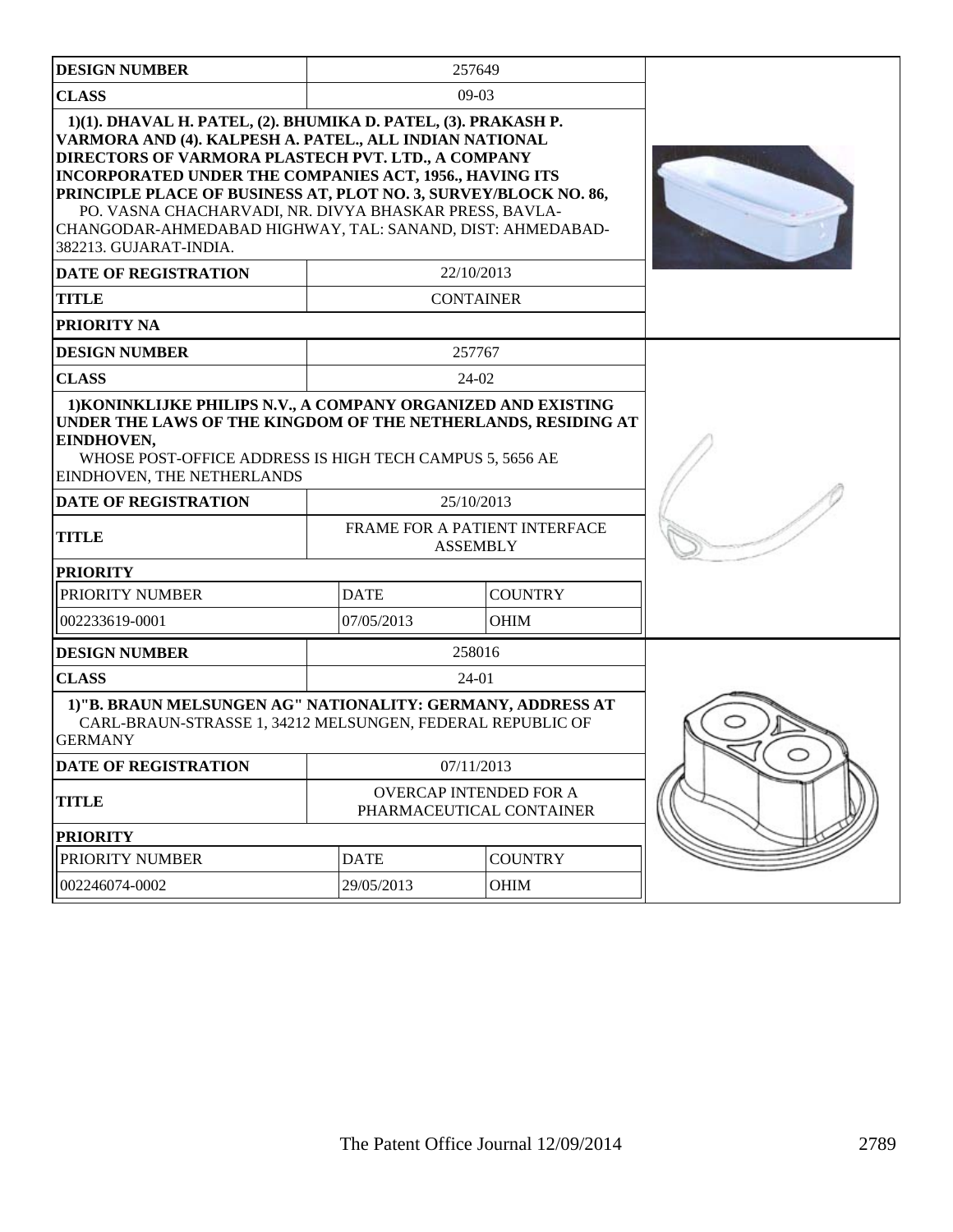| <b>DESIGN NUMBER</b>                                                                                                                 |               | 258236                                                      |                      |
|--------------------------------------------------------------------------------------------------------------------------------------|---------------|-------------------------------------------------------------|----------------------|
| <b>CLASS</b>                                                                                                                         |               | $14-02$                                                     |                      |
| 1) MEIDENSHA CORPORATION,<br>1-1, OSAKI 2-CHOME, SHINAGAWA-KU, TOKYO 141-6029, JAPAN,<br>NATIONALITY: JAPAN                          | <b>COOOOO</b> |                                                             |                      |
| <b>DATE OF REGISTRATION</b>                                                                                                          |               | 19/11/2013                                                  |                      |
| <b>TITLE</b>                                                                                                                         |               | <b>BASE UNIT FOR DYNAMOMETER</b><br><b>OPERATION DEVICE</b> |                      |
| <b>PRIORITY</b>                                                                                                                      |               |                                                             |                      |
| PRIORITY NUMBER                                                                                                                      | <b>DATE</b>   | <b>COUNTRY</b>                                              |                      |
| D <sub>2013</sub> -011045                                                                                                            | 20/05/2013    | <b>JAPAN</b>                                                |                      |
| <b>DESIGN NUMBER</b>                                                                                                                 |               | 257382                                                      |                      |
| <b>CLASS</b>                                                                                                                         |               | $10-07$                                                     |                      |
| 1) SWATCH AG (SWATCH SA) (SWATCH LTD), A SWISS COMPANY OF<br>JAKOB-STAMPFLI-STRASSE 94, CH-2502 BIEL/BIENNE, SWITZERLAND             |               |                                                             |                      |
| <b>DATE OF REGISTRATION</b>                                                                                                          |               | 10/10/2013                                                  |                      |
| <b>TITLE</b>                                                                                                                         |               | OSCILLATING WEIGHT FOR WATCH                                |                      |
| <b>PRIORITY</b>                                                                                                                      |               |                                                             |                      |
| PRIORITY NUMBER                                                                                                                      | <b>DATE</b>   | <b>COUNTRY</b>                                              |                      |
| DM 080 666                                                                                                                           | 16/04/2013    | <b>WIPO</b>                                                 |                      |
| <b>DESIGN NUMBER</b>                                                                                                                 |               | 259365                                                      |                      |
| <b>CLASS</b>                                                                                                                         |               | $09-07$                                                     |                      |
| 1) PEPSICO, INC., INCORPORATED IN NORTH CAROLINA OF<br>700 ANDERSON HILL ROAD, PURCHASE, NEW YORK 10577, UNITED STATES<br>OF AMERICA |               |                                                             |                      |
| <b>DATE OF REGISTRATION</b>                                                                                                          |               | 13/01/2014                                                  |                      |
| <b>TITLE</b>                                                                                                                         |               | CAP                                                         |                      |
| <b>PRIORITY</b>                                                                                                                      |               |                                                             |                      |
| PRIORITY NUMBER                                                                                                                      | <b>DATE</b>   | <b>COUNTRY</b>                                              | FOR REPERECTIVE VIEW |
| 29/460,549                                                                                                                           | 11/07/2013    | U.S.A.                                                      |                      |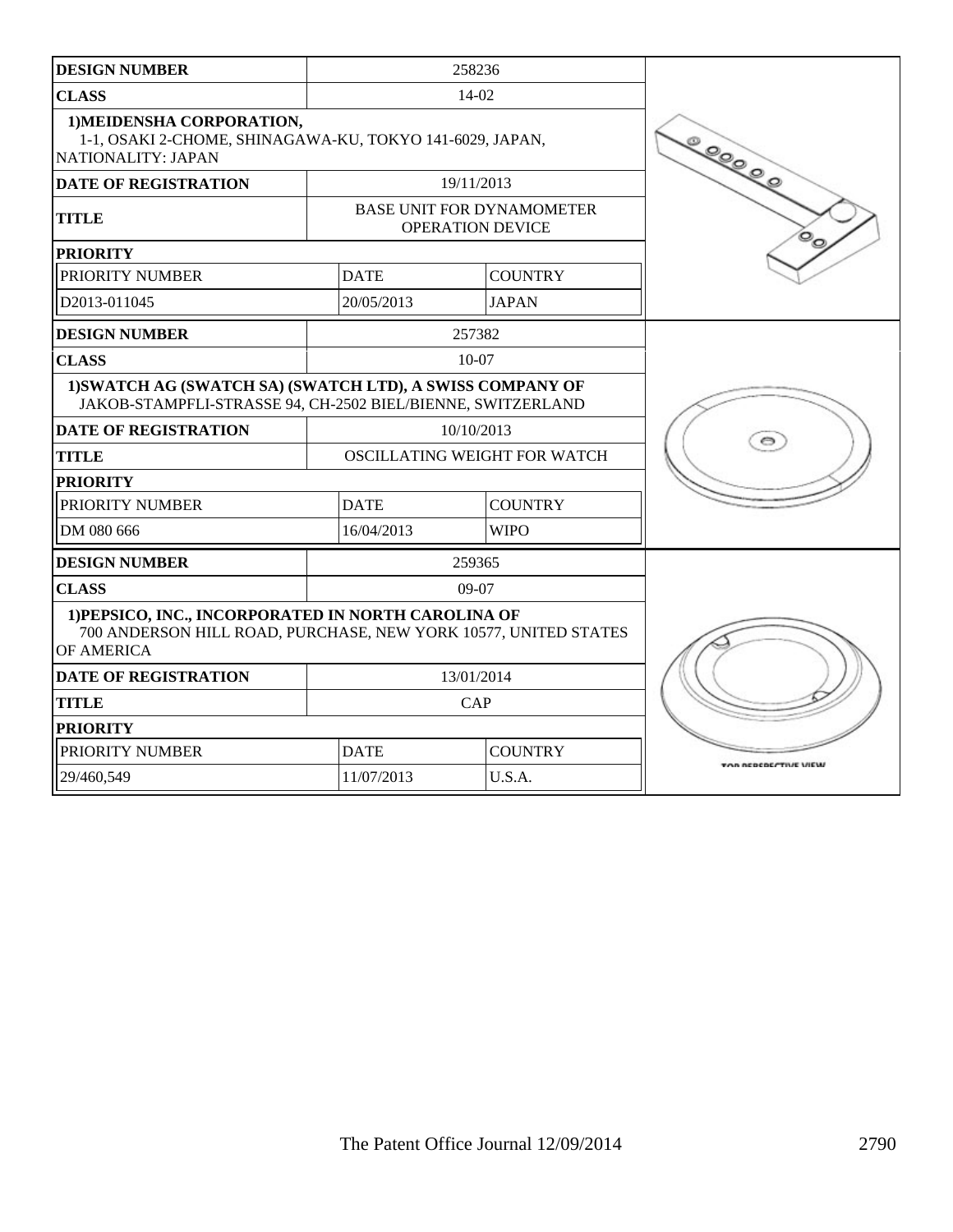| <b>DESIGN NUMBER</b>                                       | 257984                                                                                                                                                                                   |  |
|------------------------------------------------------------|------------------------------------------------------------------------------------------------------------------------------------------------------------------------------------------|--|
| <b>CLASS</b>                                               | $07-01$                                                                                                                                                                                  |  |
| OF<br>GOREGAON (E), MUMBAI - 400 063, [MAHARASHTRA], INDIA | 1) BLUPLAST INDUSTRIES LIMITED, A COMPANY INCORPORATED IN INDIA<br>113/114, VIVEK INDUSTRIAL ESTATE, USWALA ROAD, CAMA ESTATE,                                                           |  |
| DATE OF REGISTRATION                                       | 06/11/2013                                                                                                                                                                               |  |
| <b>TITLE</b>                                               | <b>FLASK</b>                                                                                                                                                                             |  |
| <b>PRIORITY NA</b>                                         |                                                                                                                                                                                          |  |
| <b>DESIGN NUMBER</b>                                       | 258420                                                                                                                                                                                   |  |
| <b>CLASS</b>                                               | $03-03$                                                                                                                                                                                  |  |
| THE COMPANIES ACT, 1956, HAVING ADDRESS AT                 | 1) TYNOR ORTHOTICS PVT. LTD., A COMPANY INCORPORATED UNDER<br>D-111, INDUSTRIAL AREA, PHASE-7, MOHALI-160055, PUNJAB, INDIA                                                              |  |
| <b>DATE OF REGISTRATION</b>                                | 27/11/2013                                                                                                                                                                               |  |
| <b>TITLE</b>                                               | <b>CRUTCH TIP</b>                                                                                                                                                                        |  |
| <b>PRIORITY NA</b>                                         |                                                                                                                                                                                          |  |
| <b>DESIGN NUMBER</b>                                       | 258953                                                                                                                                                                                   |  |
| <b>CLASS</b>                                               | 24-02                                                                                                                                                                                    |  |
| 416410, DIST-SANGLI, MAHARASHTRA, INDIA                    | 1) MR. SACHIN G. LOKAPURE(INDIA). A PROPRIETOR OF SAGLO®<br>RESEARCH EQUIPMENT HAVING ITS PRINCIPAL PLACE OF BUSINESS<br>5099, NEAR ASHA TALKIES, OPP. OMKAR APPT, SHANIWAR PETH, MIRAJ- |  |
| <b>DATE OF REGISTRATION</b>                                | 24/12/2013                                                                                                                                                                               |  |
| <b>TITLE</b>                                               | SAMPLE HOLDER FOR BACTERIAL<br>MOVEMENT DETECTION                                                                                                                                        |  |
| <b>PRIORITY NA</b>                                         |                                                                                                                                                                                          |  |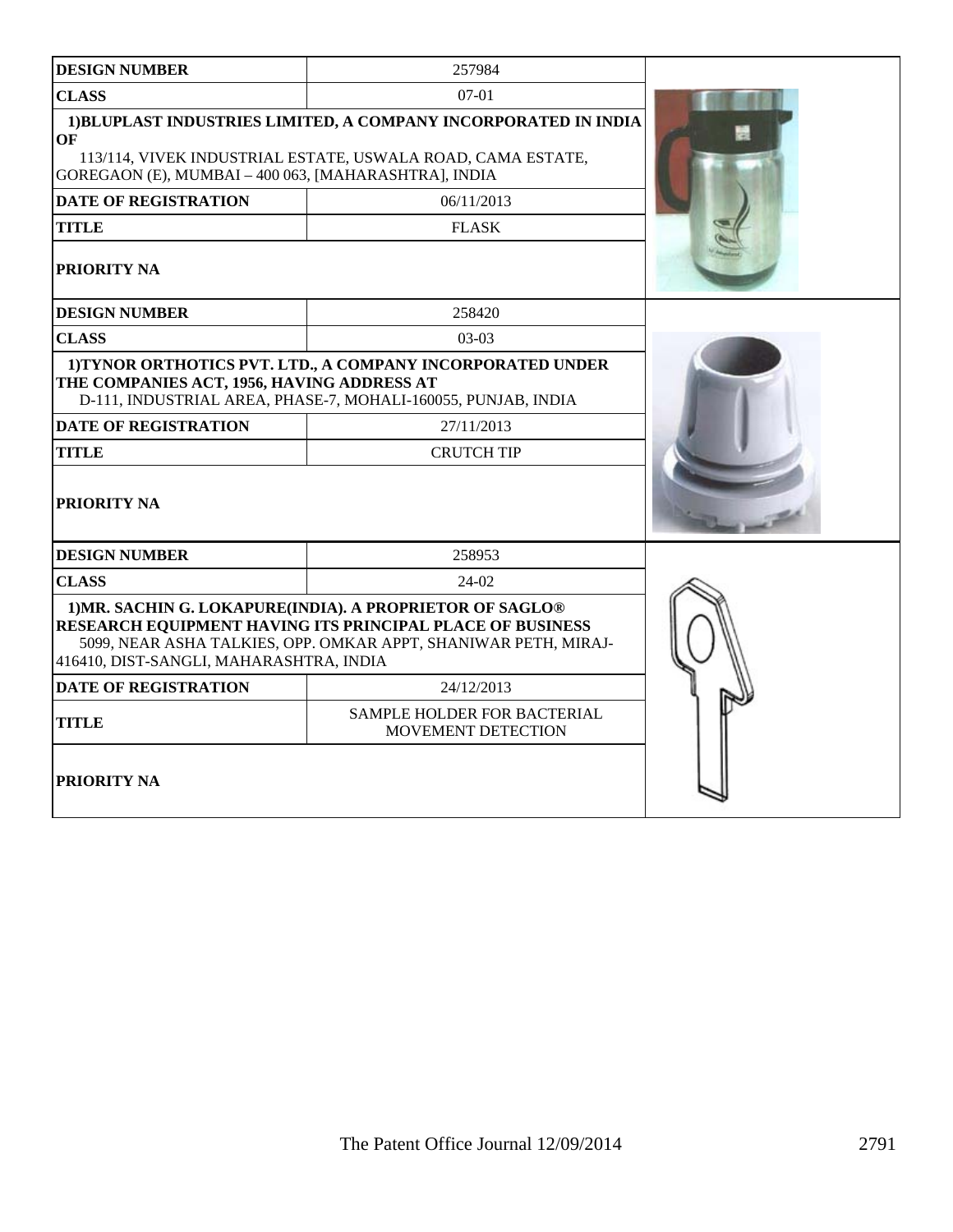| <b>DESIGN NUMBER</b>                                                                                                                                                                                                                                                                                                                                                                                                                                                                                 | 257650                                                                                        |  |  |
|------------------------------------------------------------------------------------------------------------------------------------------------------------------------------------------------------------------------------------------------------------------------------------------------------------------------------------------------------------------------------------------------------------------------------------------------------------------------------------------------------|-----------------------------------------------------------------------------------------------|--|--|
| <b>CLASS</b>                                                                                                                                                                                                                                                                                                                                                                                                                                                                                         | $09-03$                                                                                       |  |  |
| 1)(1). DHAVAL H. PATEL, (2). BHUMIKA D. PATEL, (3). PRAKASH<br>P. VARMORA AND (4). KALPESH A. PATEL., ALL INDIAN<br>NATIONAL DIRECTORS OF VARMORA PLASTECH PVT. LTD., A<br>COMPANY INCORPORATED UNDER THE COMPANIES ACT,<br>1956., HAVING ITS PRINCIPLE PLACE OF BUSINESS AT, PLOT<br>NO. 3, SURVEY/BLOCK NO. 86,<br>BAVLA-CHANGODAR-AHMEDABAD HIGHWAY, TAL: SANAND,<br>DIST: AHMEDABAD-382213. GUJARAT-INDIA.<br><b>DATE OF REGISTRATION</b><br><b>TITLE</b><br>PRIORITY NA<br><b>DESIGN NUMBER</b> | PO. VASNA CHACHARVADI, NR. DIVYA BHASKAR PRESS,<br>22/10/2013<br><b>CONTAINER</b><br>257981   |  |  |
| <b>CLASS</b>                                                                                                                                                                                                                                                                                                                                                                                                                                                                                         | $09-03$                                                                                       |  |  |
| 1) BLUPLAST INDUSTRIES LIMITED, A COMPANY INCORPORATED IN INDIA<br>OF<br>GOREGAON (E), MUMBAI - 400 063, [MAHARASHTRA], INDIA<br><b>DATE OF REGISTRATION</b><br><b>TITLE</b><br><b>PRIORITY NA</b>                                                                                                                                                                                                                                                                                                   | 113/114, VIVEK INDUSTRIAL ESTATE, USWALA ROAD, CAMA ESTATE,<br>06/11/2013<br><b>CONTAINER</b> |  |  |
| <b>DESIGN NUMBER</b>                                                                                                                                                                                                                                                                                                                                                                                                                                                                                 | 259504                                                                                        |  |  |
| <b>CLASS</b>                                                                                                                                                                                                                                                                                                                                                                                                                                                                                         | $11-02$                                                                                       |  |  |
| 1) AMAR SINGH YADAV, TRADING AS M/S. S. N. GLASS<br>DECORATERS, SITUATED AT<br>2/778, SUHAG NAGAR, FIROZABAD (U.P.) INDIA, OF<br><b>ABOVE ADDRESS</b>                                                                                                                                                                                                                                                                                                                                                |                                                                                               |  |  |
| <b>DATE OF</b><br><b>REGISTRATION</b>                                                                                                                                                                                                                                                                                                                                                                                                                                                                | 20/01/2014                                                                                    |  |  |
| <b>TITLE</b>                                                                                                                                                                                                                                                                                                                                                                                                                                                                                         | <b>FLOWER VASE</b>                                                                            |  |  |
| <b>PRIORITY NA</b>                                                                                                                                                                                                                                                                                                                                                                                                                                                                                   |                                                                                               |  |  |
|                                                                                                                                                                                                                                                                                                                                                                                                                                                                                                      |                                                                                               |  |  |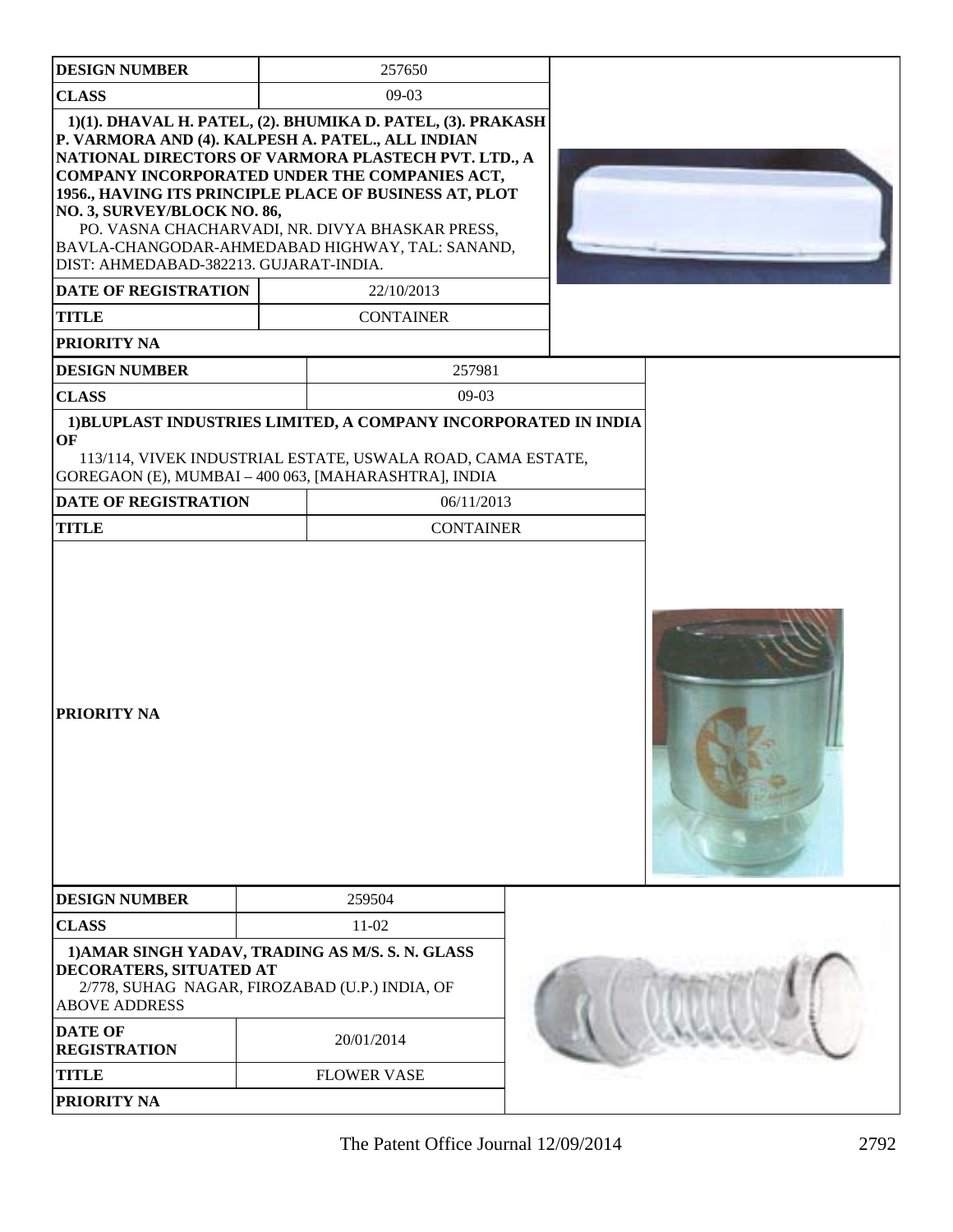| <b>DESIGN NUMBER</b>                                                                                                                                                                                              |                       | 257588                            |  |
|-------------------------------------------------------------------------------------------------------------------------------------------------------------------------------------------------------------------|-----------------------|-----------------------------------|--|
| <b>CLASS</b>                                                                                                                                                                                                      |                       | $26-05$                           |  |
| 1) M/S SHREE SANT KRIPA INTELLECTUAL, HAVING OFFICE AT<br>7, AKSHAY COMPLEX, OFF. DHOLE PATIL ROAD, PUNE-411001,<br>MAHARASHTRA, INDIA, AN INDIAN COMPANY                                                         |                       |                                   |  |
| <b>DATE OF REGISTRATION</b>                                                                                                                                                                                       |                       | 21/10/2013                        |  |
| <b>TITLE</b>                                                                                                                                                                                                      |                       | <b>CEILING FIXTURES FOR LAMPS</b> |  |
| <b>PRIORITY NA</b>                                                                                                                                                                                                |                       |                                   |  |
| <b>DESIGN NUMBER</b>                                                                                                                                                                                              |                       | 257961                            |  |
| <b>CLASS</b>                                                                                                                                                                                                      |                       | $09-01$                           |  |
| 1) ACCESS BUSINESS GROUP INTERNATIONAL LLC,<br>7575 FULTON STREET EAST, ADA, MICHIGAN 49355, U.S.A., A MICHIGAN<br>LIMITED LIABILITY COMPANY, U.S.A.                                                              |                       |                                   |  |
| <b>DATE OF REGISTRATION</b>                                                                                                                                                                                       | 04/11/2013            |                                   |  |
| <b>TITLE</b>                                                                                                                                                                                                      | <b>DROPPER BOTTLE</b> |                                   |  |
| <b>PRIORITY</b>                                                                                                                                                                                                   |                       |                                   |  |
| PRIORITY NUMBER                                                                                                                                                                                                   | <b>DATE</b>           | <b>COUNTRY</b>                    |  |
| 29/455,137                                                                                                                                                                                                        | 17/05/2013            | U.S.A.                            |  |
| <b>DESIGN NUMBER</b>                                                                                                                                                                                              |                       | 258011                            |  |
| <b>CLASS</b>                                                                                                                                                                                                      |                       | 08-06                             |  |
| 1) MR. TULESHBHAI DAYALJIBHAI PATEL., AN INDIAN NATIONAL.,<br>HAVING ITS PRINCIPAL PLACE OF BUSINESS AT,<br>"KRISHNA", NR. ARYA DAIRY FARM, LEUVA PATEL BOARDING MAIN<br>ROAD, MAVDI PLOT, RAJKOT. GUJARAT-INDIA. |                       |                                   |  |
| <b>DATE OF REGISTRATION</b>                                                                                                                                                                                       | 06/11/2013            |                                   |  |
| <b>TITLE</b>                                                                                                                                                                                                      |                       | <b>HANDLE</b>                     |  |
| <b>PRIORITY NA</b>                                                                                                                                                                                                |                       |                                   |  |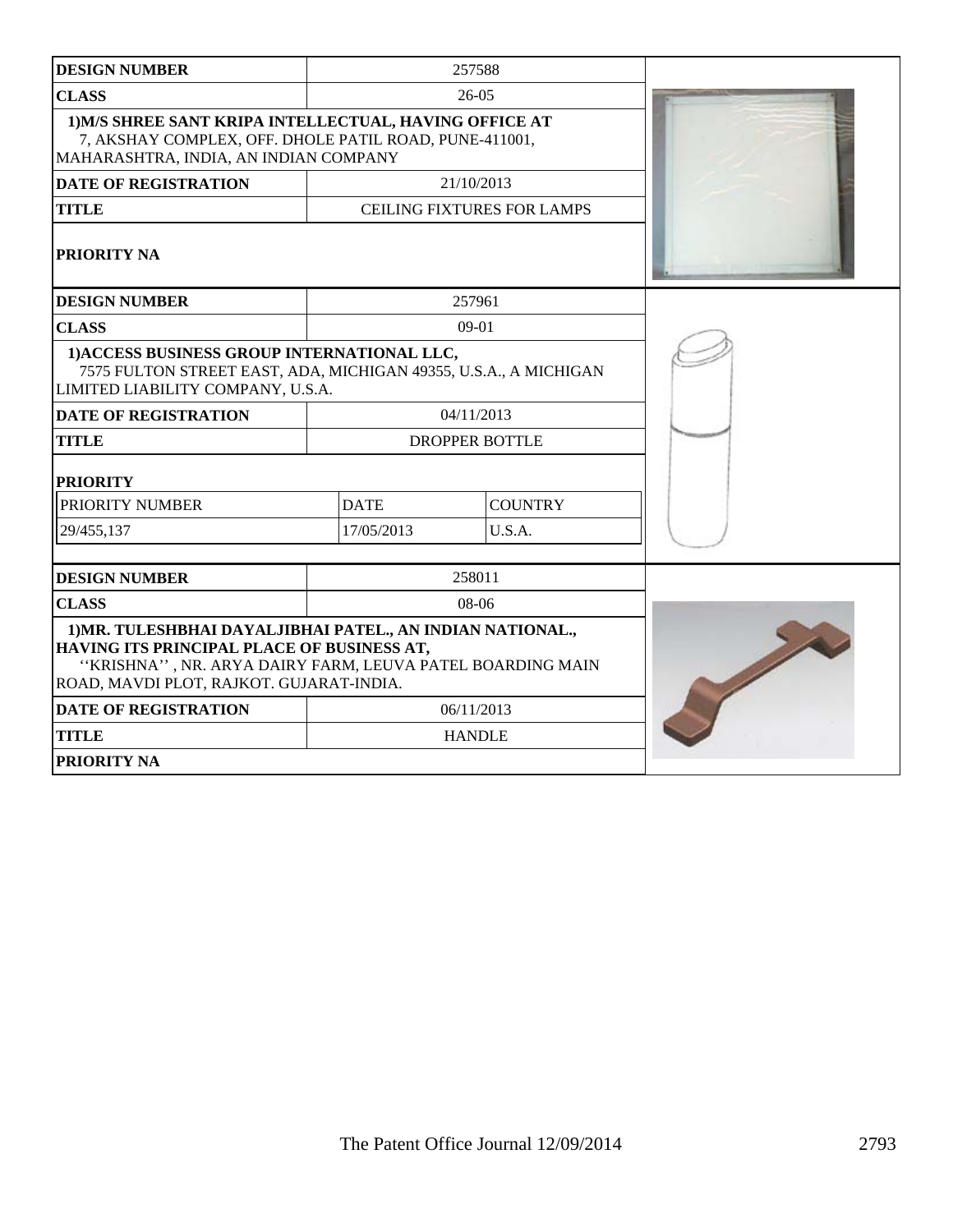| <b>DESIGN NUMBER</b>                                                                                                                                                                                                        |                                     | 257171               |                        |
|-----------------------------------------------------------------------------------------------------------------------------------------------------------------------------------------------------------------------------|-------------------------------------|----------------------|------------------------|
| <b>CLASS</b>                                                                                                                                                                                                                | 15-99                               |                      |                        |
| 1) GEMA SWITZERLAND GMBH, A COMPANY ORGANIZED AND EXISTING<br>UNDER THE LAWS OF SWITZERLAND, HAVING ITS OFFICE AT<br>MOVENSTR. 17, 9015 ST. GALLEN, SWITZERLAND                                                             |                                     |                      |                        |
| <b>DATE OF REGISTRATION</b>                                                                                                                                                                                                 |                                     | 03/10/2013           |                        |
| <b>TITLE</b>                                                                                                                                                                                                                |                                     | POWDER SPRAY BOOTH   |                        |
| <b>PRIORITY</b>                                                                                                                                                                                                             |                                     |                      |                        |
| PRIORITY NUMBER                                                                                                                                                                                                             | <b>DATE</b>                         | <b>COUNTRY</b>       |                        |
| 001366710                                                                                                                                                                                                                   | 04/04/2013                          | <b>OHIM</b>          |                        |
|                                                                                                                                                                                                                             |                                     |                      |                        |
| <b>DESIGN NUMBER</b>                                                                                                                                                                                                        |                                     | 258197               |                        |
| <b>CLASS</b>                                                                                                                                                                                                                |                                     | 23-01                |                        |
| JERSEY, HAVING A PLACE OF BUSINESS AT<br>4901 KESSLERSVILLE ROAD, EASTON, PENNSYLVANIA 18040, UNITED<br><b>STATES OF AMERICA</b><br><b>DATE OF REGISTRATION</b>                                                             |                                     |                      |                        |
| <b>TITLE</b>                                                                                                                                                                                                                | 18/11/2013<br>PIPE COUPLING SEGMENT |                      |                        |
|                                                                                                                                                                                                                             |                                     |                      |                        |
| <b>PRIORITY</b><br>PRIORITY NUMBER                                                                                                                                                                                          | <b>DATE</b>                         | <b>COUNTRY</b>       | <b>PERSPECTIVE VIE</b> |
| 29/459,523                                                                                                                                                                                                                  | 01/07/2013                          | U.S.A.               |                        |
| <b>DESIGN NUMBER</b>                                                                                                                                                                                                        |                                     | 258263               |                        |
| <b>CLASS</b>                                                                                                                                                                                                                |                                     | $19-06$              |                        |
| 1) SUDEEP NABHIRAJ UPADHE RESIDING AT AT POST: ARAG, NEAR JAIN<br>TEMPLE, TAL-MIRAJ DIST-SANGLI. 416401,<br>AND AVINASH SHIVAJIRAO CHAVAN RESIDING AT AT: POST: ATPADI,<br>PANDHAREWADI, TAL: ATPADI, DIST: SANGLI. 415301. |                                     |                      |                        |
| <b>DATE OF REGISTRATION</b>                                                                                                                                                                                                 |                                     | 21/11/2013           |                        |
| <b>TITLE</b>                                                                                                                                                                                                                |                                     | <b>STENCIL RULER</b> |                        |
| <b>PRIORITY NA</b>                                                                                                                                                                                                          |                                     |                      |                        |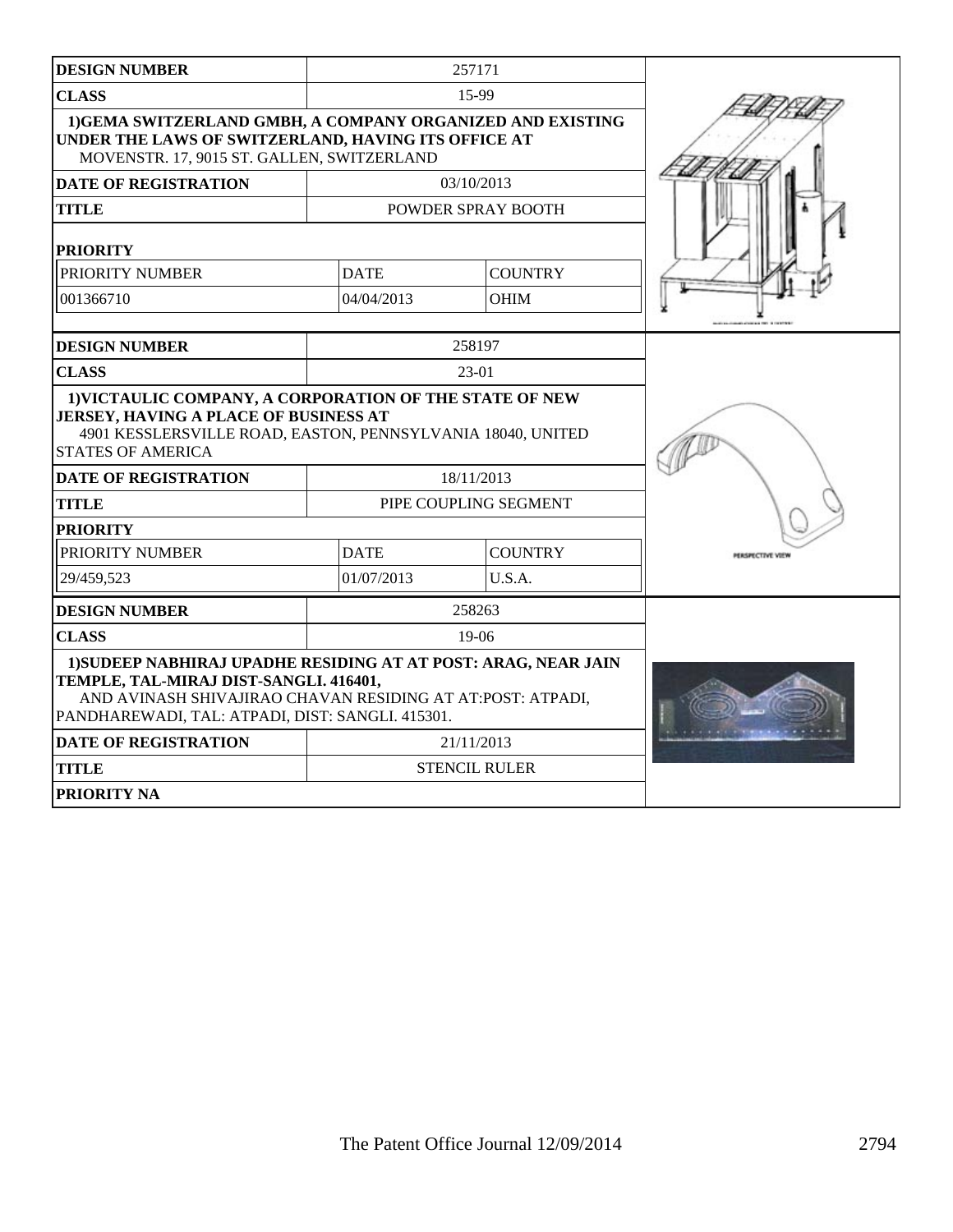| <b>DESIGN NUMBER</b>                                                                                                                                              |                               | 259110                     |  |
|-------------------------------------------------------------------------------------------------------------------------------------------------------------------|-------------------------------|----------------------------|--|
| <b>CLASS</b>                                                                                                                                                      | $06-03$                       |                            |  |
| 1) THE SUPREME INDUSTRIES LTD., (AN INDIAN PUBLIC LIMITED<br>COMPANY),<br>601 CENTRAL PLAZA, 2/6, SARAT BOSE ROAD, KOLKATA - 700020, WEST<br><b>BENGAL, INDIA</b> |                               |                            |  |
| <b>DATE OF REGISTRATION</b>                                                                                                                                       |                               | 30/12/2013                 |  |
| <b>TITLE</b>                                                                                                                                                      |                               | <b>TABLE</b>               |  |
| <b>PRIORITY NA</b>                                                                                                                                                |                               |                            |  |
| <b>DESIGN NUMBER</b>                                                                                                                                              |                               | 259925                     |  |
| <b>CLASS</b>                                                                                                                                                      |                               | $26-06$                    |  |
| 1) TATA MOTORS LIMITED, AN INDIAN COMPANY OF<br>BOMBAY HOUSE, 24 HOMI MODY STREET, HUTATMA CHOWK, MUMBAI<br>400001, MAHARASHTRA, INDIA                            |                               |                            |  |
| <b>DATE OF REGISTRATION</b>                                                                                                                                       |                               | 31/01/2014                 |  |
| <b>TITLE</b>                                                                                                                                                      |                               | REAR TAILLAMP OF A VEHICLE |  |
| <b>PRIORITY NA</b>                                                                                                                                                |                               |                            |  |
| <b>DESIGN NUMBER</b>                                                                                                                                              |                               | 257268                     |  |
| <b>CLASS</b>                                                                                                                                                      |                               | $12 - 16$                  |  |
| 1) VOLVO LASTVAGNAR AB, OF<br>405 08 GÖTEBORG, SWEDEN                                                                                                             |                               |                            |  |
| <b>DATE OF REGISTRATION</b>                                                                                                                                       |                               | 08/10/2013                 |  |
| <b>TITLE</b>                                                                                                                                                      | PANEL FOR VEHICLE             |                            |  |
| <b>PRIORITY</b>                                                                                                                                                   |                               |                            |  |
| PRIORITY NUMBER                                                                                                                                                   | <b>COUNTRY</b><br><b>DATE</b> |                            |  |
| 002219576-0001                                                                                                                                                    | 12/04/2013                    | <b>OHIM</b>                |  |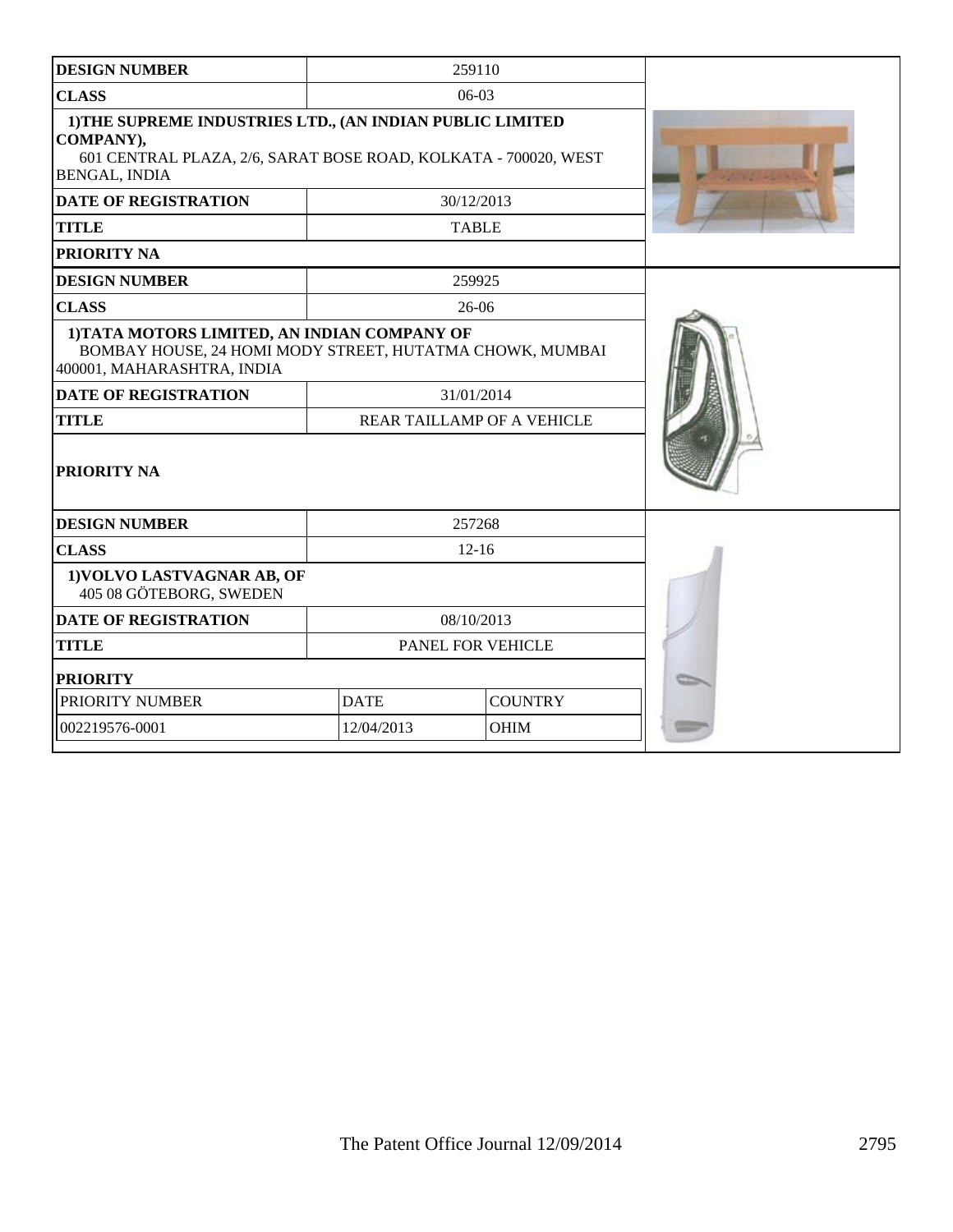| <b>DESIGN NUMBER</b>                                                                                                                                                                                             |       | 257585                           |                                                      |  |
|------------------------------------------------------------------------------------------------------------------------------------------------------------------------------------------------------------------|-------|----------------------------------|------------------------------------------------------|--|
| <b>CLASS</b>                                                                                                                                                                                                     | 26-05 |                                  |                                                      |  |
| 1) M/S SHREE SANT KRIPA INTELLECTUAL, HAVING OFFICE AT<br>7, AKSHAY COMPLEX, OFF. DHOLE PATIL ROAD, PUNE-411001,<br>MAHARASHTRA, INDIA, AN INDIAN COMPANY                                                        |       |                                  |                                                      |  |
| <b>DATE OF REGISTRATION</b>                                                                                                                                                                                      |       | 21/10/2013                       |                                                      |  |
| <b>TITLE</b>                                                                                                                                                                                                     |       | <b>CEILING FIXTURE FOR LAMPS</b> |                                                      |  |
| <b>PRIORITY NA</b>                                                                                                                                                                                               |       |                                  |                                                      |  |
| <b>DESIGN NUMBER</b>                                                                                                                                                                                             |       |                                  | 257734                                               |  |
| <b>CLASS</b>                                                                                                                                                                                                     |       |                                  | $09-03$                                              |  |
| 1) VALEO SERVICE, A FRENCH COMPANY, OF<br>70 RUE PLEYEL, 93200 SAINT DENIS, FRANCE                                                                                                                               |       |                                  |                                                      |  |
| <b>DATE OF REGISTRATION</b>                                                                                                                                                                                      |       |                                  | 24/10/2013                                           |  |
| <b>TITLE</b>                                                                                                                                                                                                     |       |                                  | PACKAGING FOR WIPER BLADES AND THEIR<br><b>PARTS</b> |  |
| <b>PRIORITY</b>                                                                                                                                                                                                  |       |                                  |                                                      |  |
| PRIORITY NUMBER                                                                                                                                                                                                  |       | <b>DATE</b>                      | <b>COUNTRY</b>                                       |  |
| 201330136160.5                                                                                                                                                                                                   |       | 24/04/2013                       | <b>CHINA</b>                                         |  |
| <b>DESIGN NUMBER</b>                                                                                                                                                                                             |       | 258008                           |                                                      |  |
| <b>CLASS</b>                                                                                                                                                                                                     |       | 08-06                            |                                                      |  |
| 1) MR. TULESHBHAI DAYALJIBHAI PATEL., AN INDIAN NATIONAL.,<br>HAVING ITS PRINCIPAL PLACE OF BUSINESS AT,<br>"KRISHNA , NR. ARYA DAIRY FARM, LEUVA PATEL BOARDING MAIN<br>ROAD, MAVDI PLOT, RAJKOT. GUJARAT-INDIA |       |                                  |                                                      |  |
| <b>DATE OF REGISTRATION</b>                                                                                                                                                                                      |       | 06/11/2013                       |                                                      |  |
| <b>TITLE</b>                                                                                                                                                                                                     |       | <b>HANDLE</b>                    |                                                      |  |
| PRIORITY NA                                                                                                                                                                                                      |       |                                  |                                                      |  |
| <b>DESIGN NUMBER</b>                                                                                                                                                                                             |       |                                  | 258204                                               |  |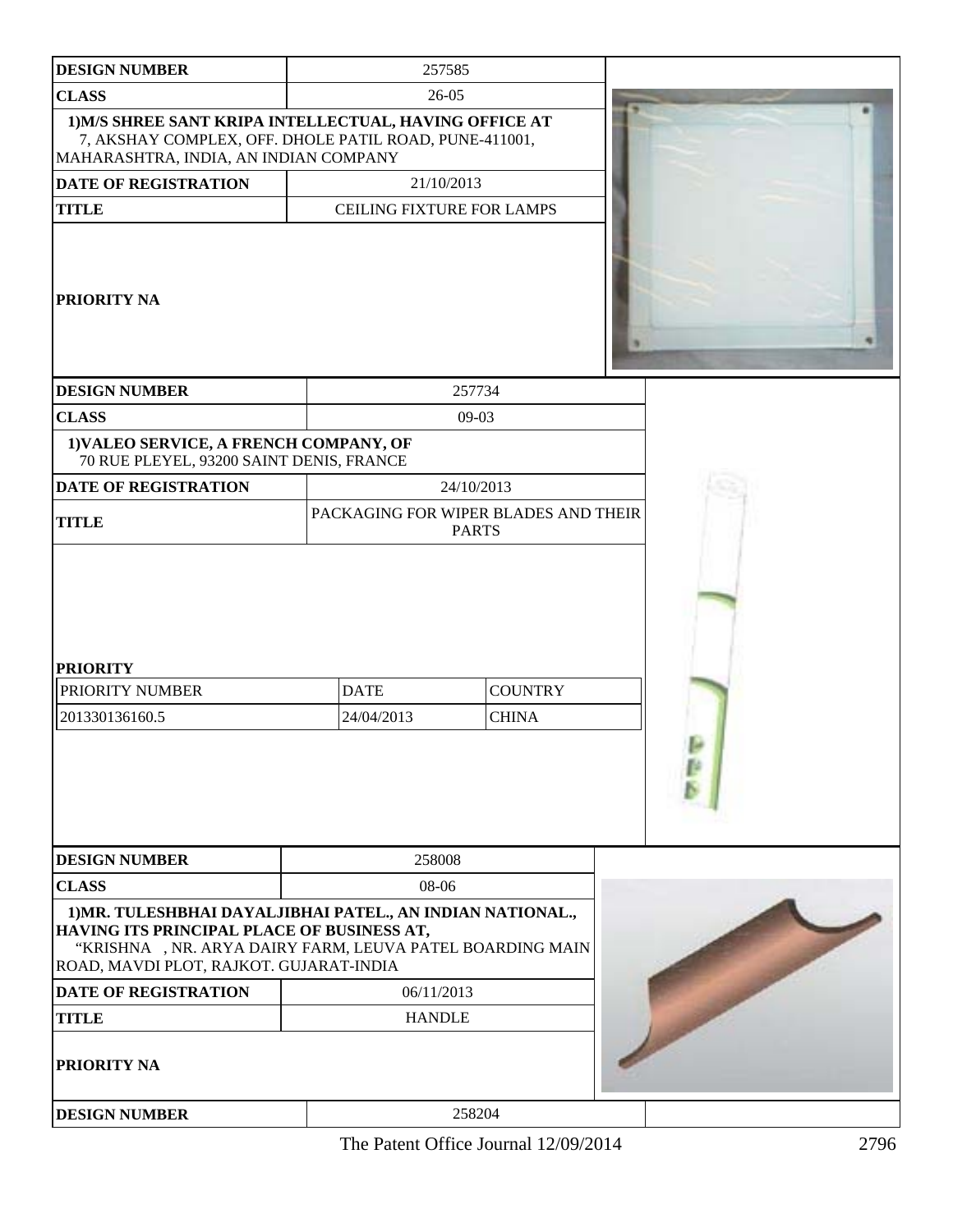| <b>CLASS</b>                                                                                                                                                                                                                                                                                       |                               | $12 - 16$                                                          |  |
|----------------------------------------------------------------------------------------------------------------------------------------------------------------------------------------------------------------------------------------------------------------------------------------------------|-------------------------------|--------------------------------------------------------------------|--|
| 1) HERO MOTOCORP LIMITED, AN INDIAN COMPANY INCORPORATED<br>UNDER THE COMPANIES ACT, HAVING ITS OFFICE<br>AT 34, COMMUNITY CENTRE, BASANT LOK, VASANT VIHAR, NEW DELHI-110<br>057                                                                                                                  |                               |                                                                    |  |
| <b>DATE OF REGISTRATION</b>                                                                                                                                                                                                                                                                        |                               | 18/11/2013                                                         |  |
| <b>TITLE</b>                                                                                                                                                                                                                                                                                       |                               | <b>GRILL FOR THE HEADLIGHT FOR A TWO</b><br><b>WHEELED VEHICLE</b> |  |
| <b>PRIORITY NA</b>                                                                                                                                                                                                                                                                                 |                               |                                                                    |  |
| <b>DESIGN NUMBER</b>                                                                                                                                                                                                                                                                               |                               | 259828                                                             |  |
| <b>CLASS</b>                                                                                                                                                                                                                                                                                       |                               | $09-01$                                                            |  |
| 1) PRAMIT SANGHAVI AND DEWANG SANGHAVI, PARTNERS TRADING AS<br>V2 CORP., A PARTNERSHIP FIRM, INDIAN, MANUFACTURERS AND<br><b>MERCHANTS, WHOSE ADDRESS IS</b><br>WZ-8/1, INDUSTRIAL AREA, KIRTI NAGAR, NEW DELHI-110015, INDIA<br><b>DATE OF REGISTRATION</b><br><b>TITLE</b><br><b>PRIORITY NA</b> |                               | 29/01/2014<br><b>BOTTLE</b>                                        |  |
| <b>DESIGN NUMBER</b>                                                                                                                                                                                                                                                                               |                               | 259352                                                             |  |
| <b>CLASS</b>                                                                                                                                                                                                                                                                                       |                               | 13-03                                                              |  |
| 1) YAZAKI CORPORATION, 4-28, MITA 1-CHOME, MINATO-KU, TOKYO 108-<br>8333, JAPAN, A JAPANESE CORPORATION AND<br>MITSUBA CORPORATION, 1-2681 HIROSAWA-CHO, KIRYU-SHI, GUNMA 376-<br>8555, JAPAN, A JAPANESE CORPORATION<br><b>DATE OF REGISTRATION</b>                                               |                               |                                                                    |  |
| <b>TITLE</b>                                                                                                                                                                                                                                                                                       |                               | ELECTRICAL CONNECTOR                                               |  |
| <b>PRIORITY</b>                                                                                                                                                                                                                                                                                    |                               |                                                                    |  |
| PRIORITY NUMBER                                                                                                                                                                                                                                                                                    | <b>DATE</b><br><b>COUNTRY</b> |                                                                    |  |
| 2013-016023                                                                                                                                                                                                                                                                                        | 12/07/2013                    | <b>JAPAN</b>                                                       |  |
|                                                                                                                                                                                                                                                                                                    |                               |                                                                    |  |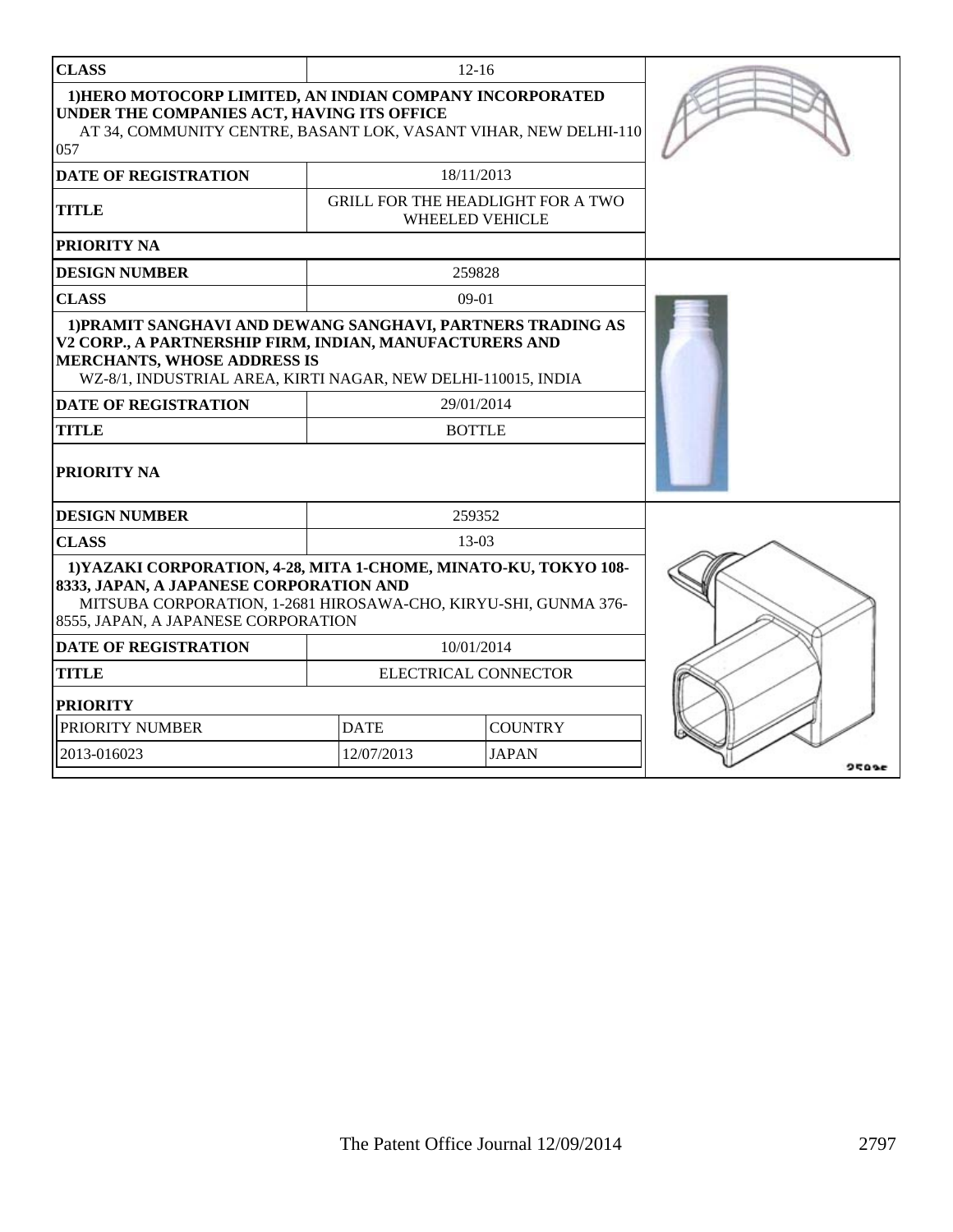| <b>DESIGN NUMBER</b>                                                                                                                                                                                               | 257587                            |  |
|--------------------------------------------------------------------------------------------------------------------------------------------------------------------------------------------------------------------|-----------------------------------|--|
| <b>CLASS</b>                                                                                                                                                                                                       | $26-05$                           |  |
| 1) M/S SHREE SANT KRIPA INTELLECTUAL, HAVING OFFICE AT<br>7, AKSHAY COMPLEX, OFF. DHOLE PATIL ROAD, PUNE-411001,<br>MAHARASHTRA, INDIA, AN INDIAN COMPANY                                                          |                                   |  |
| <b>DATE OF REGISTRATION</b>                                                                                                                                                                                        | 21/10/2013                        |  |
| <b>TITLE</b>                                                                                                                                                                                                       | <b>CEILING FIXTURES FOR LAMPS</b> |  |
| <b>PRIORITY NA</b>                                                                                                                                                                                                 |                                   |  |
| <b>DESIGN NUMBER</b>                                                                                                                                                                                               | 258010                            |  |
| <b>CLASS</b>                                                                                                                                                                                                       | $08-06$                           |  |
| 1) MR. TULESHBHAI DAYAL JIBHAI PATEL., AN INDIAN NATIONAL.,<br>HAVING ITS PRINCIPAL PLACE OF BUSINESS AT,<br>"KRISHNA , NR. ARYA DAIRY FARM, LEUVA PATEL BOARDING MAIN<br>ROAD, MAVDI PLOT, RAJKOT. GUJARAT-INDIA. |                                   |  |
| <b>DATE OF REGISTRATION</b>                                                                                                                                                                                        | 06/11/2013                        |  |
| <b>TITLE</b>                                                                                                                                                                                                       | <b>HANDLE</b>                     |  |
| PRIORITY NA                                                                                                                                                                                                        |                                   |  |
| <b>DESIGN NUMBER</b>                                                                                                                                                                                               | 258837                            |  |
| <b>CLASS</b>                                                                                                                                                                                                       | 13-03                             |  |
| 1) HAVELLS INDIA LIMITED HAVING REGISTERED OFFICE AT<br>1, RAJ NARAIN MARG, CIVIL LINES, DELHI 110054                                                                                                              |                                   |  |
| <b>DATE OF REGISTRATION</b>                                                                                                                                                                                        | 18/12/2013                        |  |
| <b>TITLE</b>                                                                                                                                                                                                       | <b>DISTRIBUTION BOARD</b>         |  |
| PRIORITY NA                                                                                                                                                                                                        |                                   |  |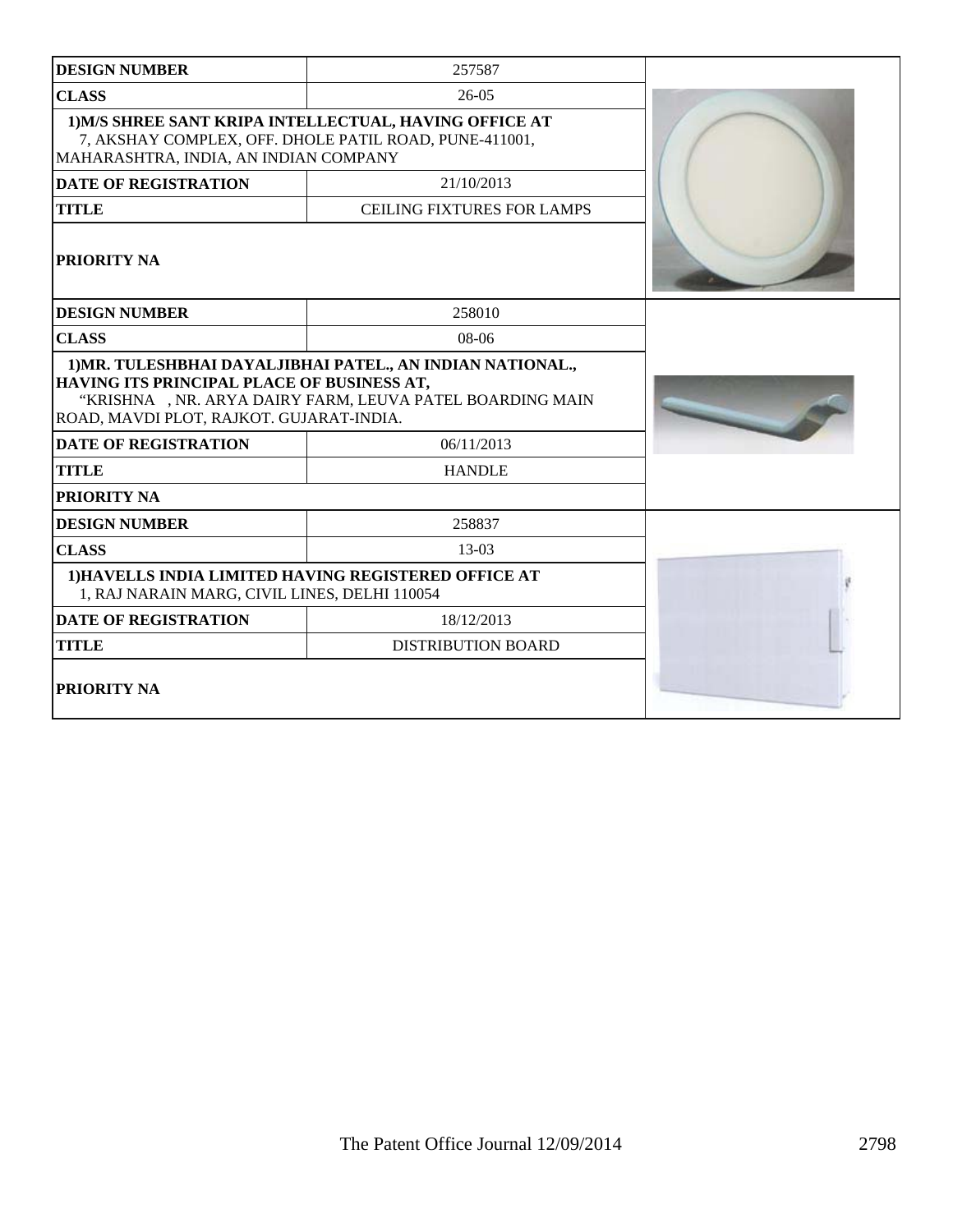| <b>DESIGN NUMBER</b>                                                                                                                   |                           | 253726                                                 |                         |
|----------------------------------------------------------------------------------------------------------------------------------------|---------------------------|--------------------------------------------------------|-------------------------|
| <b>CLASS</b>                                                                                                                           |                           | 15-99                                                  |                         |
| 1) SANDVIK INTELLECTUAL PROPERTY AB OF<br>SE-811 81 SANDVIKEN, SWEDEN, A SWEDISH COMPANY                                               |                           |                                                        |                         |
| <b>DATE OF REGISTRATION</b>                                                                                                            |                           | 06/05/2013                                             |                         |
| <b>TITLE</b>                                                                                                                           |                           | CRUSHER FEED HOPPER WEAR PROTECTION<br><b>CASSETTE</b> |                         |
| <b>PRIORITY</b>                                                                                                                        |                           |                                                        |                         |
| PRIORITY NUMBER                                                                                                                        | <b>DATE</b>               | <b>COUNTRY</b>                                         |                         |
| 001351126                                                                                                                              | 14/11/2012                | <b>OHIM</b>                                            |                         |
| <b>DESIGN NUMBER</b>                                                                                                                   |                           | 259892                                                 |                         |
| <b>CLASS</b>                                                                                                                           |                           | $12 - 16$                                              |                         |
| 1) TATA MOTORS LIMITED, AN INDIAN COMPANY OF<br>BOMBAY HOUSE, 24 HOMI MODY STREET, HUTATMA CHOWK, MUMBAI<br>400001, MAHARASHTRA, INDIA |                           |                                                        |                         |
| <b>DATE OF REGISTRATION</b>                                                                                                            | 31/01/2014                |                                                        |                         |
| <b>TITLE</b>                                                                                                                           | REAR VALANCE OF A VEHICLE |                                                        | <b>BESINY FIVE SIZE</b> |
| PRIORITY NA                                                                                                                            |                           |                                                        |                         |
| <b>DESIGN NUMBER</b>                                                                                                                   |                           | 257267                                                 |                         |
| <b>CLASS</b>                                                                                                                           |                           | $12 - 16$                                              |                         |
| 1) VOLVO LASTVAGNAR AB, OF<br>405 08 GÖTEBORG, SWEDEN                                                                                  |                           |                                                        |                         |
| <b>DATE OF REGISTRATION</b>                                                                                                            |                           | 08/10/2013                                             |                         |
| <b>TITLE</b>                                                                                                                           |                           | <b>BUMPER FOR VEHICLE</b>                              |                         |
| <b>PRIORITY</b>                                                                                                                        |                           |                                                        |                         |
| PRIORITY NUMBER                                                                                                                        | <b>DATE</b>               | <b>COUNTRY</b>                                         |                         |
| 002219568-0010                                                                                                                         | 12/04/2013<br><b>OHIM</b> |                                                        |                         |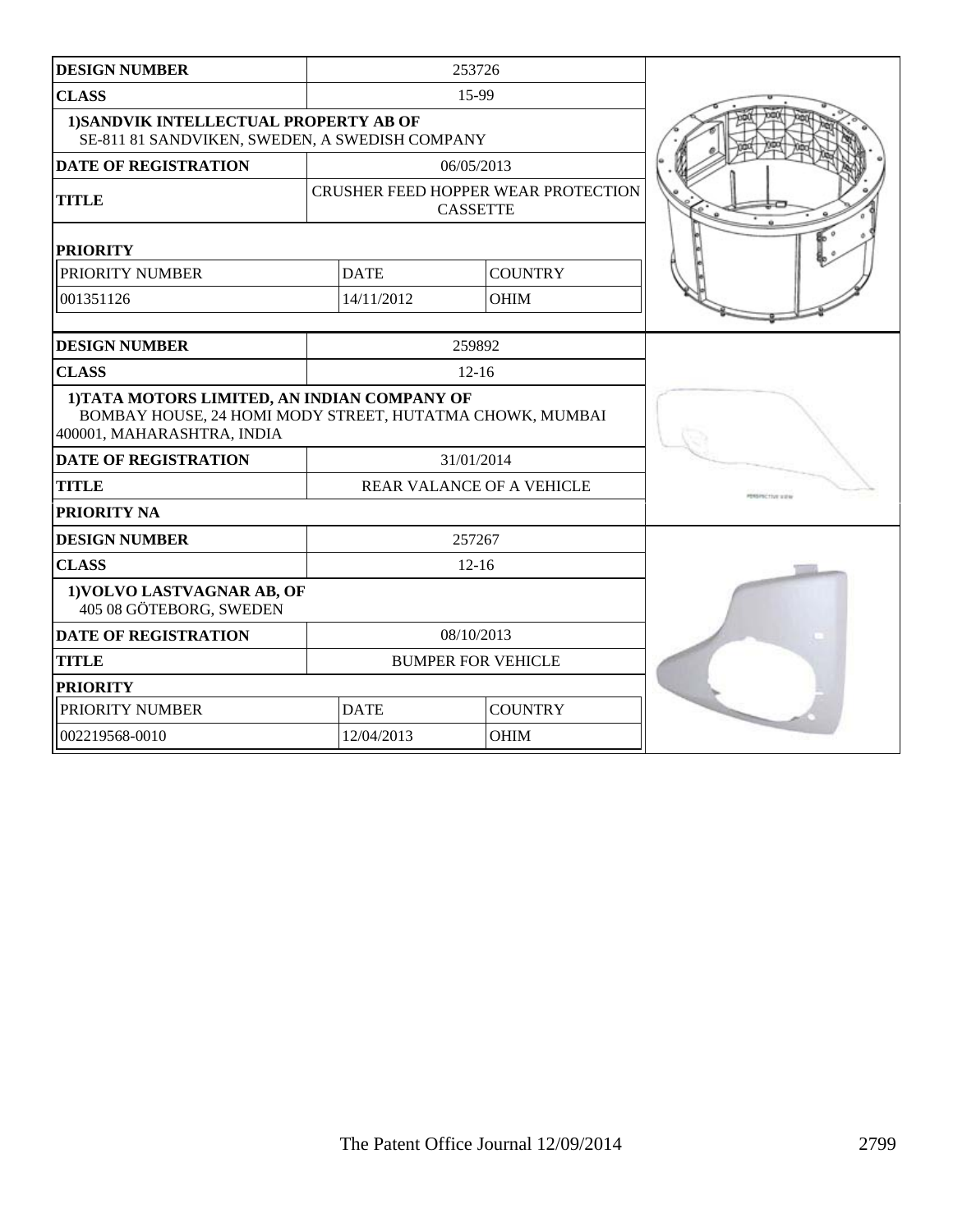| <b>DESIGN NUMBER</b>                                                                                                                                                                                                                                                                                                                                                                                                                   |                           | 257721                                                                                                                                                      |  |
|----------------------------------------------------------------------------------------------------------------------------------------------------------------------------------------------------------------------------------------------------------------------------------------------------------------------------------------------------------------------------------------------------------------------------------------|---------------------------|-------------------------------------------------------------------------------------------------------------------------------------------------------------|--|
| <b>CLASS</b>                                                                                                                                                                                                                                                                                                                                                                                                                           |                           | $09-07$                                                                                                                                                     |  |
| PRAKASH P. VARMORA AND (4). KALPESH A. PATEL.,<br>ALL INDIAN NATIONAL DIRECTORS OF VARMORA<br>PLASTECH PVT. LTD., A COMPANY INCORPORATED<br>UNDER THE COMPANIES ACT, 1956., HAVING ITS<br>PRINCIPLE PLACE OF BUSINESS AT, PLOT NO. 3,<br><b>SURVEY/BLOCK NO. 86,</b><br>PRESS, BAVLA-CHANGODAR-AHMEDABAD HIGHWAY,<br>TAL: SANAND, DIST: AHMEDABAD-382 213. GUJARAT-<br>INDIA.<br><b>DATE OF</b><br><b>REGISTRATION</b><br><b>TITLE</b> |                           | 1)(1). DHAVAL H. PATEL, (2). BHUMIKA D. PATEL, (3).<br>PO. VASNA CHACHARVADI, NR. DIVYA BHASKAR<br>24/10/2013<br><b>CONTAINER LID</b>                       |  |
| <b>PRIORITY NA</b>                                                                                                                                                                                                                                                                                                                                                                                                                     |                           |                                                                                                                                                             |  |
| <b>DESIGN NUMBER</b>                                                                                                                                                                                                                                                                                                                                                                                                                   |                           | 257953                                                                                                                                                      |  |
| <b>CLASS</b>                                                                                                                                                                                                                                                                                                                                                                                                                           |                           | 08-09                                                                                                                                                       |  |
| 1) KYOSHIN KOGYO CO., LTD, A CORPORATION<br>INCORPORATED UNDER THE LAWS OF JAPAN,<br><b>HAVING ITS OFFICE AT</b><br>OSAKA, JAPAN<br><b>DATE OF</b><br><b>REGISTRATION</b><br><b>TITLE</b><br><b>PRIORITY</b><br>PRIORITY NUMBER<br>30-2013-0023150                                                                                                                                                                                     | <b>DATE</b><br>02/05/2013 | 20-7, EBIE 7-CHOME, FUKUSHIMA-KU, OSAKA-SHI,<br>04/11/2013<br><b>COLLET CHUCK FOR PIPE</b><br><b>EXPANDER</b><br><b>COUNTRY</b><br><b>REPUBLIC OF KOREA</b> |  |
|                                                                                                                                                                                                                                                                                                                                                                                                                                        |                           |                                                                                                                                                             |  |
| <b>DESIGN NUMBER</b>                                                                                                                                                                                                                                                                                                                                                                                                                   |                           | 258006                                                                                                                                                      |  |
| <b>CLASS</b>                                                                                                                                                                                                                                                                                                                                                                                                                           |                           | 08-06                                                                                                                                                       |  |
| 1) MR. JIGNESHBHAI D. VIRADIA., AN INDIAN<br>NATIONAL SOLE PROPRIETOR OF M/S. FERGUSON<br>TECHNOCAST., AN INDIAN PROPRIETORSHIP<br>FIRM, HAVING ITS PRINCIPAL PLACE OF<br><b>BUSINESS AT,</b><br>BALAJI WAFERS, RAJKOT-3, GUJARAT-INDIA                                                                                                                                                                                                |                           | K-1/2-182, AJI VASAHAT OPP. POLYVASTRA B/H.                                                                                                                 |  |
| <b>DATE OF</b><br><b>REGISTRATION</b>                                                                                                                                                                                                                                                                                                                                                                                                  |                           | 06/11/2013                                                                                                                                                  |  |
| <b>TITLE</b>                                                                                                                                                                                                                                                                                                                                                                                                                           |                           | <b>HANDLE</b>                                                                                                                                               |  |
| PRIORITY NA                                                                                                                                                                                                                                                                                                                                                                                                                            |                           |                                                                                                                                                             |  |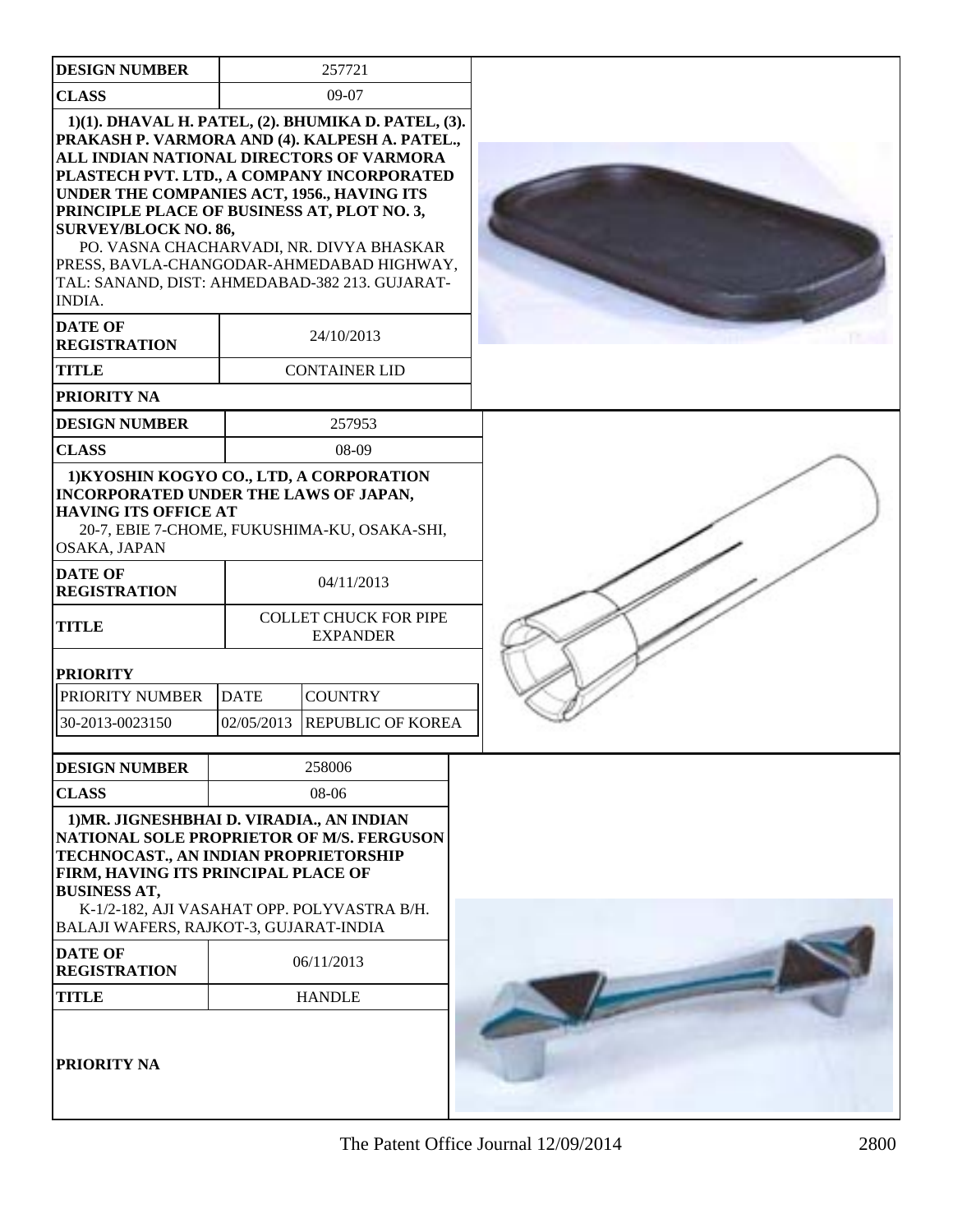| <b>DESIGN NUMBER</b>                                                                                                                                                                                                       | 258242                      |  |  |
|----------------------------------------------------------------------------------------------------------------------------------------------------------------------------------------------------------------------------|-----------------------------|--|--|
| <b>CLASS</b>                                                                                                                                                                                                               | $13-03$                     |  |  |
| 1) NOVATEUR ELECTRICAL & DIGITAL SYSTEMS PVT. LTD., A COMPANY<br>ORGANIZED UNDER THE LAWS OF INDIA,<br>OF 61/62, 6TH FLOOR, KALPATARU SQUARE, KONDIVITA ROAD, OFF<br>ANDHERI-KURLA ROAD, ANDHERI (E), MUMBAI-400059, INDIA |                             |  |  |
| <b>DATE OF REGISTRATION</b>                                                                                                                                                                                                | 19/11/2013                  |  |  |
| <b>TITLE</b>                                                                                                                                                                                                               | ELECTRICAL SWITCHING DEVICE |  |  |
| <b>PRIORITY NA</b>                                                                                                                                                                                                         |                             |  |  |
| <b>DESIGN NUMBER</b>                                                                                                                                                                                                       | 259372                      |  |  |
| <b>CLASS</b>                                                                                                                                                                                                               | $09-03$                     |  |  |
| 1) M/S. GOLDEN CHOCOLATES PRIVATE LIMITED<br>(A COMPANY INCORPORATED UNDER THE INDIAN COMPANIES ACT, 1956),<br>J-6, SECTOR-4, BAWANA, DELHI-110039                                                                         |                             |  |  |
| <b>DATE OF REGISTRATION</b>                                                                                                                                                                                                | 13/01/2014                  |  |  |
| <b>TITLE</b>                                                                                                                                                                                                               | <b>CONTAINER</b>            |  |  |
| PRIORITY NA                                                                                                                                                                                                                |                             |  |  |
| <b>DESIGN NUMBER</b>                                                                                                                                                                                                       | 259574                      |  |  |
| <b>CLASS</b><br>$0.5 - 0.5$                                                                                                                                                                                                |                             |  |  |
| 1) PARRY MURRAY & CO. LTD., COMPANY REGISTERED UNDER THE LAWS<br>OF ENGLAND AND WALES, HAVING ITS PRINCIPAL PLACE OF BUSINESS AT<br>3RD FLOOR, SIMPSON HOUSE, 6 CHERRY ORCHARD ROAD, CROYDON, CRO<br>6BA, UNITED KINGDOM   |                             |  |  |
| <b>DATE OF REGISTRATION</b>                                                                                                                                                                                                | 22/01/2014                  |  |  |
| <b>TITLE</b>                                                                                                                                                                                                               | <b>TEXTILE FABRIC</b>       |  |  |
| <b>PRIORITY NA</b>                                                                                                                                                                                                         |                             |  |  |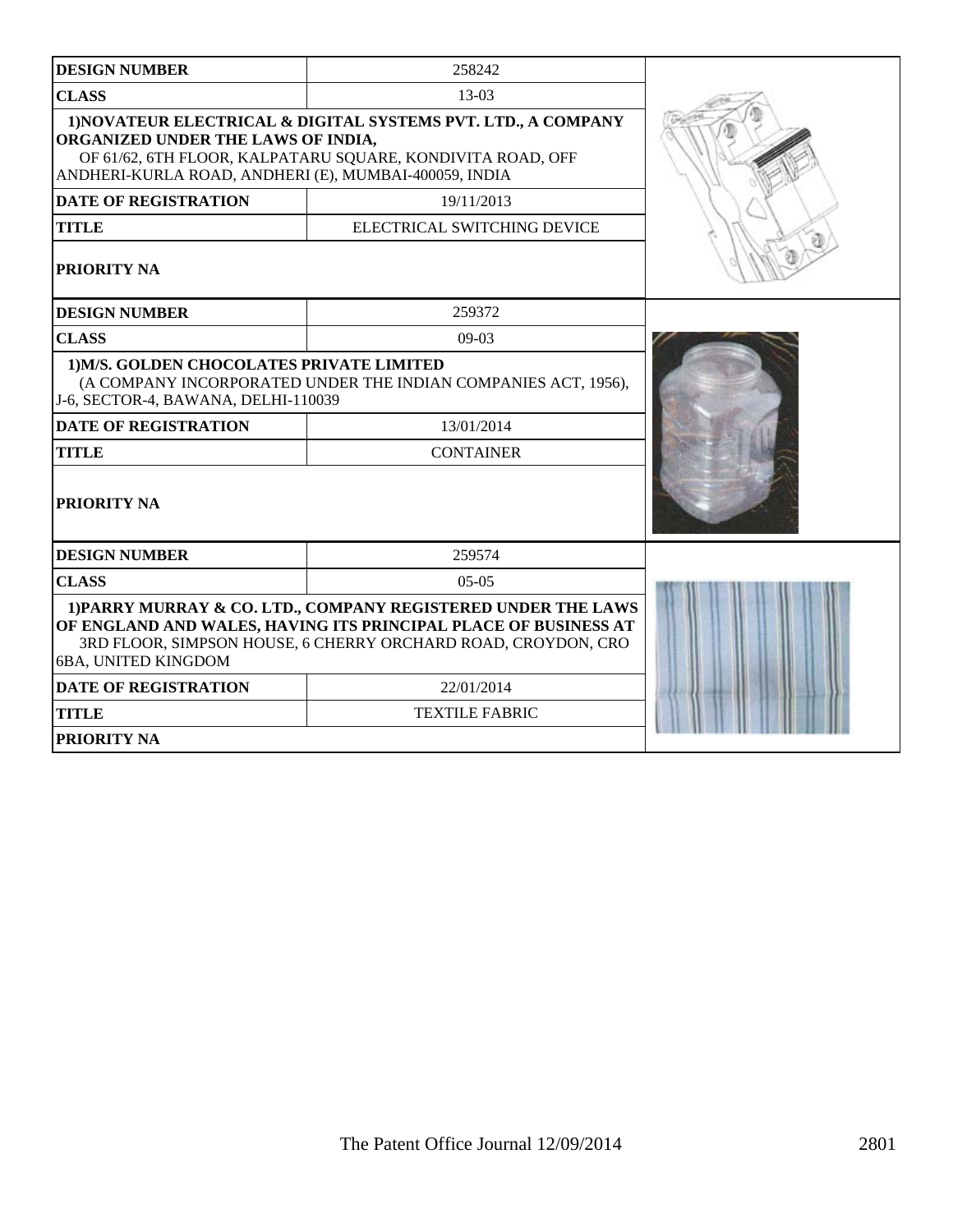| <b>DESIGN NUMBER</b>                                                                                                                                                        |             | 255899             |  |
|-----------------------------------------------------------------------------------------------------------------------------------------------------------------------------|-------------|--------------------|--|
| <b>CLASS</b>                                                                                                                                                                |             | $09-01$            |  |
| 1) SANNER GMBH, HAVING NATIONALITY OF GERMANY OF THE ADDRESS<br>SCHILLERSTRABE 76, D-64625 BENSHEIM, GERMANY                                                                |             |                    |  |
| <b>DATE OF REGISTRATION</b>                                                                                                                                                 |             | 19/08/2013         |  |
| <b>TITLE</b>                                                                                                                                                                |             | <b>CONTAINER</b>   |  |
| <b>PRIORITY</b>                                                                                                                                                             |             |                    |  |
| PRIORITY NUMBER                                                                                                                                                             | <b>DATE</b> | <b>COUNTRY</b>     |  |
| EM 001362198                                                                                                                                                                | 26/02/2013  | <b>OHIM</b>        |  |
|                                                                                                                                                                             |             |                    |  |
| <b>DESIGN NUMBER</b>                                                                                                                                                        |             | 257929             |  |
| <b>CLASS</b>                                                                                                                                                                |             | $08-09$            |  |
| DAMIAN HOUSE, 14, HILL ROAD, BANDRA (WEST), MUMBAI-400050 IN THE<br>STATE OF MAHARASHTRA WITHIN THE UNION OF INDIA, WHO ARE INDIANS<br><b>BY NATIONALITY</b>                |             |                    |  |
| <b>DATE OF REGISTRATION</b>                                                                                                                                                 |             | 31/10/2013         |  |
| TITLE                                                                                                                                                                       |             | PARTITION SKIRTING |  |
| PRIORITY NA                                                                                                                                                                 |             |                    |  |
| <b>DESIGN NUMBER</b>                                                                                                                                                        |             | 259214             |  |
| <b>CLASS</b>                                                                                                                                                                | $23-04$     |                    |  |
| 1) CHHAPARIA INDUSTRIES PVT. LTD. OF<br>GALA NO.1 TO 6 & 12, GEETA INDUSTRIAL ESTATE, NAVGHAR, VASAI<br>(EAST), DISTRICT: THANE-401 210, MAHARASHTRA, INDIA, INDIAN COMPANY |             |                    |  |
| <b>DATE OF REGISTRATION</b>                                                                                                                                                 |             | 03/01/2014         |  |
| <b>TITLE</b>                                                                                                                                                                |             | <b>AIR COOLER</b>  |  |
| PRIORITY NA                                                                                                                                                                 |             |                    |  |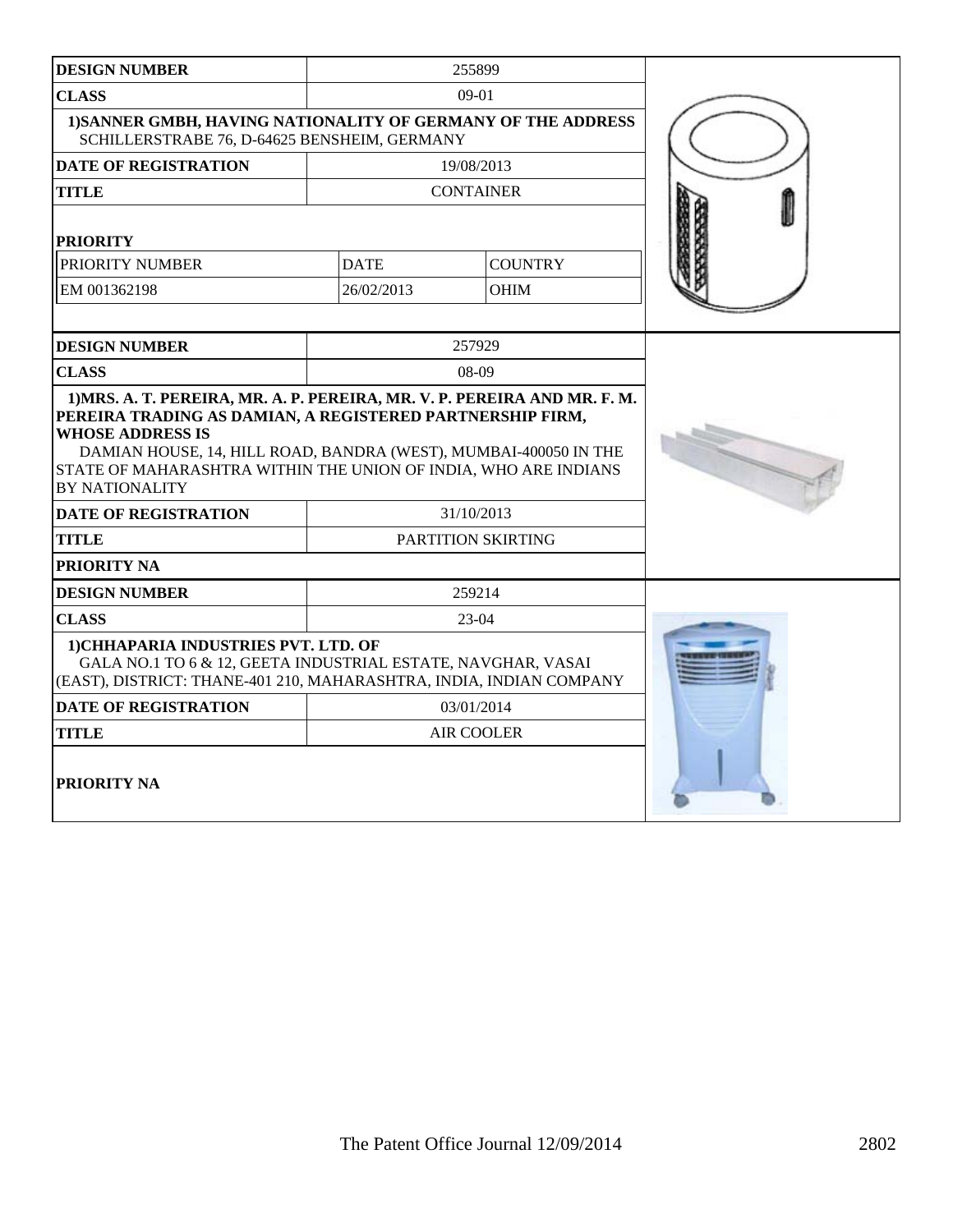| <b>DESIGN NUMBER</b>                                                                                                                                                                               |             | 258195                    |  |
|----------------------------------------------------------------------------------------------------------------------------------------------------------------------------------------------------|-------------|---------------------------|--|
| <b>CLASS</b>                                                                                                                                                                                       |             | $23-01$                   |  |
| 1) VICTAULIC COMPANY, A CORPORATION OF THE STATE OF NEW<br><b>JERSEY, HAVING A PLACE OF BUSINESS AT</b><br>4901 KESSLERSVILLE ROAD, EASTON, PENNSYLVANIA 18040, UNITED<br><b>STATES OF AMERICA</b> |             |                           |  |
| <b>DATE OF REGISTRATION</b>                                                                                                                                                                        |             | 18/11/2013                |  |
| <b>TITLE</b>                                                                                                                                                                                       |             | PIPE COUPLING SEGMENT     |  |
| <b>PRIORITY</b>                                                                                                                                                                                    |             |                           |  |
| PRIORITY NUMBER                                                                                                                                                                                    | <b>DATE</b> | <b>COUNTRY</b>            |  |
| 29/459,520                                                                                                                                                                                         | 01/07/2013  | U.S.A.                    |  |
| <b>DESIGN NUMBER</b>                                                                                                                                                                               |             | 258625                    |  |
| <b>CLASS</b>                                                                                                                                                                                       |             | $09-02$                   |  |
| 1) PRABH DAYAL OM PARKASH INFRASTRUCTURE PVT. LTD., AN INDIAN<br>ENTITY HAVING ITS PRINCIPAL PLACE OF BUSINESS AT<br>2880, SIRKIWALAN, HAUZ QAZI, DELHI-110006, INDIA                              |             |                           |  |
| <b>DATE OF REGISTRATION</b>                                                                                                                                                                        |             | 09/12/2013                |  |
| <b>TITLE</b>                                                                                                                                                                                       |             | <b>WATER STORAGE TANK</b> |  |
| PRIORITY NA                                                                                                                                                                                        |             |                           |  |
| <b>DESIGN NUMBER</b>                                                                                                                                                                               |             | 259891                    |  |
| <b>CLASS</b>                                                                                                                                                                                       |             | $12 - 16$                 |  |
| 1) TATA MOTORS LIMITED, AN INDIAN COMPANY OF<br>BOMBAY HOUSE, 24 HOMI MODY STREET, HUTATMA CHOWK, MUMBAI<br>400001, MAHARASHTRA, INDIA                                                             |             |                           |  |
| <b>DATE OF REGISTRATION</b>                                                                                                                                                                        |             | 31/01/2014                |  |
| TITLE                                                                                                                                                                                              |             | WHEEL OF A VEHICLE        |  |
| PRIORITY NA                                                                                                                                                                                        |             |                           |  |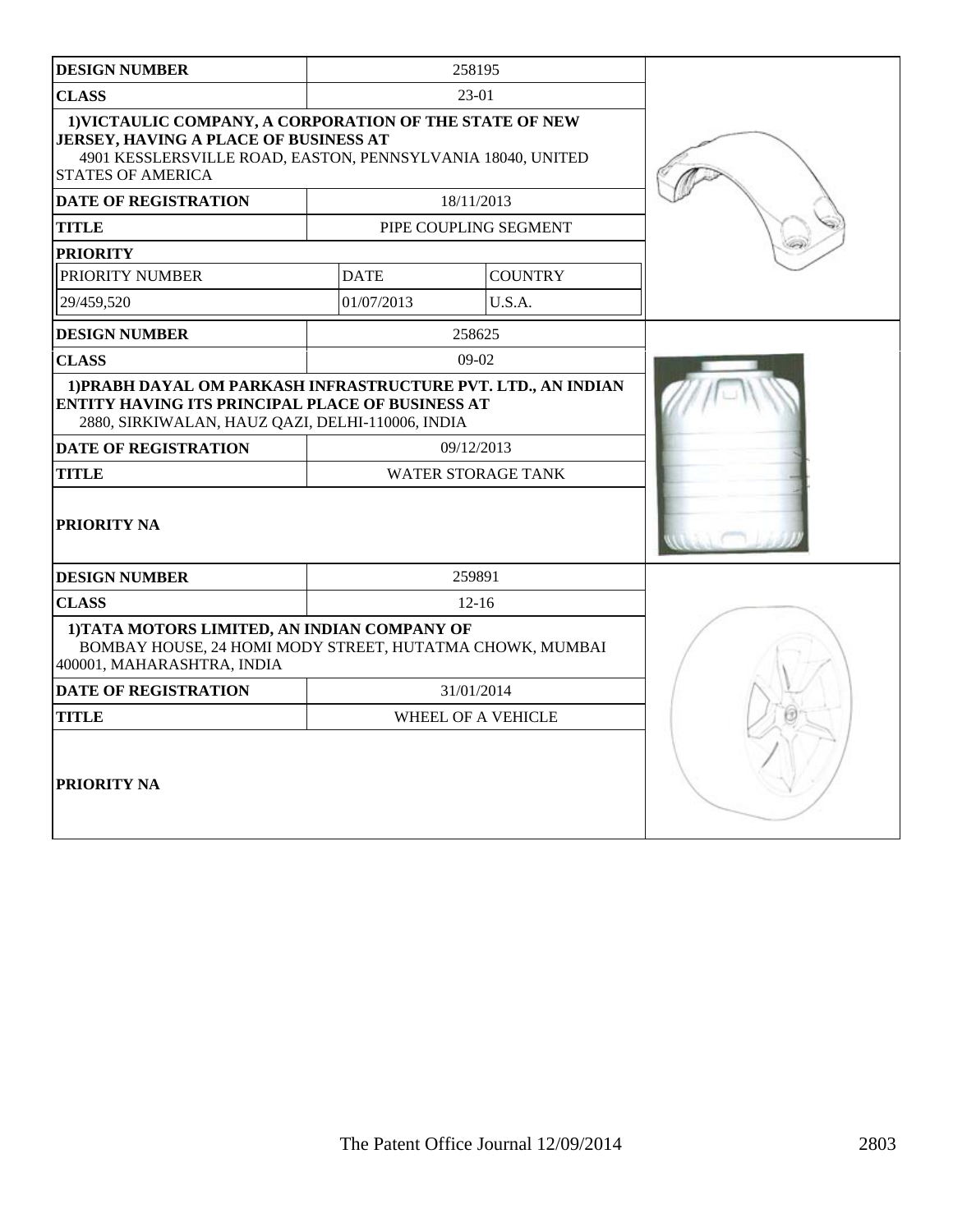| <b>DESIGN NUMBER</b>                                                                                                                                                        |                           | 259688                    |  |
|-----------------------------------------------------------------------------------------------------------------------------------------------------------------------------|---------------------------|---------------------------|--|
| <b>CLASS</b>                                                                                                                                                                |                           | $26 - 05$                 |  |
| 1) NATIONAL INSTITUTE OF DESIGN LOCATED AT<br>PALDI, AHMEDABAD-380007, GUJARAT, HAVING<br>NATIONALITY AS INDIAN                                                             |                           |                           |  |
| <b>DATE OF</b><br><b>REGISTRATION</b>                                                                                                                                       |                           | 27/01/2014                |  |
| <b>TITLE</b>                                                                                                                                                                |                           | <b>LAMP</b>               |  |
| PRIORITY NA                                                                                                                                                                 |                           |                           |  |
| <b>DESIGN NUMBER</b>                                                                                                                                                        |                           | 257266                    |  |
| <b>CLASS</b>                                                                                                                                                                |                           | $12 - 16$                 |  |
| 1) VOLVO LASTVAGNAR AB, OF<br>405 08 GÖTEBORG, SWEDEN                                                                                                                       |                           |                           |  |
| <b>DATE OF</b><br><b>REGISTRATION</b>                                                                                                                                       |                           | 08/10/2013                |  |
| <b>TITLE</b>                                                                                                                                                                |                           | <b>BUMPER FOR VEHICLE</b> |  |
| <b>PRIORITY</b><br>PRIORITY NUMBER<br>002219568-0009                                                                                                                        | <b>DATE</b><br>12/04/2013 | <b>COUNTRY</b><br>OHIM    |  |
| <b>DESIGN NUMBER</b>                                                                                                                                                        | 257945                    |                           |  |
| <b>CLASS</b>                                                                                                                                                                | 14-01                     |                           |  |
| 1) BOSE CORPORATION, A CORPORATION OF THE<br><b>STATE OF DELAWARE, OF</b><br>THE MOUNTAIN, MS40 FRAMINGHAM,<br>MASSACHUSETTS 01701-9168, UNITED STATES OF<br><b>AMERICA</b> |                           |                           |  |
| <b>DATE OF</b><br><b>REGISTRATION</b>                                                                                                                                       | 01/11/2013                |                           |  |
| <b>TITLE</b>                                                                                                                                                                | <b>AUDIO SYSTEM</b>       |                           |  |
| <b>PRIORITY</b>                                                                                                                                                             |                           |                           |  |
| PRIORITY NUMBER                                                                                                                                                             | <b>DATE</b>               | <b>COUNTRY</b>            |  |
| 29455310                                                                                                                                                                    | 20/05/2013                | U.S.A.                    |  |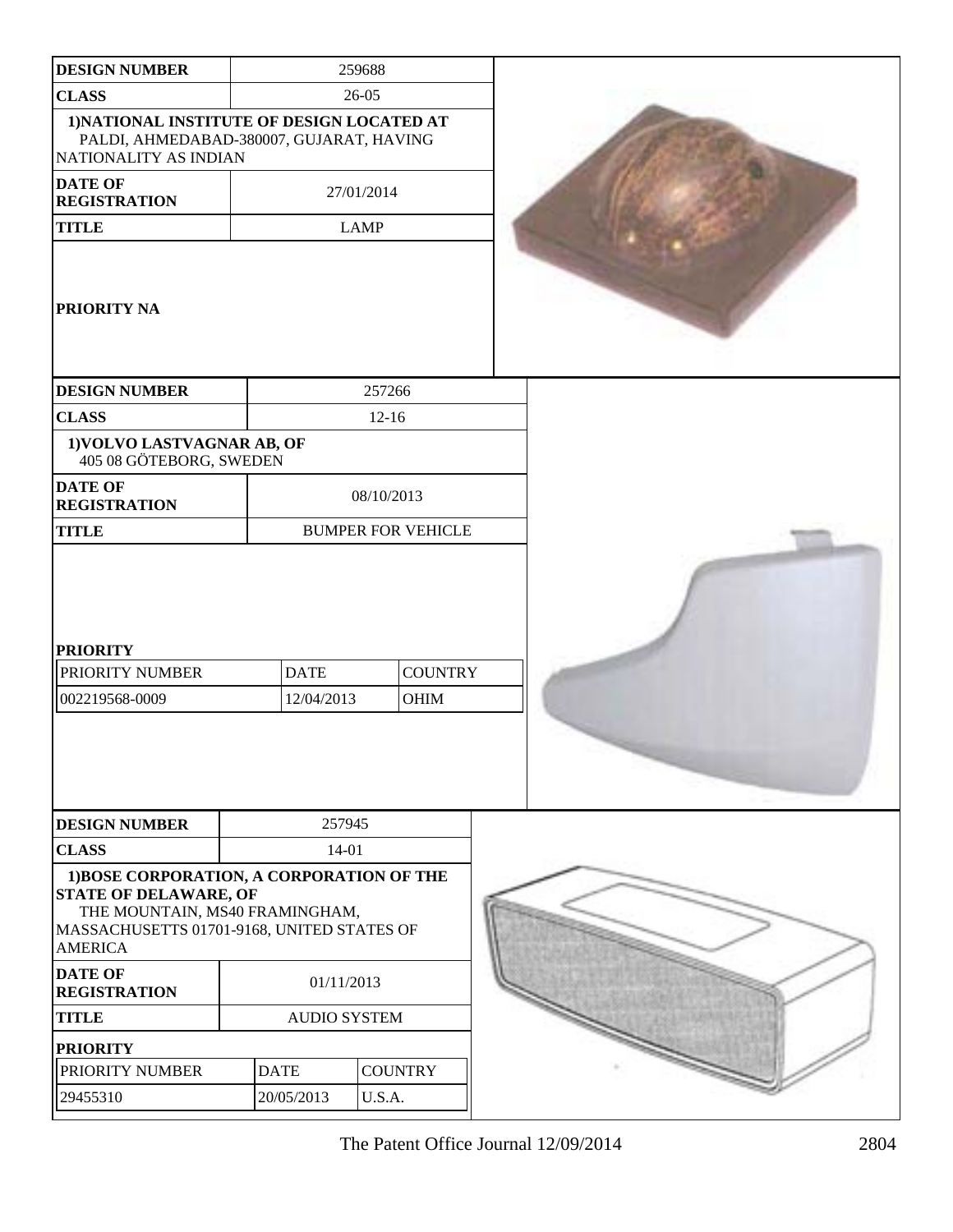| <b>DESIGN NUMBER</b>                                                                                                                                                                                                                                                                                                                       |                               | 258005        |  |
|--------------------------------------------------------------------------------------------------------------------------------------------------------------------------------------------------------------------------------------------------------------------------------------------------------------------------------------------|-------------------------------|---------------|--|
| <b>CLASS</b>                                                                                                                                                                                                                                                                                                                               |                               | $08-06$       |  |
| 1) MR. JIGNESHBHAI D. VIRADIA., AN INDIAN NATIONAL SOLE<br>PROPRIETOR OF M/S. FERGUSON TECHNOCAST., AN INDIAN<br>PROPRIETORSHIP FIRM, HAVING ITS PRINCIPAL PLACE OF BUSINESS AT,<br>K-1/2-182, AJI VASAHAT OPP. POLYVASTRA B/H. BALAJI WAFERS, RAJKOT-3,<br><b>GUJARAT-INDIA.</b>                                                          |                               |               |  |
| <b>DATE OF REGISTRATION</b>                                                                                                                                                                                                                                                                                                                |                               | 06/11/2013    |  |
| <b>TITLE</b>                                                                                                                                                                                                                                                                                                                               |                               | <b>HANDLE</b> |  |
| PRIORITY NA                                                                                                                                                                                                                                                                                                                                |                               |               |  |
| <b>DESIGN NUMBER</b>                                                                                                                                                                                                                                                                                                                       |                               | 257646        |  |
| <b>CLASS</b>                                                                                                                                                                                                                                                                                                                               |                               | $09-03$       |  |
| DIRECTORS OF VARMORA PLASTECH PVT. LTD., A COMPANY<br><b>INCORPORATED UNDER THE COMPANIES ACT, 1956., HAVING ITS</b><br>PRINCIPLE PLACE OF BUSINESS AT, PLOT NO. 3, SURVEY/BLOCK NO. 86,<br>PO. VASNA CHACHARVADI, NR. DIVYA BHASKAR PRESS, BAVLA-<br>CHANGODAR-AHMEDABAD HIGHWAY, TAL: SANAND, DIST: AHMEDABAD-<br>382213. GUJARAT-INDIA. |                               |               |  |
| <b>DATE OF REGISTRATION</b>                                                                                                                                                                                                                                                                                                                | 22/10/2013                    |               |  |
| TITLE                                                                                                                                                                                                                                                                                                                                      | <b>CONTAINER</b>              |               |  |
| PRIORITY NA                                                                                                                                                                                                                                                                                                                                |                               |               |  |
| <b>DESIGN NUMBER</b>                                                                                                                                                                                                                                                                                                                       |                               | 258493        |  |
| <b>CLASS</b>                                                                                                                                                                                                                                                                                                                               | $21 - 02$                     |               |  |
| 1) RENEA PRESTON,<br>3776 GRAND FOREST DRIVE, PEACHTREE, GEORGIA, 30092, USA,<br>NATIONALITY-A US NATIONAL                                                                                                                                                                                                                                 |                               |               |  |
| <b>DATE OF REGISTRATION</b>                                                                                                                                                                                                                                                                                                                | 29/11/2013                    |               |  |
| <b>TITLE</b>                                                                                                                                                                                                                                                                                                                               | <b>DUMBBELL</b>               |               |  |
| <b>PRIORITY</b>                                                                                                                                                                                                                                                                                                                            |                               |               |  |
| PRIORITY NUMBER                                                                                                                                                                                                                                                                                                                            | <b>DATE</b><br><b>COUNTRY</b> |               |  |
| 29/459,307                                                                                                                                                                                                                                                                                                                                 | 28/06/2013                    | U.S.A.        |  |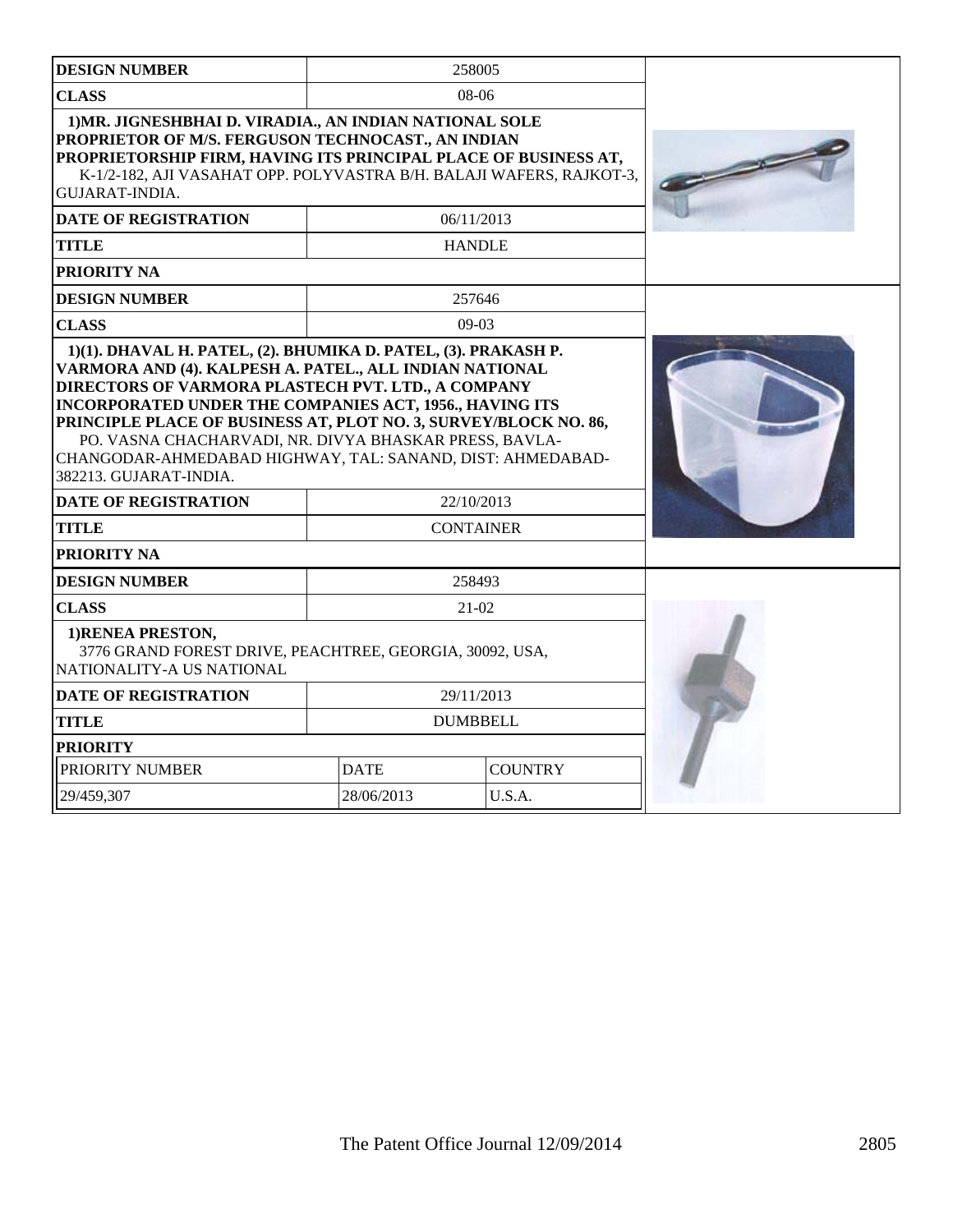| <b>DESIGN NUMBER</b>                                                                                                                                                                                                                                                                                                                                                                          |                               | 258959                            |  |
|-----------------------------------------------------------------------------------------------------------------------------------------------------------------------------------------------------------------------------------------------------------------------------------------------------------------------------------------------------------------------------------------------|-------------------------------|-----------------------------------|--|
| <b>CLASS</b>                                                                                                                                                                                                                                                                                                                                                                                  | $06-06$                       |                                   |  |
| 1) SARASWATI INDUSTRIES., (A PARTNERSHIP FIRM REGISTERED UNDER<br>INDIAN PARTNERSHIP ACT, 1932), AT 203/A, RAJ UMANG 1, CHS SHIV<br>VALLABH ROAD, ASHOK VAN, NEAR MARUTI NAGAR, DAHISAR (EAST),<br><b>MUMBAI-400068.</b><br>MAHARASHTRA, INDIA. WHOSE PARTNERS ARE (1) ARUNA BIPIN RATHOD.<br>(INDIAN NATIONAL), & (2) KRUPA HIMANSHU RATHOD. (INDIAN NATIONAL),<br>ALL ARE HAVING ABOVE ADDR |                               |                                   |  |
| <b>DATE OF REGISTRATION</b>                                                                                                                                                                                                                                                                                                                                                                   |                               | 24/12/2013                        |  |
| <b>TITLE</b>                                                                                                                                                                                                                                                                                                                                                                                  |                               | <b>FURNITURE LEG</b>              |  |
| <b>PRIORITY NA</b>                                                                                                                                                                                                                                                                                                                                                                            |                               |                                   |  |
| <b>DESIGN NUMBER</b>                                                                                                                                                                                                                                                                                                                                                                          |                               | 259807                            |  |
| <b>CLASS</b>                                                                                                                                                                                                                                                                                                                                                                                  |                               | $12 - 11$                         |  |
| THE COMPANIES ACT OF 1956, HAVING ITS PRINCIPAL PLACE OF BUSINESS<br>AT NEW 2ND & 3RD FLOOR, KHIVRAJ BUILDING, NO. 616, ANNASALAI,<br><b>CHENNAI - 600006, STATE OF TAMIL NADU, INDIA, AND REGISTERED</b><br><b>OFFICE AT</b><br>AKURDI, PUNE-411035, STATE OF MAHARASHTRA, INDIA                                                                                                             |                               |                                   |  |
| <b>DATE OF REGISTRATION</b>                                                                                                                                                                                                                                                                                                                                                                   |                               | 29/01/2014                        |  |
| <b>TITLE</b>                                                                                                                                                                                                                                                                                                                                                                                  |                               | <b>CHAIN COVER FOR MOTORCYCLE</b> |  |
| <b>PRIORITY NA</b>                                                                                                                                                                                                                                                                                                                                                                            |                               |                                   |  |
| <b>DESIGN NUMBER</b>                                                                                                                                                                                                                                                                                                                                                                          |                               | 257770                            |  |
| <b>CLASS</b>                                                                                                                                                                                                                                                                                                                                                                                  | $07-02$                       |                                   |  |
| 1)LA TERMOPLASTIC F.B.M. S.R.L., A COMPANY ORGANIZED UNDER LAW<br>OF THE ITALIAN REPUBLIC OF<br>VIA DEL TORNAGO Z.I.-21010 ARSAGO SEPRIO (VA), ITALY                                                                                                                                                                                                                                          |                               |                                   |  |
| <b>DATE OF REGISTRATION</b>                                                                                                                                                                                                                                                                                                                                                                   |                               | 25/10/2013                        |  |
| <b>TITLE</b>                                                                                                                                                                                                                                                                                                                                                                                  | <b>COOKWARE HANDLE</b>        |                                   |  |
| <b>PRIORITY</b>                                                                                                                                                                                                                                                                                                                                                                               |                               |                                   |  |
| PRIORITY NUMBER                                                                                                                                                                                                                                                                                                                                                                               | <b>DATE</b><br><b>COUNTRY</b> |                                   |  |
| 002232082-0001                                                                                                                                                                                                                                                                                                                                                                                | 03/05/2013                    | <b>OHIM</b>                       |  |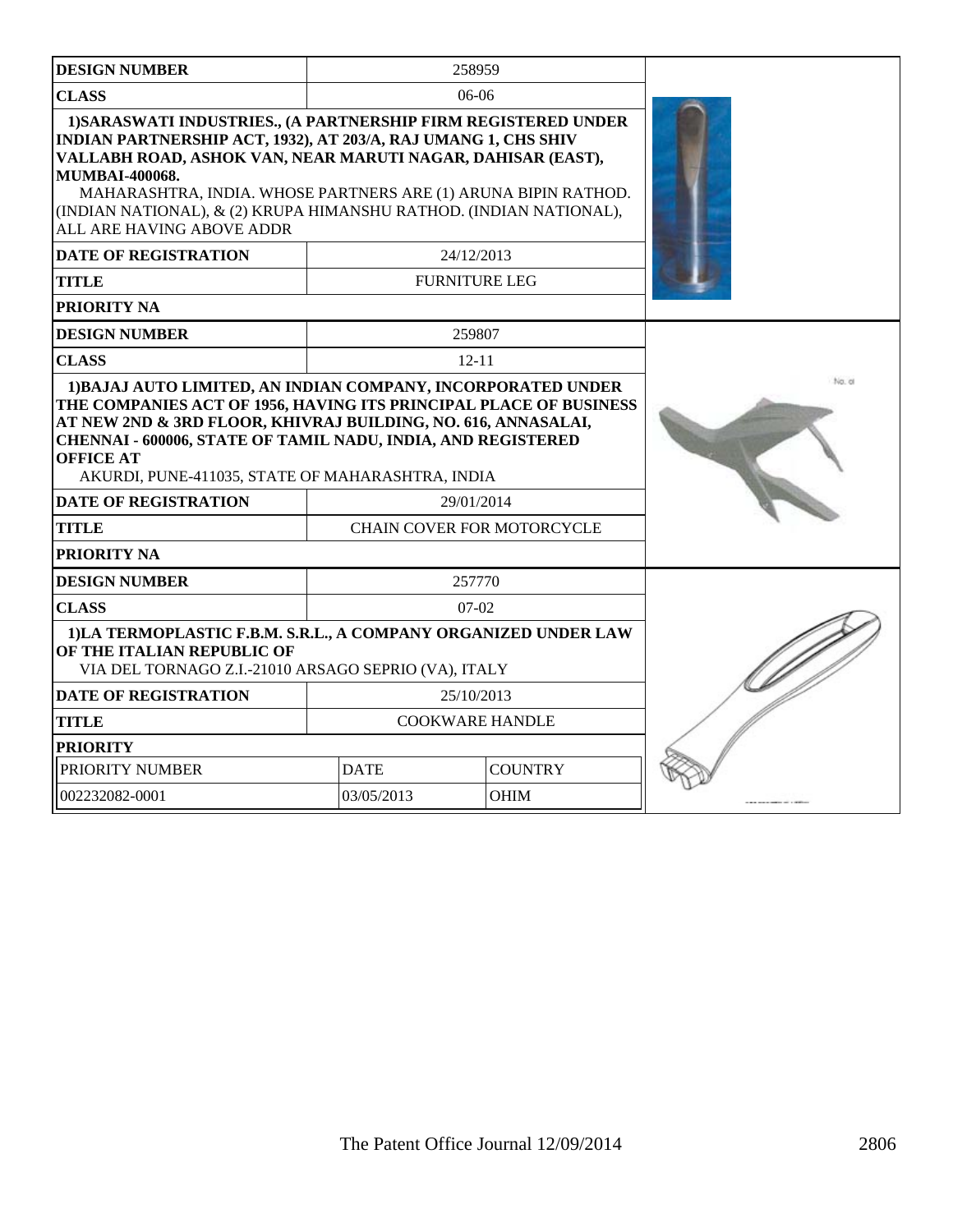| <b>DESIGN NUMBER</b>                                                                                                                                                                         |             | 257982                           |  |
|----------------------------------------------------------------------------------------------------------------------------------------------------------------------------------------------|-------------|----------------------------------|--|
| <b>CLASS</b>                                                                                                                                                                                 |             | $09-03$                          |  |
| 1) BLUPLAST INDUSTRIES LIMITED, A COMPANY INCORPORATED IN INDIA<br>OF<br>113/114, VIVEK INDUSTRIAL ESTATE, USWALA ROAD, CAMA ESTATE,<br>GOREGAON (E), MUMBAI - 400 063, [MAHARASHTRA], INDIA |             |                                  |  |
| <b>DATE OF REGISTRATION</b>                                                                                                                                                                  |             | 06/11/2013                       |  |
| <b>TITLE</b>                                                                                                                                                                                 |             | <b>CONTAINER</b>                 |  |
| PRIORITY NA                                                                                                                                                                                  |             |                                  |  |
| <b>DESIGN NUMBER</b>                                                                                                                                                                         |             | 258202                           |  |
| <b>CLASS</b>                                                                                                                                                                                 |             | $12 - 16$                        |  |
| 1) HERO MOTOCORP LIMITED, AN INDIAN COMPANY INCORPORATED<br>UNDER THE COMPANIES ACT, HAVING ITS OFFICE<br>AT 34, COMMUNITY CENTRE, BASANT LOK, VASANT VIHAR, NEW DELHI-110<br>057            |             |                                  |  |
| <b>DATE OF REGISTRATION</b>                                                                                                                                                                  |             | 18/11/2013                       |  |
| <b>TITLE</b>                                                                                                                                                                                 |             | FENDER FOR A TWO WHEELED VEHICLE |  |
| PRIORITY NA                                                                                                                                                                                  |             |                                  |  |
| <b>DESIGN NUMBER</b>                                                                                                                                                                         |             | 258750                           |  |
| <b>CLASS</b>                                                                                                                                                                                 |             | $14-03$                          |  |
| 1) NOKIA CORPORATION, A FINNISH CORPORATION, OF THE ADDRESS<br>KEILALAHDENTIE 4, ESPOO, FINLAND 02150                                                                                        |             |                                  |  |
| <b>DATE OF REGISTRATION</b>                                                                                                                                                                  |             | 16/12/2013                       |  |
| <b>TITLE</b>                                                                                                                                                                                 |             | <b>MOBILE PHONE</b>              |  |
| <b>PRIORITY</b>                                                                                                                                                                              |             |                                  |  |
| PRIORITY NUMBER                                                                                                                                                                              | <b>DATE</b> | <b>COUNTRY</b>                   |  |
| 29/459579                                                                                                                                                                                    | 01/07/2013  | U.S.A.                           |  |
|                                                                                                                                                                                              |             |                                  |  |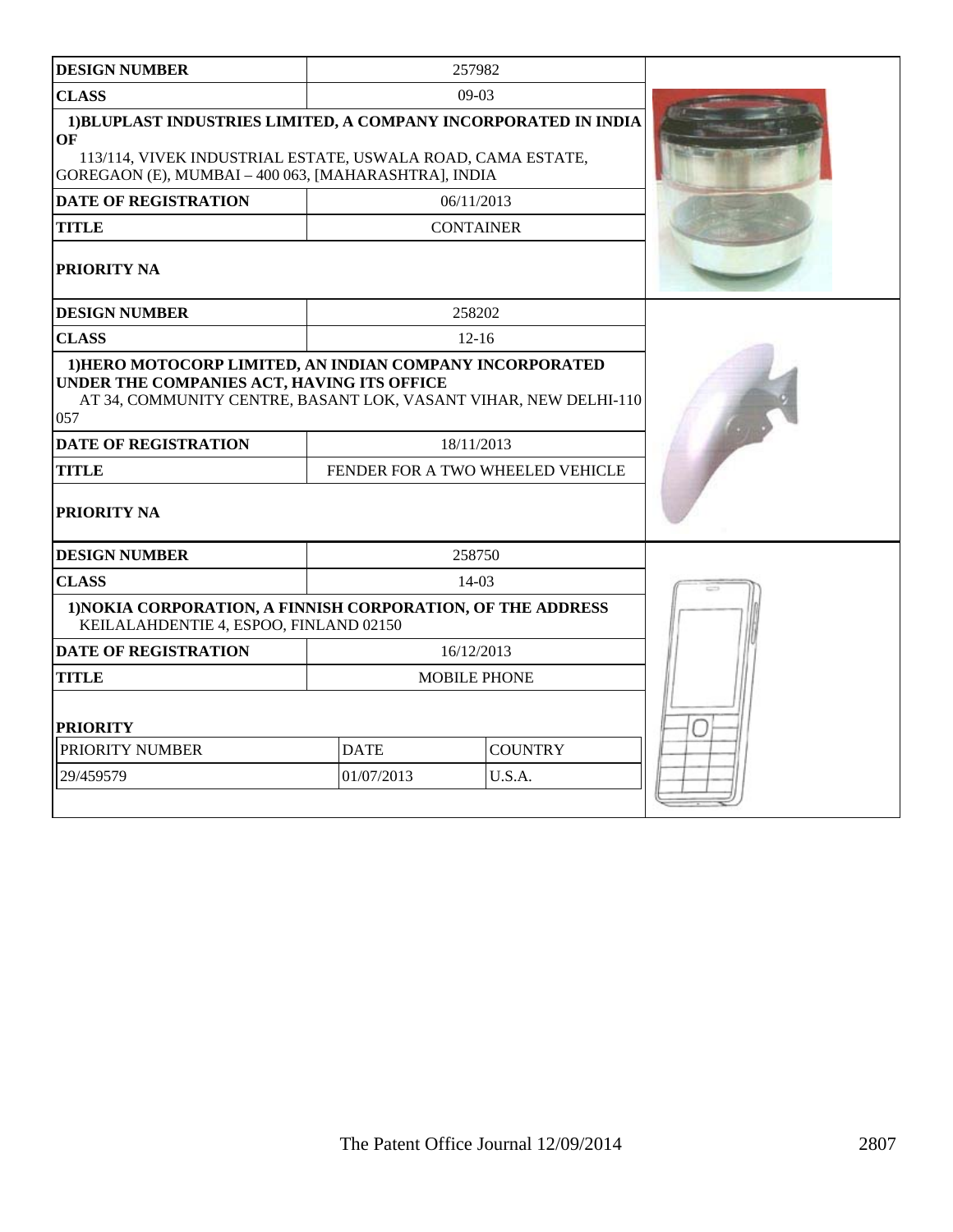| <b>DESIGN NUMBER</b><br><b>CLASS</b><br>1) HERO MOTOCORP LIMITED, AN INDIAN COMPANY<br>INCORPORATED UNDER THE COMPANIES ACT, HAVING ITS OFFICE<br>AT<br>34, COMMUNITY CENTRE, BASANT LOK, VASANT VIHAR, NEW<br>DELHI-110057<br>DATE OF REGISTRATION<br><b>TITLE</b><br>PRIORITY NA<br><b>DESIGN NUMBER</b><br><b>CLASS</b><br>1) TATA MOTORS LIMITED, AN INDIAN COMPANY OF<br>BOMBAY HOUSE, 24 HOMI MODY STREET, HUTATMA CHOWK, MUMBAI<br>400001, MAHARASHTRA, INDIA<br><b>DATE OF REGISTRATION</b><br><b>TITLE</b><br><b>PRIORITY NA</b> | 259693<br>$12 - 16$<br>27/01/2014<br>SPEEDOMETER FOR MOTORCYCLE | 259926<br>$12 - 16$<br>31/01/2014<br>WHEEL CAP OF A VEHICLE |
|-------------------------------------------------------------------------------------------------------------------------------------------------------------------------------------------------------------------------------------------------------------------------------------------------------------------------------------------------------------------------------------------------------------------------------------------------------------------------------------------------------------------------------------------|-----------------------------------------------------------------|-------------------------------------------------------------|
|                                                                                                                                                                                                                                                                                                                                                                                                                                                                                                                                           |                                                                 |                                                             |
|                                                                                                                                                                                                                                                                                                                                                                                                                                                                                                                                           |                                                                 |                                                             |
|                                                                                                                                                                                                                                                                                                                                                                                                                                                                                                                                           |                                                                 |                                                             |
|                                                                                                                                                                                                                                                                                                                                                                                                                                                                                                                                           |                                                                 |                                                             |
|                                                                                                                                                                                                                                                                                                                                                                                                                                                                                                                                           |                                                                 |                                                             |
|                                                                                                                                                                                                                                                                                                                                                                                                                                                                                                                                           |                                                                 |                                                             |
|                                                                                                                                                                                                                                                                                                                                                                                                                                                                                                                                           |                                                                 |                                                             |
|                                                                                                                                                                                                                                                                                                                                                                                                                                                                                                                                           |                                                                 |                                                             |
|                                                                                                                                                                                                                                                                                                                                                                                                                                                                                                                                           |                                                                 |                                                             |
| <b>DESIGN NUMBER</b>                                                                                                                                                                                                                                                                                                                                                                                                                                                                                                                      |                                                                 | 257269                                                      |
| <b>CLASS</b>                                                                                                                                                                                                                                                                                                                                                                                                                                                                                                                              |                                                                 | $12 - 16$                                                   |
| 1) VOLVO LASTVAGNAR AB, OF<br>405 08 GÖTEBORG, SWEDEN                                                                                                                                                                                                                                                                                                                                                                                                                                                                                     |                                                                 |                                                             |
| <b>DATE OF REGISTRATION</b>                                                                                                                                                                                                                                                                                                                                                                                                                                                                                                               |                                                                 | 08/10/2013                                                  |
| <b>TITLE</b>                                                                                                                                                                                                                                                                                                                                                                                                                                                                                                                              |                                                                 | AIR DEFLECTOR FOR VEHICLE                                   |
| <b>PRIORITY</b><br>PRIORITY NUMBER<br>002219576-0002                                                                                                                                                                                                                                                                                                                                                                                                                                                                                      | <b>DATE</b><br>12/04/2013                                       | <b>COUNTRY</b><br>OHIM                                      |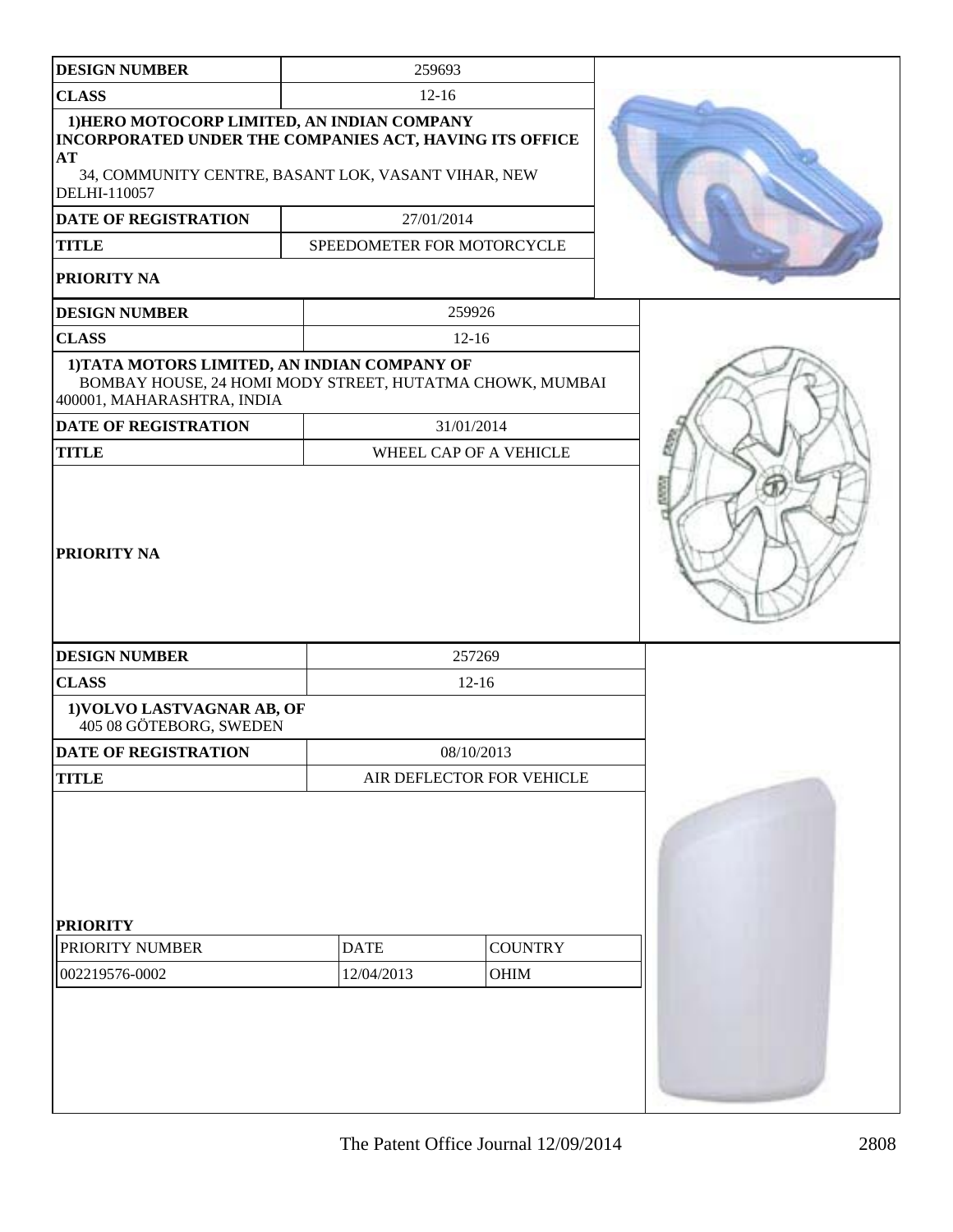| <b>DESIGN NUMBER</b>                                                                                                                                                                                              |                                   | 257586        |   |
|-------------------------------------------------------------------------------------------------------------------------------------------------------------------------------------------------------------------|-----------------------------------|---------------|---|
| <b>CLASS</b>                                                                                                                                                                                                      | $26-05$                           |               | ĸ |
| 1) M/S SHREE SANT KRIPA INTELLECTUAL, HAVING OFFICE AT<br>7, AKSHAY COMPLEX, OFF. DHOLE PATIL ROAD, PUNE-411001,<br>MAHARASHTRA, INDIA, AN INDIAN COMPANY                                                         |                                   |               |   |
| <b>DATE OF REGISTRATION</b>                                                                                                                                                                                       |                                   | 21/10/2013    |   |
| <b>TITLE</b>                                                                                                                                                                                                      | <b>CEILING FIXTURES FOR LAMPS</b> |               |   |
| PRIORITY NA                                                                                                                                                                                                       |                                   |               |   |
| <b>DESIGN NUMBER</b>                                                                                                                                                                                              |                                   | 258009        |   |
| <b>CLASS</b>                                                                                                                                                                                                      |                                   | $08-06$       |   |
| 1) MR. TULESHBHAI DAYALJIBHAI PATEL., AN INDIAN NATIONAL.,<br>HAVING ITS PRINCIPAL PLACE OF BUSINESS AT,<br>"KRISHNA , NR. ARYA DAIRY FARM, LEUVA PATEL BOARDING MAIN<br>ROAD, MAVDI PLOT, RAJKOT. GUJARAT-INDIA. |                                   |               |   |
| <b>DATE OF REGISTRATION</b>                                                                                                                                                                                       | 06/11/2013                        |               |   |
| <b>TITLE</b>                                                                                                                                                                                                      |                                   | <b>HANDLE</b> |   |
| PRIORITY NA                                                                                                                                                                                                       |                                   |               |   |
| <b>DESIGN NUMBER</b>                                                                                                                                                                                              |                                   | 259562        |   |
| <b>CLASS</b>                                                                                                                                                                                                      | $12 - 11$                         |               |   |
| 1) HONDA MOTOR CO., LTD., A JAPANESE CORPORATION, OF<br>1-1, MINAMI-AOYAMA 2-CHOME, MINATO-KU, TOKYO, JAPAN                                                                                                       |                                   |               |   |
| <b>DATE OF REGISTRATION</b>                                                                                                                                                                                       |                                   | 22/01/2014    |   |
| <b>TITLE</b>                                                                                                                                                                                                      | <b>MOTORCYCLE</b>                 |               |   |
| <b>PRIORITY</b>                                                                                                                                                                                                   |                                   |               |   |
| PRIORITY NUMBER                                                                                                                                                                                                   | <b>DATE</b><br><b>COUNTRY</b>     |               |   |
| 2013-017457                                                                                                                                                                                                       | 31/07/2013                        | <b>JAPAN</b>  |   |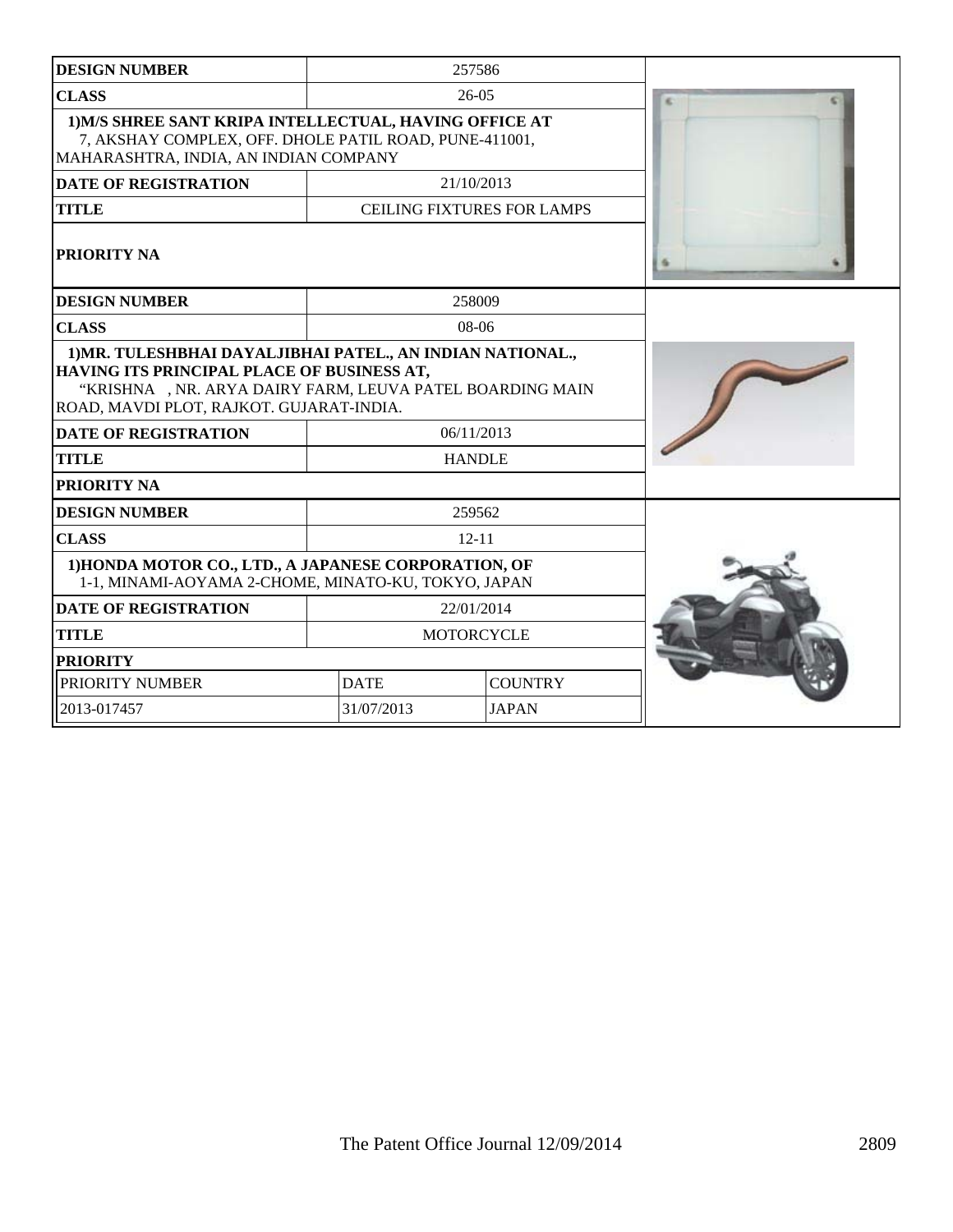| <b>DESIGN NUMBER</b>                                                                                                           | 257889                                                                                                                                                       |  |
|--------------------------------------------------------------------------------------------------------------------------------|--------------------------------------------------------------------------------------------------------------------------------------------------------------|--|
| <b>CLASS</b>                                                                                                                   |                                                                                                                                                              |  |
| <b>SOLE PROPRIETOR OF SHREE GANESH TECHNOCAST (INDIAN</b><br>PROPRIETORSHIP CONCERN) HAVING PLACE OF BUSINESS AT-              | 1) HARESHBHAI BABUBHAI DUDHATRA (ADULT & INDIAN NATIONAL)<br>5, AJIVASAHAT, KHIJADAWARI SHERI, THORDA, RAJKOT - GUJARAT-(INDIA)                              |  |
| <b>DATE OF REGISTRATION</b>                                                                                                    | 31/10/2013                                                                                                                                                   |  |
| <b>TITLE</b>                                                                                                                   | <b>HANDLE</b>                                                                                                                                                |  |
| <b>PRIORITY NA</b>                                                                                                             |                                                                                                                                                              |  |
| <b>DESIGN NUMBER</b>                                                                                                           | 257983                                                                                                                                                       |  |
| <b>CLASS</b>                                                                                                                   | $07-01$                                                                                                                                                      |  |
| OF<br>GOREGAON (E), MUMBAI - 400063, [MAHARASHTRA], INDIA<br><b>DATE OF REGISTRATION</b><br><b>TITLE</b><br><b>PRIORITY NA</b> | 1) BLUPLAST INDUSTRIES LIMITED, A COMPANY INCORPORATED IN INDIA<br>113/114, VIVEK INDUSTRIAL ESTATE, USWALA ROAD, CAMA ESTATE,<br>06/11/2013<br><b>FLASK</b> |  |
| <b>DESIGN NUMBER</b>                                                                                                           | 258295                                                                                                                                                       |  |
| <b>CLASS</b>                                                                                                                   | $06-04$                                                                                                                                                      |  |
| 1) ASSA ABLOY ASIA PACIFIC LIMITED OF<br>33/F LAWS COMMERCIAL PLAZA, 788 CHEUNG SHA WAN ROAD, KOWLOON,<br><b>HONG KONG</b>     |                                                                                                                                                              |  |
| <b>DATE OF REGISTRATION</b>                                                                                                    | 22/11/2013                                                                                                                                                   |  |
| <b>TITLE</b>                                                                                                                   | <b>SAFE</b>                                                                                                                                                  |  |
| <b>PRIORITY NA</b>                                                                                                             |                                                                                                                                                              |  |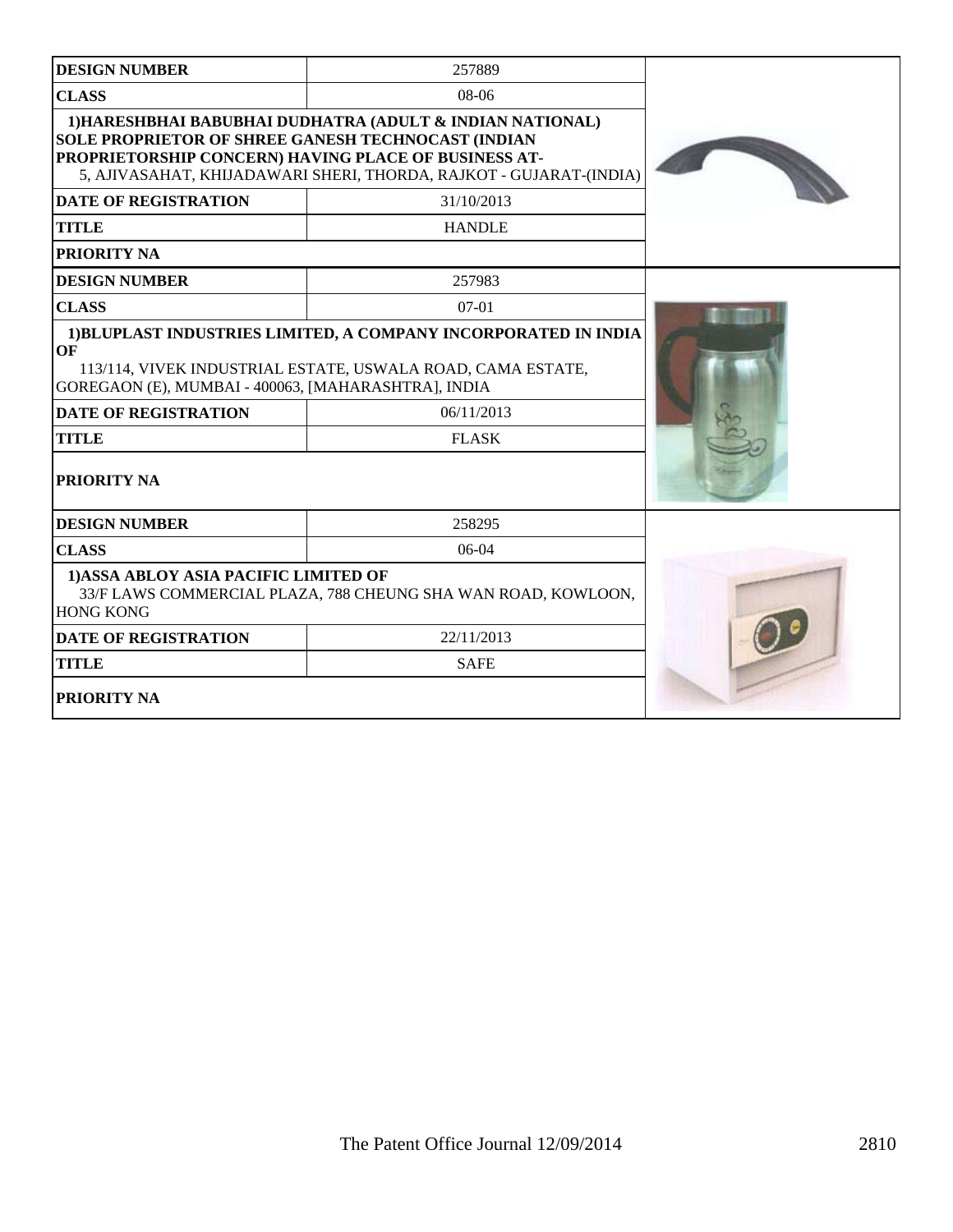| <b>DESIGN NUMBER</b>                                                                                                                                                                                                       | 259811                                                                                                                                                                                                                                                             |  |
|----------------------------------------------------------------------------------------------------------------------------------------------------------------------------------------------------------------------------|--------------------------------------------------------------------------------------------------------------------------------------------------------------------------------------------------------------------------------------------------------------------|--|
| <b>CLASS</b><br>$12 - 11$                                                                                                                                                                                                  |                                                                                                                                                                                                                                                                    |  |
| <b>OFFICE AT</b><br>AKURDI, PUNE-411 035, STATE OF MAHARASHTRA, INDIA                                                                                                                                                      | 1) BAJAJ AUTO LIMITED, AN INDIAN COMPANY, INCORPORATED UNDER<br>THE COMPANIES ACT OF 1956, HAVING ITS PRINCIPAL PLACE OF BUSINESS<br>AT NEW 2ND & 3RD FLOOR, KHIVRAJ BUILDING, NO. 616, ANNASALAI,<br>CHENNAI - 600006, STATE OF TAMIL NADU, INDIA, AND REGISTERED |  |
| <b>DATE OF REGISTRATION</b>                                                                                                                                                                                                | 29/01/2014                                                                                                                                                                                                                                                         |  |
| <b>TITLE</b>                                                                                                                                                                                                               | STEP HOLDER FOR MOTORCYCLE                                                                                                                                                                                                                                         |  |
| PRIORITY NA                                                                                                                                                                                                                |                                                                                                                                                                                                                                                                    |  |
| <b>DESIGN NUMBER</b>                                                                                                                                                                                                       | 260772                                                                                                                                                                                                                                                             |  |
| <b>CLASS</b>                                                                                                                                                                                                               | 13-03                                                                                                                                                                                                                                                              |  |
| UNDER THE COMPANIES ACT OF 1956 WHOSE ADDRESS IS<br>KERALA STATE, INDIA<br><b>DATE OF REGISTRATION</b><br><b>TITLE</b><br>PRIORITY NA                                                                                      | 1) M/S V-GUARD INDUSTRIES LTD., AN INDIAN COMPANY INCORPORATED<br>33/2905 F, VENNALA HIGH SCHOOL ROAD, VENNALA, KOCHI-682028,<br>04/03/2014<br><b>STABILIZERS</b>                                                                                                  |  |
| <b>DESIGN NUMBER</b>                                                                                                                                                                                                       | 258245                                                                                                                                                                                                                                                             |  |
| <b>CLASS</b>                                                                                                                                                                                                               | $13-03$                                                                                                                                                                                                                                                            |  |
| 1) NOVATEUR ELECTRICAL & DIGITAL SYSTEMS PVT. LTD., A COMPANY<br>ORGANIZED UNDER THE LAWS OF INDIA,<br>OF 61/62, 6TH FLOOR, KALPATARU SQUARE, KONDIVITA ROAD, OFF<br>ANDHERI-KURLA ROAD, ANDHERI (E), MUMBAI-400059, INDIA |                                                                                                                                                                                                                                                                    |  |
| <b>DATE OF REGISTRATION</b>                                                                                                                                                                                                | 19/11/2013                                                                                                                                                                                                                                                         |  |
| <b>TITLE</b>                                                                                                                                                                                                               |                                                                                                                                                                                                                                                                    |  |
| PRIORITY NA                                                                                                                                                                                                                |                                                                                                                                                                                                                                                                    |  |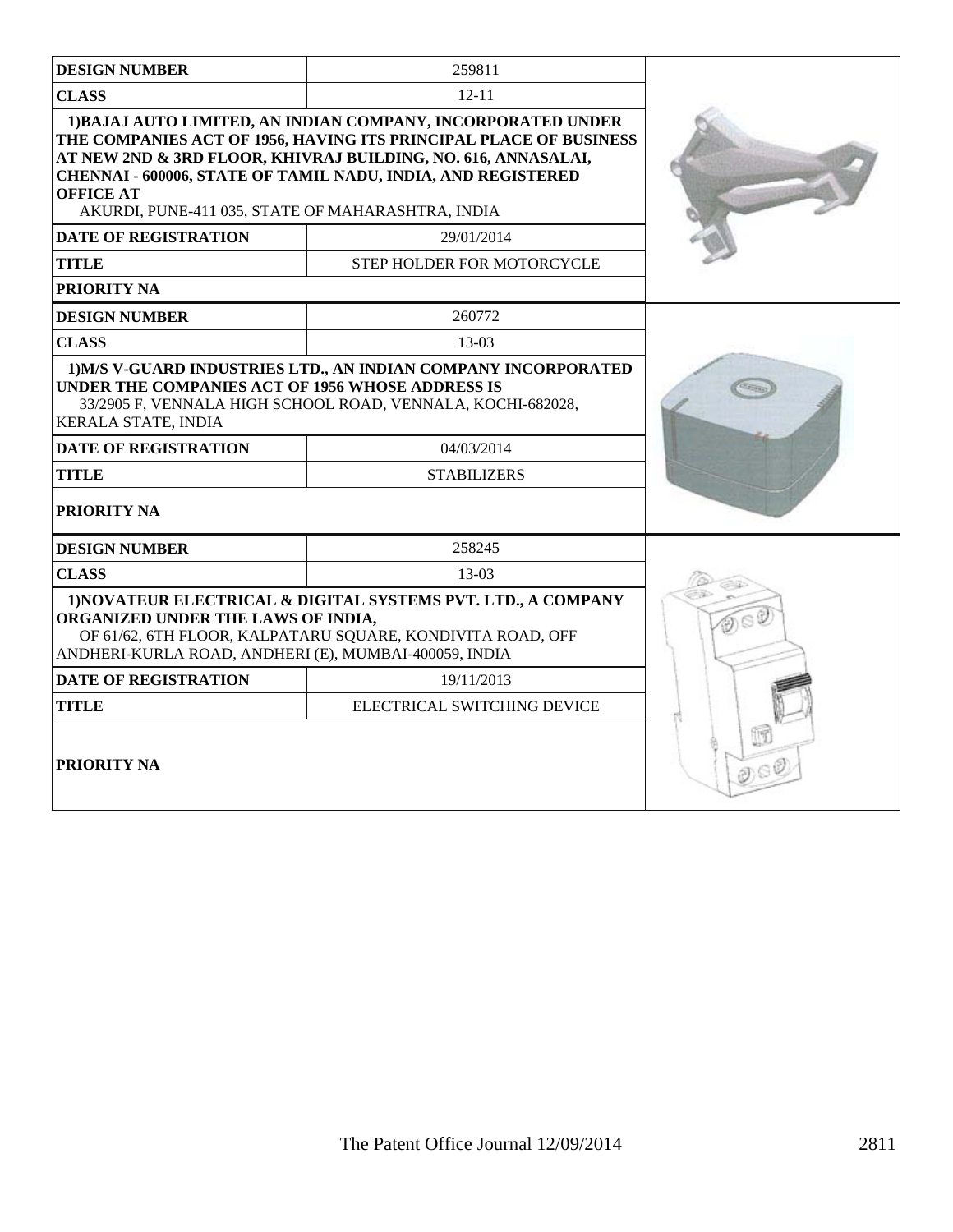| <b>DESIGN NUMBER</b>                                                                          | 259680                                                                                                                                                                                     |  |
|-----------------------------------------------------------------------------------------------|--------------------------------------------------------------------------------------------------------------------------------------------------------------------------------------------|--|
| <b>CLASS</b>                                                                                  | $12 - 15$                                                                                                                                                                                  |  |
| JALANDHAR-9 (PUNJAB) INDIA<br>1956) OF THE ABOVE ADDRESS                                      | 1) SPEEDWAYS TYRE LIMITED, SUCHI PIND, BYE PASS, G.T. ROAD,<br>(AN INDIAN COMPANY DULY REGISTERED UNDER THE COMPANIES ACT,                                                                 |  |
| <b>DATE OF REGISTRATION</b>                                                                   | 27/01/2014                                                                                                                                                                                 |  |
| <b>TITLE</b>                                                                                  | TYRE FOR BICYCLE                                                                                                                                                                           |  |
| <b>PRIORITY NA</b>                                                                            |                                                                                                                                                                                            |  |
| <b>DESIGN NUMBER</b>                                                                          | 257482                                                                                                                                                                                     |  |
| <b>CLASS</b>                                                                                  | 06-01                                                                                                                                                                                      |  |
| <b>ADDRESS AT</b><br>GOREGAON (EAST), MUMBAI-400 063, MAHARASHTRA, INDIA                      | 1) WIM PLAST LIMITED, A PUBLIC LIMITED COMPANY REGISTERED<br>UNDER THE PROVISION OF INDIAN COMPANIES ACT, 1956, HAVING OFFICE<br>5 CORPORATE AVENUE, 'B' WING, CELLO HOUSE, SONAWALA ROAD, |  |
| <b>DATE OF REGISTRATION</b>                                                                   | 14/10/2013                                                                                                                                                                                 |  |
| <b>TITLE</b>                                                                                  | <b>STOOL</b>                                                                                                                                                                               |  |
| <b>PRIORITY NA</b>                                                                            |                                                                                                                                                                                            |  |
| <b>DESIGN NUMBER</b>                                                                          | 256268                                                                                                                                                                                     |  |
| <b>CLASS</b>                                                                                  | $12 - 16$                                                                                                                                                                                  |  |
| 1) SHINDE SUNIL GAJANAN, INDIAN NATIONAL,<br>SAHAKAR NAGAR, PUNE-411 009, MAHARASHTRA, INDIA. | FLAT NO. 302, PLOT NO. 3, CTS NO. 1248, TULSHIBAGWALE COLONY,                                                                                                                              |  |
| <b>DATE OF REGISTRATION</b>                                                                   | 06/09/2013                                                                                                                                                                                 |  |
| <b>TITLE</b>                                                                                  | DEVICE FOR IMPROVING FUEL<br><b>EFFICIENCY FOR VEHICLES</b>                                                                                                                                |  |
| PRIORITY NA                                                                                   |                                                                                                                                                                                            |  |